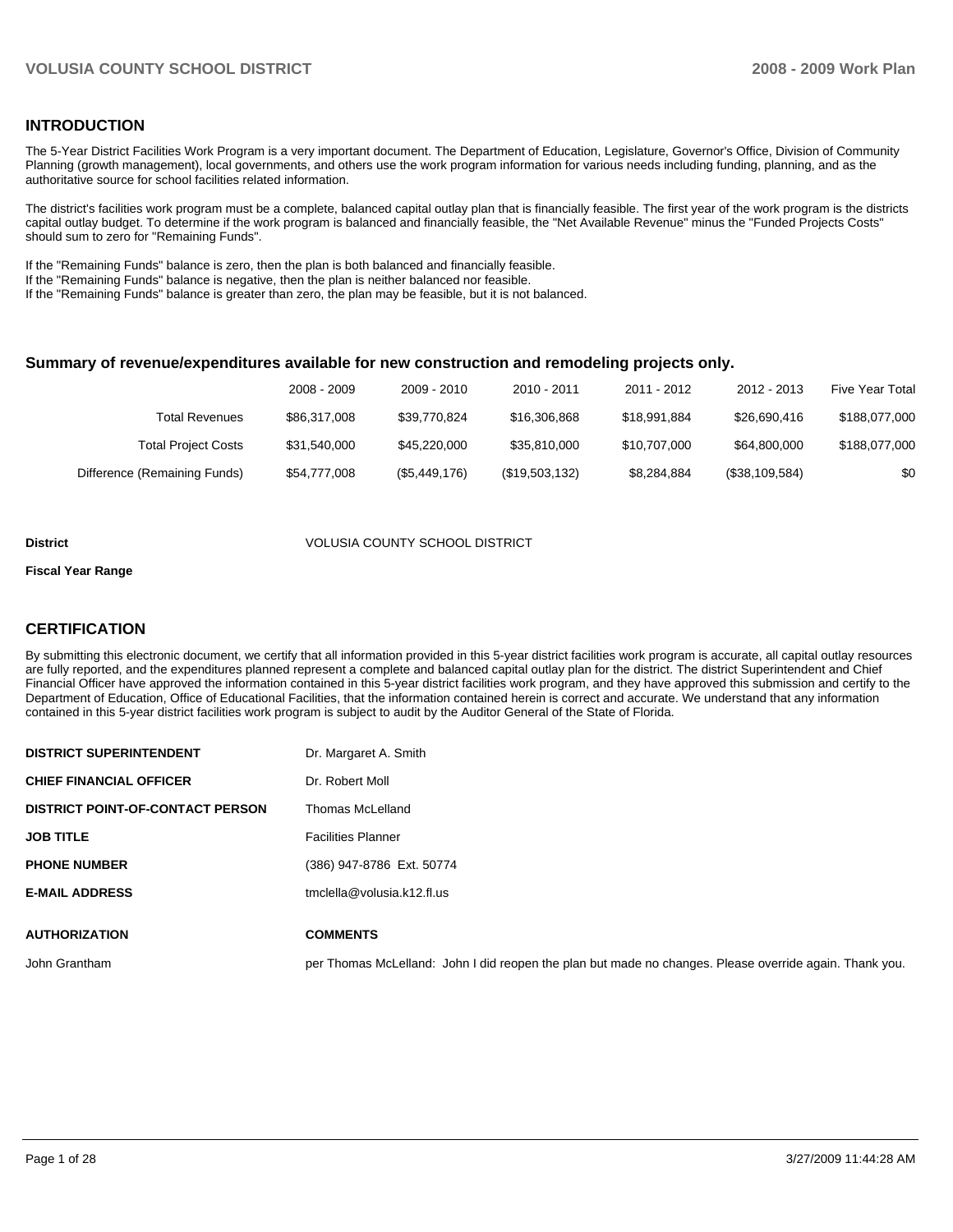# **Expenditures**

#### **Expenditure for Maintenance, Repair and Renovation from 2-Mills and PECO**

Annually, prior to the adoption of the district school budget, each school board must prepare a tentative district facilities work program that includes a schedule of major repair and renovation projects necessary to maintain the educational and ancillary facilities of the district.

| Item                                                                                                                                                                                                                                                                                                                                                                                                                                                                                                                                                                                                                                                                                                                                                                                                                                                                                                                                                                                                                                                                                                                                                                                                                                                                                                                                                                                                                                                                                                                                                                                                                                                                                                                                                                                                                                                                                                                                                                                                                                                                                                                                                                                                                                | 2008 - 2009<br><b>Actual Budget</b> | 2009 - 2010<br>Projected | 2010 - 2011<br>Projected | 2011 - 2012<br>Projected | 2012 - 2013<br>Projected | Total        |  |
|-------------------------------------------------------------------------------------------------------------------------------------------------------------------------------------------------------------------------------------------------------------------------------------------------------------------------------------------------------------------------------------------------------------------------------------------------------------------------------------------------------------------------------------------------------------------------------------------------------------------------------------------------------------------------------------------------------------------------------------------------------------------------------------------------------------------------------------------------------------------------------------------------------------------------------------------------------------------------------------------------------------------------------------------------------------------------------------------------------------------------------------------------------------------------------------------------------------------------------------------------------------------------------------------------------------------------------------------------------------------------------------------------------------------------------------------------------------------------------------------------------------------------------------------------------------------------------------------------------------------------------------------------------------------------------------------------------------------------------------------------------------------------------------------------------------------------------------------------------------------------------------------------------------------------------------------------------------------------------------------------------------------------------------------------------------------------------------------------------------------------------------------------------------------------------------------------------------------------------------|-------------------------------------|--------------------------|--------------------------|--------------------------|--------------------------|--------------|--|
| <b>HVAC</b>                                                                                                                                                                                                                                                                                                                                                                                                                                                                                                                                                                                                                                                                                                                                                                                                                                                                                                                                                                                                                                                                                                                                                                                                                                                                                                                                                                                                                                                                                                                                                                                                                                                                                                                                                                                                                                                                                                                                                                                                                                                                                                                                                                                                                         | \$4.500.000                         | \$3,500,000              | \$3.500.000              | \$3,500,000              | \$3.500.000              | \$18,500,000 |  |
| ADMINISTRATIVE CENTER, ATLANTIC SENIOR HIGH, BICENTENNIAL PARK, BLUE LAKE ELEMENTARY, BREWSTER CENTER,<br>Locations:<br>CAMPBELL MIDDLE, CENTRAL WAREHOUSE & TRANSPORTATION, CHISHOLM ELEMENTARY, COMMUNITY LEARNING CENTER<br>EAST, COMMUNITY LEARNING CENTER WEST, CORONADO BEACH ELEMENTARY, CREEKSIDE MIDDLE, CYPRESS CREEK<br>ELEMENTARY, DAVID C. HINSON SR., DAYTONA MAINTENANCE & TRANSPORTATION, DEBARY ELEMENTARY, DELAND MIDDLE,<br>DELAND SENIOR HIGH, DELTONA LAKES ELEMENTARY, DELTONA MAINTENANCE & TRANSPORTATION, DELTONA MIDDLE,<br>DELTONA SENIOR HIGH, DISCOVERY ELEMENTARY, EDGEWATER PUBLIC ELEMENTARY, ENTERPRISE ELEMENTARY, EUCLID<br>AVENUE LEARNING CENTER, FACILITIES SERVICES, FOREST LAKE ELEMENTARY, FREEDOM ELEMENTARY, FRIENDSHIP<br>ELEMENTARY, GALAXY MIDDLE, GEORGE W MARKS ELEMENTARY, HERITAGE MIDDLE, HIGH SCHOOL DDD, HOLLY HILL<br>ELEMENTARY, HORIZON ELEMENTARY, INDIAN RIVER ELEMENTARY, JOHN SMILEY ADMINISTRATIVE CENTER, LOUISE S MCINNIS<br>ELEMENTARY, MAINLAND SENIOR HIGH, MANATEE COVE ELEMENTARY, NEW SMYRNA BEACH HIGH SCHOOL (NEW), NEW<br>SMYRNA BEACH MIDDLE, ORANGE CITY ELEMENTARY, ORMOND BEACH ELEMENTARY, ORMOND BEACH MIDDLE, ORMOND<br>BEACH TRANSPORTATION, ORTONA ELEMENTARY, OSCEOLA ELEMENTARY, OSTEEN ELEMENTARY, PALM TERRACE<br>ELEMENTARY, PATHWAYS ELEMENTARY, PIERSON ELEMENTARY, PINE RIDGE SENIOR HIGH, PINE TRAIL ELEMENTARY, PORT<br>ORANGE ELEMENTARY, PRIDE ELEMENTARY, R J LONGSTREET ELEMENTARY, READ-PATTILLO ELEMENTARY, RIVER SPRINGS<br>MIDDLE SCHOOL, RIVERVIEW LEARNING CENTER, SEABREEZE SENIOR HIGH, SILVER SANDS MIDDLE, SOUTH DAYTONA<br>ELEMENTARY, SOUTHWESTERN MIDDLE, SPIRIT ELEMENTARY, SPRUCE CREEK ELEMENTARY, SPRUCE CREEK SENIOR HIGH,<br>SUGAR MILL ELEMENTARY, SUNRISE ELEMENTARY, SWEETWATER ELEMENTARY, T D TAYLOR MIDDLE HIGH, TIMBERCREST<br>ELEMENTARY, TOMOKA ELEMENTARY, TURIE T SMALL ELEMENTARY, TURNBULL TRANSPORTATION, VOLUSIA PINES<br>ELEMENTARY, W F BURNS-OAK HILL ELEMENTARY, WALTER A HURST ELEMENTARY, WESTSIDE ELEMENTARY, WOODWARD<br><b>AVENUE ELEMENTARY</b>                                                                                                                                          |                                     |                          |                          |                          |                          |              |  |
| Flooring                                                                                                                                                                                                                                                                                                                                                                                                                                                                                                                                                                                                                                                                                                                                                                                                                                                                                                                                                                                                                                                                                                                                                                                                                                                                                                                                                                                                                                                                                                                                                                                                                                                                                                                                                                                                                                                                                                                                                                                                                                                                                                                                                                                                                            | \$100,000                           | \$100,000                | \$100,000                | \$100,000                | \$100,000                | \$500.000    |  |
| ADMINISTRATIVE CENTER, ATLANTIC SENIOR HIGH, BICENTENNIAL PARK, BLUE LAKE ELEMENTARY, BONNER ELEMENTARY,<br>Locations:<br>BOSTON AVENUE SCHOOL, BREWSTER CENTER, CAMPBELL MIDDLE, CENTRAL WAREHOUSE & TRANSPORTATION, CHISHOLM<br>ELEMENTARY, COMMUNITY LEARNING CENTER EAST, COMMUNITY LEARNING CENTER WEST, CORONADO BEACH ELEMENTARY,<br>CREEKSIDE MIDDLE, CYPRESS CREEK ELEMENTARY, DAVID C. HINSON SR., DAYTONA MAINTENANCE & TRANSPORTATION,<br>DEBARY ELEMENTARY. DELAND MIDDLE, DELAND SENIOR HIGH, DELTONA LAKES ELEMENTARY, DELTONA MAINTENANCE &<br>TRANSPORTATION, DELTONA MIDDLE, DELTONA SENIOR HIGH, DISCOVERY ELEMENTARY, EDGEWATER PUBLIC ELEMENTARY,<br>EDITH I STARKE ELEMENTARY, ENTERPRISE ELEMENTARY, EUCLID AVENUE LEARNING CENTER, FACILITIES SERVICES, FOREST<br>LAKE ELEMENTARY, FREEDOM ELEMENTARY, FRIENDSHIP ELEMENTARY, GALAXY MIDDLE, GEORGE W MARKS ELEMENTARY,<br>HERITAGE MIDDLE, HIGH SCHOOL DDD, HOLLY HILL ELEMENTARY, HOLLY HILL MIDDLE, HORIZON ELEMENTARY, INDIAN RIVER<br>ELEMENTARY, JOHN SMILEY ADMINISTRATIVE CENTER, LOUISE S MCINNIS ELEMENTARY, MAINLAND SENIOR HIGH, MANATEE<br>COVE ELEMENTARY, NEW SMYRNA BEACH HIGH SCHOOL (NEW), NEW SMYRNA BEACH MIDDLE, ORANGE CITY ELEMENTARY,<br>ORMOND BEACH ELEMENTARY, ORMOND BEACH MIDDLE, ORMOND BEACH TRANSPORTATION, ORTONA ELEMENTARY,<br>OSCEOLA ELEMENTARY, OSTEEN ELEMENTARY, PALM TERRACE ELEMENTARY, PATHWAYS ELEMENTARY, PIERSON<br>ELEMENTARY, PINE RIDGE SENIOR HIGH, PINE TRAIL ELEMENTARY, PORT ORANGE ELEMENTARY, PRIDE ELEMENTARY, R J<br>LONGSTREET ELEMENTARY, READ-PATTILLO ELEMENTARY, RIVER SPRINGS MIDDLE SCHOOL, RIVERVIEW LEARNING CENTER,<br>SAMSULA ELEMENTARY, SEABREEZE SENIOR HIGH, SEVILLE PUBLIC ELEMENTARY, SILVER SANDS MIDDLE, SOUTH DAYTONA<br>ELEMENTARY, SOUTHWESTERN MIDDLE, SPIRIT ELEMENTARY, SPRUCE CREEK ELEMENTARY, SPRUCE CREEK SENIOR HIGH,<br>SUGAR MILL ELEMENTARY, SUNRISE ELEMENTARY, SWEETWATER ELEMENTARY, T D TAYLOR MIDDLE HIGH, TIMBERCREST<br>ELEMENTARY, TOMOKA ELEMENTARY, TURIE T SMALL ELEMENTARY, TURNBULL TRANSPORTATION, VOLUSIA PINES<br>ELEMENTARY, W F BURNS-OAK HILL ELEMENTARY, WALTER A HURST ELEMENTARY, WESTSIDE ELEMENTARY, WOODWARD<br><b>AVENUE ELEMENTARY</b> |                                     |                          |                          |                          |                          |              |  |
| Roofina                                                                                                                                                                                                                                                                                                                                                                                                                                                                                                                                                                                                                                                                                                                                                                                                                                                                                                                                                                                                                                                                                                                                                                                                                                                                                                                                                                                                                                                                                                                                                                                                                                                                                                                                                                                                                                                                                                                                                                                                                                                                                                                                                                                                                             | \$2.848.905                         | \$1,221,491              | \$1,221,491              | \$1,221,491              | \$1.221.491              | \$7.734.869  |  |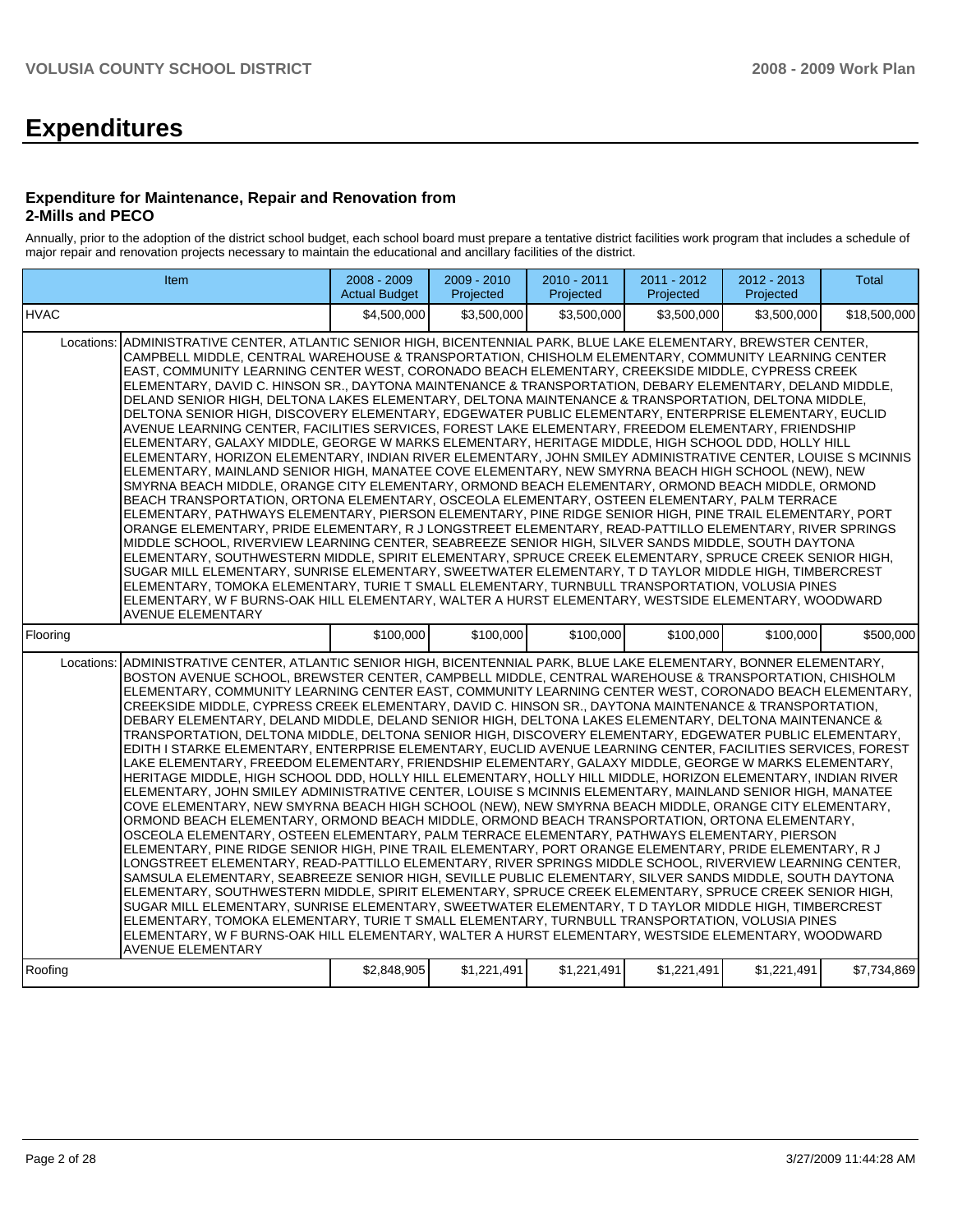|                | Locations: ADMINISTRATIVE CENTER, ATLANTIC SENIOR HIGH, BICENTENNIAL PARK, BLUE LAKE ELEMENTARY, BONNER ELEMENTARY,<br>BOSTON AVENUE SCHOOL, BREWSTER CENTER, CAMPBELL MIDDLE, CENTRAL WAREHOUSE & TRANSPORTATION, CHISHOLM<br>ELEMENTARY, COMMUNITY LEARNING CENTER EAST, COMMUNITY LEARNING CENTER WEST, CORONADO BEACH ELEMENTARY,<br>CREEKSIDE MIDDLE, CYPRESS CREEK ELEMENTARY, DAVID C. HINSON SR., DAYTONA MAINTENANCE & TRANSPORTATION,<br>DEBARY ELEMENTARY, DELAND MIDDLE, DELAND SENIOR HIGH, DELTONA LAKES ELEMENTARY, DELTONA MAINTENANCE &<br>TRANSPORTATION, DELTONA MIDDLE, DELTONA SENIOR HIGH, DISCOVERY ELEMENTARY, EDGEWATER PUBLIC ELEMENTARY,<br>EDITH I STARKE ELEMENTARY, ENTERPRISE ELEMENTARY, EUCLID AVENUE LEARNING CENTER, FACILITIES SERVICES, FOREST<br>LAKE ELEMENTARY, FREEDOM ELEMENTARY, FRIENDSHIP ELEMENTARY, GALAXY MIDDLE, GEORGE W MARKS ELEMENTARY,<br>HERITAGE MIDDLE, HIGH SCHOOL DDD, HOLLY HILL ELEMENTARY, HOLLY HILL MIDDLE, HORIZON ELEMENTARY, INDIAN RIVER<br>ELEMENTARY, JOHN SMILEY ADMINISTRATIVE CENTER, LOUISE S MCINNIS ELEMENTARY, MAINLAND SENIOR HIGH, MANATEE<br>COVE ELEMENTARY, NEW SMYRNA BEACH HIGH SCHOOL (NEW), NEW SMYRNA BEACH MIDDLE, ORANGE CITY ELEMENTARY,<br>ORMOND BEACH ELEMENTARY, ORMOND BEACH MIDDLE, ORMOND BEACH TRANSPORTATION, ORTONA ELEMENTARY,<br>OSCEOLA ELEMENTARY, OSTEEN ELEMENTARY, PALM TERRACE ELEMENTARY, PATHWAYS ELEMENTARY, PIERSON<br>ELEMENTARY, PINE RIDGE SENIOR HIGH, PINE TRAIL ELEMENTARY, PORT ORANGE ELEMENTARY, PRIDE ELEMENTARY, R J<br>LONGSTREET ELEMENTARY, READ-PATTILLO ELEMENTARY, RIVER SPRINGS MIDDLE SCHOOL, RIVERVIEW LEARNING CENTER,<br>SAMSULA ELEMENTARY, SEABREEZE SENIOR HIGH, SEVILLE PUBLIC ELEMENTARY, SILVER SANDS MIDDLE, SOUTH DAYTONA<br>ELEMENTARY, SOUTHWESTERN MIDDLE, SPIRIT ELEMENTARY, SPRUCE CREEK ELEMENTARY, SPRUCE CREEK SENIOR HIGH,<br>SUGAR MILL ELEMENTARY, SUNRISE ELEMENTARY, SWEETWATER ELEMENTARY, T D TAYLOR MIDDLE HIGH, TIMBERCREST<br>ELEMENTARY, TOMOKA ELEMENTARY, TURIE T SMALL ELEMENTARY, TURNBULL TRANSPORTATION, VOLUSIA PINES<br>ELEMENTARY, W F BURNS-OAK HILL ELEMENTARY, WALTER A HURST ELEMENTARY, WESTSIDE ELEMENTARY, WOODWARD<br><b>AVENUE ELEMENTARY</b> |           |           |           |           |           |             |  |  |
|----------------|----------------------------------------------------------------------------------------------------------------------------------------------------------------------------------------------------------------------------------------------------------------------------------------------------------------------------------------------------------------------------------------------------------------------------------------------------------------------------------------------------------------------------------------------------------------------------------------------------------------------------------------------------------------------------------------------------------------------------------------------------------------------------------------------------------------------------------------------------------------------------------------------------------------------------------------------------------------------------------------------------------------------------------------------------------------------------------------------------------------------------------------------------------------------------------------------------------------------------------------------------------------------------------------------------------------------------------------------------------------------------------------------------------------------------------------------------------------------------------------------------------------------------------------------------------------------------------------------------------------------------------------------------------------------------------------------------------------------------------------------------------------------------------------------------------------------------------------------------------------------------------------------------------------------------------------------------------------------------------------------------------------------------------------------------------------------------------------------------------------------------------------------------------------------------------------------------------------------------------|-----------|-----------|-----------|-----------|-----------|-------------|--|--|
| Safety to Life |                                                                                                                                                                                                                                                                                                                                                                                                                                                                                                                                                                                                                                                                                                                                                                                                                                                                                                                                                                                                                                                                                                                                                                                                                                                                                                                                                                                                                                                                                                                                                                                                                                                                                                                                                                                                                                                                                                                                                                                                                                                                                                                                                                                                                                  | \$500,000 | \$500,000 | \$500,000 | \$500,000 | \$500,000 | \$2,500,000 |  |  |
| Locations:     | ADMINISTRATIVE CENTER, ATLANTIC SENIOR HIGH, BICENTENNIAL PARK, BLUE LAKE ELEMENTARY, BONNER ELEMENTARY,<br>BOSTON AVENUE SCHOOL, BREWSTER CENTER, CAMPBELL MIDDLE, CENTRAL WAREHOUSE & TRANSPORTATION, CHISHOLM<br>ELEMENTARY, COMMUNITY LEARNING CENTER EAST, COMMUNITY LEARNING CENTER WEST, CORONADO BEACH ELEMENTARY.<br>CREEKSIDE MIDDLE, CYPRESS CREEK ELEMENTARY, DAVID C. HINSON SR., DAYTONA MAINTENANCE & TRANSPORTATION,<br>DEBARY ELEMENTARY, DELAND MIDDLE, DELAND SENIOR HIGH, DELTONA LAKES ELEMENTARY, DELTONA MAINTENANCE &<br>TRANSPORTATION, DELTONA MIDDLE, DELTONA SENIOR HIGH, DISCOVERY ELEMENTARY, EDGEWATER PUBLIC ELEMENTARY,<br>EDITH I STARKE ELEMENTARY, ENTERPRISE ELEMENTARY, EUCLID AVENUE LEARNING CENTER, FACILITIES SERVICES, FOREST<br>LAKE ELEMENTARY, FREEDOM ELEMENTARY, FRIENDSHIP ELEMENTARY, GALAXY MIDDLE, GEORGE W MARKS ELEMENTARY,<br>HERITAGE MIDDLE, HIGH SCHOOL DDD, HOLLY HILL ELEMENTARY, HOLLY HILL MIDDLE, HORIZON ELEMENTARY, INDIAN RIVER<br>ELEMENTARY, JOHN SMILEY ADMINISTRATIVE CENTER, LOUISE S MCINNIS ELEMENTARY, MAINLAND SENIOR HIGH, MANATEE<br>COVE ELEMENTARY, NEW SMYRNA BEACH HIGH SCHOOL (NEW), NEW SMYRNA BEACH MIDDLE, ORANGE CITY ELEMENTARY,<br>ORMOND BEACH ELEMENTARY, ORMOND BEACH MIDDLE, ORMOND BEACH TRANSPORTATION, ORTONA ELEMENTARY,<br>OSCEOLA ELEMENTARY, OSTEEN ELEMENTARY, PALM TERRACE ELEMENTARY, PATHWAYS ELEMENTARY, PIERSON<br>ELEMENTARY, PINE RIDGE SENIOR HIGH, PINE TRAIL ELEMENTARY, PORT ORANGE ELEMENTARY, PRIDE ELEMENTARY, R J<br>LONGSTREET ELEMENTARY. READ-PATTILLO ELEMENTARY. RIVER SPRINGS MIDDLE SCHOOL. RIVERVIEW LEARNING CENTER.<br>SAMSULA ELEMENTARY, SEABREEZE SENIOR HIGH, SEVILLE PUBLIC ELEMENTARY, SILVER SANDS MIDDLE, SOUTH DAYTONA<br>ELEMENTARY, SOUTHWESTERN MIDDLE, SPIRIT ELEMENTARY, SPRUCE CREEK ELEMENTARY, SPRUCE CREEK SENIOR HIGH,<br>SUGAR MILL ELEMENTARY, SUNRISE ELEMENTARY, SWEETWATER ELEMENTARY, T D TAYLOR MIDDLE HIGH, TIMBERCREST<br>ELEMENTARY, TOMOKA ELEMENTARY, TURIE T SMALL ELEMENTARY, TURNBULL TRANSPORTATION, VOLUSIA PINES<br>ELEMENTARY, W F BURNS-OAK HILL ELEMENTARY, WALTER A HURST ELEMENTARY, WESTSIDE ELEMENTARY, WOODWARD                                        |           |           |           |           |           |             |  |  |
| Fencing        |                                                                                                                                                                                                                                                                                                                                                                                                                                                                                                                                                                                                                                                                                                                                                                                                                                                                                                                                                                                                                                                                                                                                                                                                                                                                                                                                                                                                                                                                                                                                                                                                                                                                                                                                                                                                                                                                                                                                                                                                                                                                                                                                                                                                                                  | \$0       | \$0       | \$0       | \$0       | \$0       | \$0         |  |  |
|                | Locations: No Locations for this expenditure.                                                                                                                                                                                                                                                                                                                                                                                                                                                                                                                                                                                                                                                                                                                                                                                                                                                                                                                                                                                                                                                                                                                                                                                                                                                                                                                                                                                                                                                                                                                                                                                                                                                                                                                                                                                                                                                                                                                                                                                                                                                                                                                                                                                    |           |           |           |           |           |             |  |  |
| Parking        |                                                                                                                                                                                                                                                                                                                                                                                                                                                                                                                                                                                                                                                                                                                                                                                                                                                                                                                                                                                                                                                                                                                                                                                                                                                                                                                                                                                                                                                                                                                                                                                                                                                                                                                                                                                                                                                                                                                                                                                                                                                                                                                                                                                                                                  | \$0       | \$0       | \$0       | \$0       | \$0       | \$0         |  |  |
|                | Locations: No Locations for this expenditure.                                                                                                                                                                                                                                                                                                                                                                                                                                                                                                                                                                                                                                                                                                                                                                                                                                                                                                                                                                                                                                                                                                                                                                                                                                                                                                                                                                                                                                                                                                                                                                                                                                                                                                                                                                                                                                                                                                                                                                                                                                                                                                                                                                                    |           |           |           |           |           |             |  |  |
| Electrical     | \$200.000<br>\$200.000<br>\$200.000<br>\$200.000<br>\$200.000                                                                                                                                                                                                                                                                                                                                                                                                                                                                                                                                                                                                                                                                                                                                                                                                                                                                                                                                                                                                                                                                                                                                                                                                                                                                                                                                                                                                                                                                                                                                                                                                                                                                                                                                                                                                                                                                                                                                                                                                                                                                                                                                                                    |           |           |           |           |           | \$1,000,000 |  |  |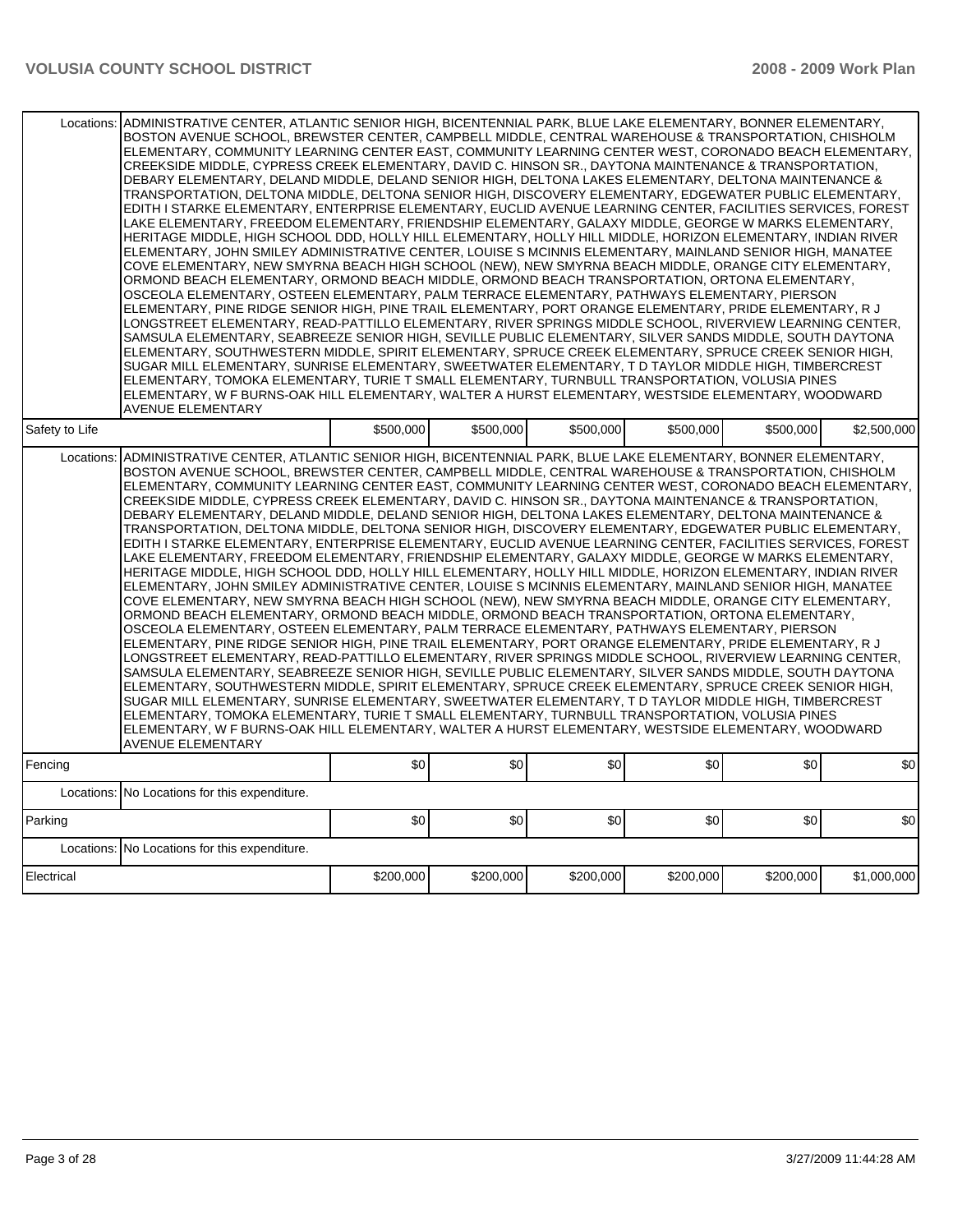| Locations:                       | ADMINISTRATIVE CENTER, ATLANTIC SENIOR HIGH, BICENTENNIAL PARK, BLUE LAKE ELEMENTARY, BONNER ELEMENTARY,<br>BOSTON AVENUE SCHOOL, BREWSTER CENTER, CAMPBELL MIDDLE, CENTRAL WAREHOUSE & TRANSPORTATION, CHISHOLM<br>ELEMENTARY, COMMUNITY LEARNING CENTER EAST, COMMUNITY LEARNING CENTER WEST, CORONADO BEACH ELEMENTARY,<br>CREEKSIDE MIDDLE, CYPRESS CREEK ELEMENTARY, DAVID C. HINSON SR., DAYTONA MAINTENANCE & TRANSPORTATION,<br>DEBARY ELEMENTARY, DELAND MIDDLE, DELAND SENIOR HIGH, DELTONA LAKES ELEMENTARY, DELTONA MAINTENANCE &<br>TRANSPORTATION, DELTONA MIDDLE, DELTONA SENIOR HIGH, DISCOVERY ELEMENTARY, EDGEWATER PUBLIC ELEMENTARY,<br>EDITH I STARKE ELEMENTARY, ENTERPRISE ELEMENTARY, EUCLID AVENUE LEARNING CENTER, FACILITIES SERVICES, FOREST<br>LAKE ELEMENTARY, FREEDOM ELEMENTARY, FRIENDSHIP ELEMENTARY, GALAXY MIDDLE, GEORGE W MARKS ELEMENTARY,<br>HERITAGE MIDDLE, HIGH SCHOOL DDD, HOLLY HILL ELEMENTARY, HOLLY HILL MIDDLE, HORIZON ELEMENTARY, INDIAN RIVER<br>ELEMENTARY, JOHN SMILEY ADMINISTRATIVE CENTER, LOUISE S MCINNIS ELEMENTARY, MAINLAND SENIOR HIGH, MANATEE<br>COVE ELEMENTARY, NEW SMYRNA BEACH HIGH SCHOOL (NEW), NEW SMYRNA BEACH MIDDLE, ORANGE CITY ELEMENTARY,<br>ORMOND BEACH ELEMENTARY, ORMOND BEACH MIDDLE, ORMOND BEACH TRANSPORTATION, ORTONA ELEMENTARY,<br>OSCEOLA ELEMENTARY, OSTEEN ELEMENTARY, PALM TERRACE ELEMENTARY, PATHWAYS ELEMENTARY, PIERSON<br>ELEMENTARY, PINE RIDGE SENIOR HIGH, PINE TRAIL ELEMENTARY, PORT ORANGE ELEMENTARY, PRIDE ELEMENTARY, R J<br>LONGSTREET ELEMENTARY, READ-PATTILLO ELEMENTARY, RIVER SPRINGS MIDDLE SCHOOL, RIVERVIEW LEARNING CENTER,<br>SAMSULA ELEMENTARY, SEABREEZE SENIOR HIGH, SEVILLE PUBLIC ELEMENTARY, SILVER SANDS MIDDLE, SOUTH DAYTONA<br>ELEMENTARY, SOUTHWESTERN MIDDLE, SPIRIT ELEMENTARY, SPRUCE CREEK ELEMENTARY, SPRUCE CREEK SENIOR HIGH,<br>SUGAR MILL ELEMENTARY, SUNRISE ELEMENTARY, SWEETWATER ELEMENTARY, T D TAYLOR MIDDLE HIGH, TIMBERCREST<br>ELEMENTARY, TOMOKA ELEMENTARY, TURIE T SMALL ELEMENTARY, TURNBULL TRANSPORTATION, VOLUSIA PINES<br>ELEMENTARY, W F BURNS-OAK HILL ELEMENTARY, WALTER A HURST ELEMENTARY, WESTSIDE ELEMENTARY, WOODWARD<br><b>AVENUE ELEMENTARY</b>              |           |           |           |           |           |             |  |  |
|----------------------------------|------------------------------------------------------------------------------------------------------------------------------------------------------------------------------------------------------------------------------------------------------------------------------------------------------------------------------------------------------------------------------------------------------------------------------------------------------------------------------------------------------------------------------------------------------------------------------------------------------------------------------------------------------------------------------------------------------------------------------------------------------------------------------------------------------------------------------------------------------------------------------------------------------------------------------------------------------------------------------------------------------------------------------------------------------------------------------------------------------------------------------------------------------------------------------------------------------------------------------------------------------------------------------------------------------------------------------------------------------------------------------------------------------------------------------------------------------------------------------------------------------------------------------------------------------------------------------------------------------------------------------------------------------------------------------------------------------------------------------------------------------------------------------------------------------------------------------------------------------------------------------------------------------------------------------------------------------------------------------------------------------------------------------------------------------------------------------------------------------------------------------------------------------------------------------------------------------------------------------------|-----------|-----------|-----------|-----------|-----------|-------------|--|--|
| Fire Alarm                       |                                                                                                                                                                                                                                                                                                                                                                                                                                                                                                                                                                                                                                                                                                                                                                                                                                                                                                                                                                                                                                                                                                                                                                                                                                                                                                                                                                                                                                                                                                                                                                                                                                                                                                                                                                                                                                                                                                                                                                                                                                                                                                                                                                                                                                    | \$200,000 | \$200,000 | \$200,000 | \$200,000 | \$200,000 | \$1,000,000 |  |  |
| Locations:                       | ADMINISTRATIVE CENTER, ATLANTIC SENIOR HIGH, BICENTENNIAL PARK, BLUE LAKE ELEMENTARY, BONNER ELEMENTARY,<br>BOSTON AVENUE SCHOOL, BREWSTER CENTER, CAMPBELL MIDDLE, CENTRAL WAREHOUSE & TRANSPORTATION, CHISHOLM<br>ELEMENTARY, COMMUNITY LEARNING CENTER EAST, COMMUNITY LEARNING CENTER WEST, CORONADO BEACH ELEMENTARY,<br>CREEKSIDE MIDDLE, CYPRESS CREEK ELEMENTARY, DAVID C. HINSON SR., DAYTONA MAINTENANCE & TRANSPORTATION,<br>DEBARY ELEMENTARY, DELAND MIDDLE, DELAND SENIOR HIGH, DELTONA LAKES ELEMENTARY, DELTONA MAINTENANCE &<br>TRANSPORTATION, DELTONA MIDDLE, DELTONA SENIOR HIGH, DISCOVERY ELEMENTARY, EDGEWATER PUBLIC ELEMENTARY,<br>EDITH I STARKE ELEMENTARY, ENTERPRISE ELEMENTARY, EUCLID AVENUE LEARNING CENTER, FACILITIES SERVICES, FOREST<br>LAKE ELEMENTARY, FREEDOM ELEMENTARY, FRIENDSHIP ELEMENTARY, GALAXY MIDDLE, GEORGE W MARKS ELEMENTARY,<br>HERITAGE MIDDLE, HIGH SCHOOL DDD, HOLLY HILL ELEMENTARY, HOLLY HILL MIDDLE, HORIZON ELEMENTARY, INDIAN RIVER<br>ELEMENTARY, JOHN SMILEY ADMINISTRATIVE CENTER, LOUISE S MCINNIS ELEMENTARY, MAINLAND SENIOR HIGH, MANATEE<br>COVE ELEMENTARY, NEW SMYRNA BEACH HIGH SCHOOL (NEW), NEW SMYRNA BEACH MIDDLE, ORANGE CITY ELEMENTARY,<br>ORMOND BEACH ELEMENTARY, ORMOND BEACH MIDDLE, ORMOND BEACH TRANSPORTATION, ORTONA ELEMENTARY,<br>OSCEOLA ELEMENTARY, OSTEEN ELEMENTARY, PALM TERRACE ELEMENTARY, PATHWAYS ELEMENTARY, PIERSON<br>ELEMENTARY, PINE RIDGE SENIOR HIGH, PINE TRAIL ELEMENTARY, PORT ORANGE ELEMENTARY, PRIDE ELEMENTARY, R J<br>LONGSTREET ELEMENTARY, READ-PATTILLO ELEMENTARY, RIVER SPRINGS MIDDLE SCHOOL, RIVERVIEW LEARNING CENTER,<br>SAMSULA ELEMENTARY, SEABREEZE SENIOR HIGH, SEVILLE PUBLIC ELEMENTARY, SILVER SANDS MIDDLE, SOUTH DAYTONA<br>ELEMENTARY, SOUTHWESTERN MIDDLE, SPIRIT ELEMENTARY, SPRUCE CREEK ELEMENTARY, SPRUCE CREEK SENIOR HIGH,<br>SUGAR MILL ELEMENTARY, SUNRISE ELEMENTARY, SWEETWATER ELEMENTARY, T D TAYLOR MIDDLE HIGH, TIMBERCREST<br>ELEMENTARY, TOMOKA ELEMENTARY, TURIE T SMALL ELEMENTARY, TURNBULL TRANSPORTATION, VOLUSIA PINES<br>ELEMENTARY, W F BURNS-OAK HILL ELEMENTARY, WALTER A HURST ELEMENTARY, WESTSIDE ELEMENTARY, WOODWARD<br><b>AVENUE ELEMENTARY</b>              |           |           |           |           |           |             |  |  |
| Telephone/Intercom System        |                                                                                                                                                                                                                                                                                                                                                                                                                                                                                                                                                                                                                                                                                                                                                                                                                                                                                                                                                                                                                                                                                                                                                                                                                                                                                                                                                                                                                                                                                                                                                                                                                                                                                                                                                                                                                                                                                                                                                                                                                                                                                                                                                                                                                                    | \$300,000 | \$200,000 | \$200.000 | \$200,000 | \$200,000 | \$1.100.000 |  |  |
|                                  | Locations: ADMINISTRATIVE CENTER, ATLANTIC SENIOR HIGH, BICENTENNIAL PARK, BLUE LAKE ELEMENTARY, BONNER ELEMENTARY,<br>BOSTON AVENUE SCHOOL, BREWSTER CENTER, CAMPBELL MIDDLE, CENTRAL WAREHOUSE & TRANSPORTATION, CHISHOLM<br>ELEMENTARY, COMMUNITY LEARNING CENTER EAST, COMMUNITY LEARNING CENTER WEST, CORONADO BEACH ELEMENTARY,  <br>CREEKSIDE MIDDLE, CYPRESS CREEK ELEMENTARY, DAVID C. HINSON SR., DAYTONA MAINTENANCE & TRANSPORTATION,<br>DEBARY ELEMENTARY, DELAND MIDDLE, DELAND SENIOR HIGH, DELTONA LAKES ELEMENTARY, DELTONA MAINTENANCE &<br>TRANSPORTATION, DELTONA MIDDLE, DELTONA SENIOR HIGH, DISCOVERY ELEMENTARY, EDGEWATER PUBLIC ELEMENTARY,<br>EDITH I STARKE ELEMENTARY, ENTERPRISE ELEMENTARY, EUCLID AVENUE LEARNING CENTER, FACILITIES SERVICES, FOREST<br>LAKE ELEMENTARY, FREEDOM ELEMENTARY, FRIENDSHIP ELEMENTARY, GALAXY MIDDLE, GEORGE W MARKS ELEMENTARY,<br>HERITAGE MIDDLE, HIGH SCHOOL DDD, HOLLY HILL ELEMENTARY, HOLLY HILL MIDDLE, HORIZON ELEMENTARY, INDIAN RIVER<br>ELEMENTARY, JOHN SMILEY ADMINISTRATIVE CENTER, LOUISE S MCINNIS ELEMENTARY, MAINLAND SENIOR HIGH, MANATEE<br>COVE ELEMENTARY, NEW SMYRNA BEACH HIGH SCHOOL (NEW), NEW SMYRNA BEACH MIDDLE, ORANGE CITY ELEMENTARY,<br>ORMOND BEACH ELEMENTARY, ORMOND BEACH MIDDLE, ORMOND BEACH TRANSPORTATION, ORTONA ELEMENTARY,<br>OSCEOLA ELEMENTARY, OSTEEN ELEMENTARY, PALM TERRACE ELEMENTARY, PATHWAYS ELEMENTARY, PIERSON<br>ELEMENTARY, PINE RIDGE SENIOR HIGH, PINE TRAIL ELEMENTARY, PORT ORANGE ELEMENTARY, PRIDE ELEMENTARY, R J<br>LONGSTREET ELEMENTARY, READ-PATTILLO ELEMENTARY, RIVER SPRINGS MIDDLE SCHOOL, RIVERVIEW LEARNING CENTER,<br>SAMSULA ELEMENTARY, SEABREEZE SENIOR HIGH, SEVILLE PUBLIC ELEMENTARY, SILVER SANDS MIDDLE, SOUTH DAYTONA<br>ELEMENTARY, SOUTHWESTERN MIDDLE, SPIRIT ELEMENTARY, SPRUCE CREEK ELEMENTARY, SPRUCE CREEK SENIOR HIGH,<br>SUGAR MILL ELEMENTARY, SUNRISE ELEMENTARY, SWEETWATER ELEMENTARY, T D TAYLOR MIDDLE HIGH, TIMBERCREST<br>ELEMENTARY, TOMOKA ELEMENTARY, TURIE T SMALL ELEMENTARY, TURNBULL TRANSPORTATION, VOLUSIA PINES<br>ELEMENTARY, W F BURNS-OAK HILL ELEMENTARY, WALTER A HURST ELEMENTARY, WESTSIDE ELEMENTARY, WOODWARD<br><b>AVENUE ELEMENTARY</b> |           |           |           |           |           |             |  |  |
| <b>Closed Circuit Television</b> |                                                                                                                                                                                                                                                                                                                                                                                                                                                                                                                                                                                                                                                                                                                                                                                                                                                                                                                                                                                                                                                                                                                                                                                                                                                                                                                                                                                                                                                                                                                                                                                                                                                                                                                                                                                                                                                                                                                                                                                                                                                                                                                                                                                                                                    | \$0       | \$0       | \$0       | \$0       | \$0       | \$0         |  |  |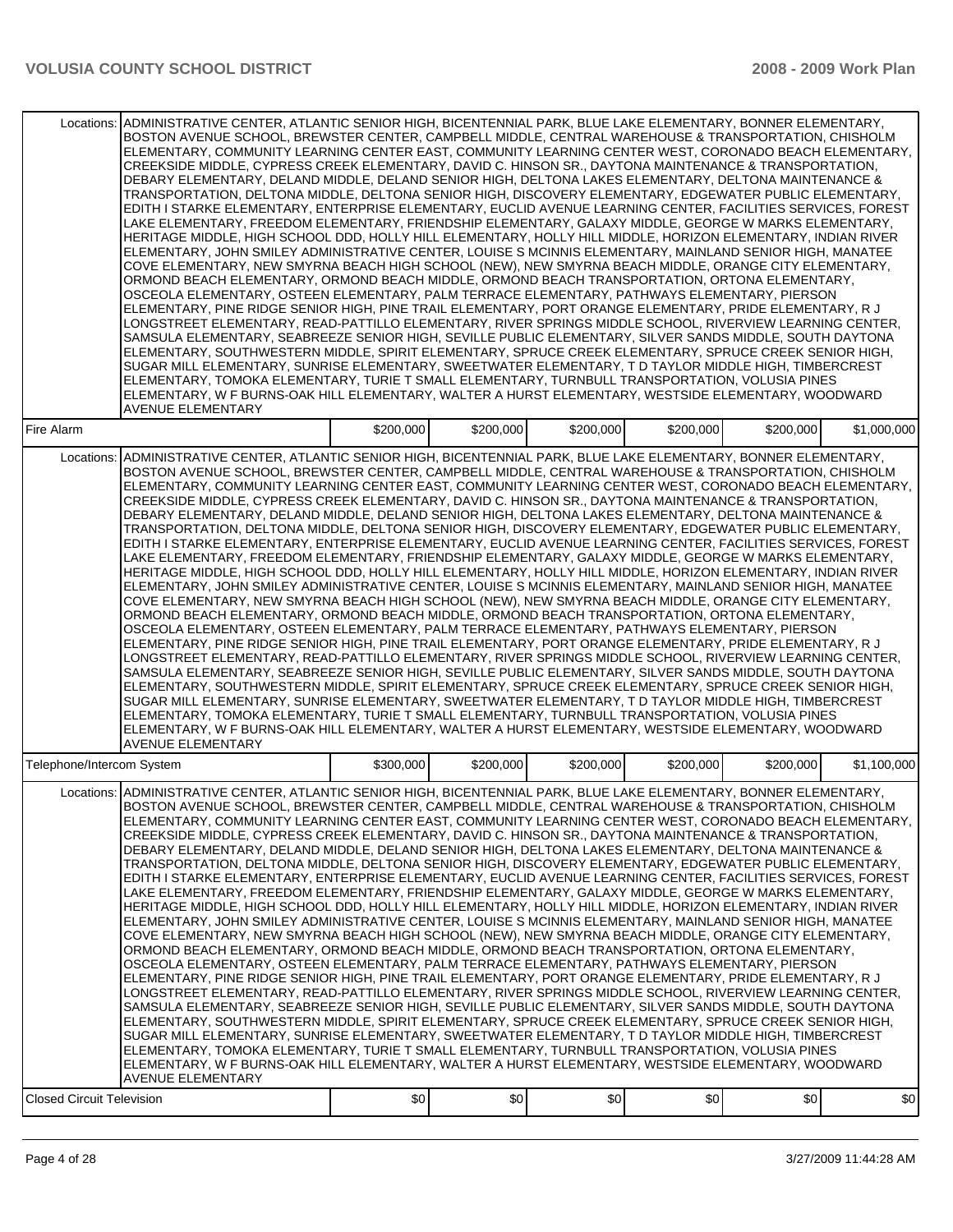|                    | Locations: No Locations for this expenditure.                                                                                                                                                                                                                                                                                                                                                                                                                                                                                                                                                                                                                                                                                                                                                                                                                                                                                                                                                                                                                                                                                                                                                                                                                                                                                                                                                                                                                                                                                                                                                                                                                                                                                                                                                                                                                                                                                                                                                                                                                                                                                                                                                                                    |              |             |             |             |             |              |  |  |
|--------------------|----------------------------------------------------------------------------------------------------------------------------------------------------------------------------------------------------------------------------------------------------------------------------------------------------------------------------------------------------------------------------------------------------------------------------------------------------------------------------------------------------------------------------------------------------------------------------------------------------------------------------------------------------------------------------------------------------------------------------------------------------------------------------------------------------------------------------------------------------------------------------------------------------------------------------------------------------------------------------------------------------------------------------------------------------------------------------------------------------------------------------------------------------------------------------------------------------------------------------------------------------------------------------------------------------------------------------------------------------------------------------------------------------------------------------------------------------------------------------------------------------------------------------------------------------------------------------------------------------------------------------------------------------------------------------------------------------------------------------------------------------------------------------------------------------------------------------------------------------------------------------------------------------------------------------------------------------------------------------------------------------------------------------------------------------------------------------------------------------------------------------------------------------------------------------------------------------------------------------------|--------------|-------------|-------------|-------------|-------------|--------------|--|--|
| l Paint            |                                                                                                                                                                                                                                                                                                                                                                                                                                                                                                                                                                                                                                                                                                                                                                                                                                                                                                                                                                                                                                                                                                                                                                                                                                                                                                                                                                                                                                                                                                                                                                                                                                                                                                                                                                                                                                                                                                                                                                                                                                                                                                                                                                                                                                  | \$100,000    | \$75,000    | \$75,000    | \$75,000    | \$75,000    | \$400.000    |  |  |
|                    | Locations: ADMINISTRATIVE CENTER, ATLANTIC SENIOR HIGH, BICENTENNIAL PARK, BLUE LAKE ELEMENTARY, BONNER ELEMENTARY,<br>BOSTON AVENUE SCHOOL, BREWSTER CENTER, CAMPBELL MIDDLE, CENTRAL WAREHOUSE & TRANSPORTATION, CHISHOLM<br>ELEMENTARY, COMMUNITY LEARNING CENTER EAST, COMMUNITY LEARNING CENTER WEST, CORONADO BEACH ELEMENTARY,<br>CREEKSIDE MIDDLE, CYPRESS CREEK ELEMENTARY, DAVID C. HINSON SR., DAYTONA MAINTENANCE & TRANSPORTATION,<br>DEBARY ELEMENTARY, DELAND MIDDLE, DELAND SENIOR HIGH, DELTONA LAKES ELEMENTARY, DELTONA MAINTENANCE &<br>TRANSPORTATION, DELTONA MIDDLE, DELTONA SENIOR HIGH, DISCOVERY ELEMENTARY, EDGEWATER PUBLIC ELEMENTARY,<br>EDITH I STARKE ELEMENTARY, ENTERPRISE ELEMENTARY, EUCLID AVENUE LEARNING CENTER, FACILITIES SERVICES, FOREST<br>LAKE ELEMENTARY, FREEDOM ELEMENTARY, FRIENDSHIP ELEMENTARY, GALAXY MIDDLE, GEORGE W MARKS ELEMENTARY,<br>HERITAGE MIDDLE, HIGH SCHOOL DDD, HOLLY HILL ELEMENTARY, HOLLY HILL MIDDLE, HORIZON ELEMENTARY, INDIAN RIVER<br>ELEMENTARY, JOHN SMILEY ADMINISTRATIVE CENTER, LOUISE S MCINNIS ELEMENTARY, MAINLAND SENIOR HIGH, MANATEE<br>COVE ELEMENTARY, NEW SMYRNA BEACH HIGH SCHOOL (NEW), NEW SMYRNA BEACH MIDDLE, ORANGE CITY ELEMENTARY,<br>ORMOND BEACH ELEMENTARY, ORMOND BEACH MIDDLE, ORMOND BEACH TRANSPORTATION, ORTONA ELEMENTARY,<br>OSCEOLA ELEMENTARY, OSTEEN ELEMENTARY, PALM TERRACE ELEMENTARY, PATHWAYS ELEMENTARY, PIERSON<br>ELEMENTARY, PINE RIDGE SENIOR HIGH, PINE TRAIL ELEMENTARY, PORT ORANGE ELEMENTARY, PRIDE ELEMENTARY, R J<br>LONGSTREET ELEMENTARY, READ-PATTILLO ELEMENTARY, RIVER SPRINGS MIDDLE SCHOOL, RIVERVIEW LEARNING CENTER,<br>SAMSULA ELEMENTARY, SEABREEZE SENIOR HIGH, SEVILLE PUBLIC ELEMENTARY, SILVER SANDS MIDDLE, SOUTH DAYTONA<br>ELEMENTARY, SOUTHWESTERN MIDDLE, SPIRIT ELEMENTARY, SPRUCE CREEK ELEMENTARY, SPRUCE CREEK SENIOR HIGH,<br>SUGAR MILL ELEMENTARY, SUNRISE ELEMENTARY, SWEETWATER ELEMENTARY, T D TAYLOR MIDDLE HIGH, TIMBERCREST<br>ELEMENTARY, TOMOKA ELEMENTARY, TURIE T SMALL ELEMENTARY, TURNBULL TRANSPORTATION, VOLUSIA PINES<br>ELEMENTARY, W F BURNS-OAK HILL ELEMENTARY, WALTER A HURST ELEMENTARY, WESTSIDE ELEMENTARY, WOODWARD<br><b>AVENUE ELEMENTARY</b> |              |             |             |             |             |              |  |  |
| Maintenance/Repair |                                                                                                                                                                                                                                                                                                                                                                                                                                                                                                                                                                                                                                                                                                                                                                                                                                                                                                                                                                                                                                                                                                                                                                                                                                                                                                                                                                                                                                                                                                                                                                                                                                                                                                                                                                                                                                                                                                                                                                                                                                                                                                                                                                                                                                  | \$3,056,974  | \$3,477,400 | \$3,937,153 | \$3,930,578 | \$3,864,827 | \$18,266,932 |  |  |
|                    | Locations: ADMINISTRATIVE CENTER, ATLANTIC SENIOR HIGH, BICENTENNIAL PARK, BLUE LAKE ELEMENTARY, BONNER ELEMENTARY,<br>BOSTON AVENUE SCHOOL, BREWSTER CENTER, CAMPBELL MIDDLE, CENTRAL WAREHOUSE & TRANSPORTATION, CHISHOLM<br>ELEMENTARY, COMMUNITY LEARNING CENTER EAST, COMMUNITY LEARNING CENTER WEST, CORONADO BEACH ELEMENTARY,<br>CREEKSIDE MIDDLE, CYPRESS CREEK ELEMENTARY, DAVID C. HINSON SR., DAYTONA MAINTENANCE & TRANSPORTATION,<br>DEBARY ELEMENTARY, DELAND MIDDLE, DELAND SENIOR HIGH, DELTONA LAKES ELEMENTARY, DELTONA MAINTENANCE &<br>TRANSPORTATION, DELTONA MIDDLE, DELTONA SENIOR HIGH, DISCOVERY ELEMENTARY, EDGEWATER PUBLIC ELEMENTARY,<br>EDITH I STARKE ELEMENTARY, ENTERPRISE ELEMENTARY, EUCLID AVENUE LEARNING CENTER, FACILITIES SERVICES, FOREST<br>LAKE ELEMENTARY, FREEDOM ELEMENTARY, FRIENDSHIP ELEMENTARY, GALAXY MIDDLE, GEORGE W MARKS ELEMENTARY,<br>HERITAGE MIDDLE, HIGH SCHOOL DDD, HOLLY HILL ELEMENTARY, HOLLY HILL MIDDLE, HORIZON ELEMENTARY, INDIAN RIVER<br>ELEMENTARY, JOHN SMILEY ADMINISTRATIVE CENTER, LOUISE S MCINNIS ELEMENTARY, MAINLAND SENIOR HIGH, MANATEE<br>COVE ELEMENTARY, NEW SMYRNA BEACH HIGH SCHOOL (NEW), NEW SMYRNA BEACH MIDDLE, ORANGE CITY ELEMENTARY,<br>ORMOND BEACH ELEMENTARY, ORMOND BEACH MIDDLE, ORMOND BEACH TRANSPORTATION, ORTONA ELEMENTARY,<br>OSCEOLA ELEMENTARY, OSTEEN ELEMENTARY, PALM TERRACE ELEMENTARY, PATHWAYS ELEMENTARY, PIERSON<br>ELEMENTARY, PINE RIDGE SENIOR HIGH, PINE TRAIL ELEMENTARY, PORT ORANGE ELEMENTARY, PRIDE ELEMENTARY, R J<br>LONGSTREET ELEMENTARY, READ-PATTILLO ELEMENTARY, RIVER SPRINGS MIDDLE SCHOOL, RIVERVIEW LEARNING CENTER,<br>SAMSULA ELEMENTARY, SEABREEZE SENIOR HIGH, SEVILLE PUBLIC ELEMENTARY, SILVER SANDS MIDDLE, SOUTH DAYTONA<br>ELEMENTARY, SOUTHWESTERN MIDDLE, SPIRIT ELEMENTARY, SPRUCE CREEK ELEMENTARY, SPRUCE CREEK SENIOR HIGH,<br>SUGAR MILL ELEMENTARY, SUNRISE ELEMENTARY, SWEETWATER ELEMENTARY, T D TAYLOR MIDDLE HIGH, TIMBERCREST<br>ELEMENTARY, TOMOKA ELEMENTARY, TURIE T SMALL ELEMENTARY, TURNBULL TRANSPORTATION, VOLUSIA PINES<br>ELEMENTARY, W F BURNS-OAK HILL ELEMENTARY, WALTER A HURST ELEMENTARY, WESTSIDE ELEMENTARY, WOODWARD<br><b>AVENUE ELEMENTARY</b> |              |             |             |             |             |              |  |  |
|                    | Sub Total:                                                                                                                                                                                                                                                                                                                                                                                                                                                                                                                                                                                                                                                                                                                                                                                                                                                                                                                                                                                                                                                                                                                                                                                                                                                                                                                                                                                                                                                                                                                                                                                                                                                                                                                                                                                                                                                                                                                                                                                                                                                                                                                                                                                                                       | \$11,805,879 | \$9,473,891 | \$9,933,644 | \$9,927,069 | \$9,861,318 | \$51,001,801 |  |  |

| <b>PECO Maintenance Expenditures</b> | \$2,606,270  | \$3.026.696 | \$3,486,449 | \$3,479,874] | \$3,414,123 | \$16,013,412 |
|--------------------------------------|--------------|-------------|-------------|--------------|-------------|--------------|
| Two Mill Sub Total:                  | \$12,805,879 | \$8,724,008 | \$8,364,255 | \$8,470,830  | \$8,636,581 | \$47,001,553 |

| Other Items   | $2008 - 2009$<br><b>Actual Budget</b> | $2009 - 2010$<br>Projected | 2010 - 2011<br><b>Projected</b> | 2011 - 2012<br><b>Projected</b> | $2012 - 2013$<br>Projected | Total       |
|---------------|---------------------------------------|----------------------------|---------------------------------|---------------------------------|----------------------------|-------------|
| Windows/Doors | \$2,000,000                           | \$750,000                  | \$750,000                       | \$750,000                       | \$750,000                  | \$5,000,000 |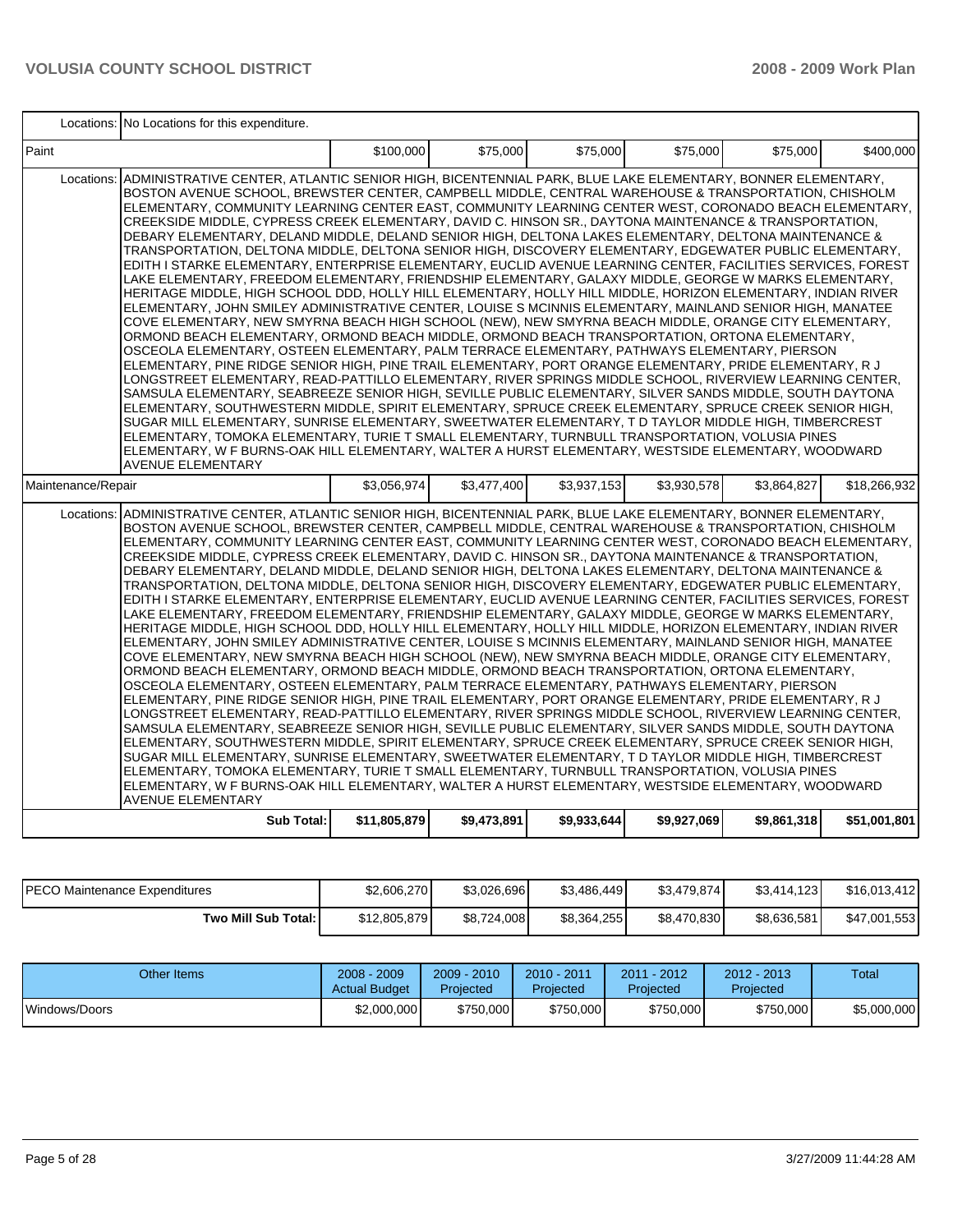#### **Local Two Mill Expenditure For Maintenance, Repair and Renovation**

Anticipated expenditures expected from local funding sources over the years covered by the current work plan.

| <b>Item</b>                                | $2008 - 2009$<br><b>Actual Budget</b> | $2009 - 2010$<br>Projected | 2010 - 2011<br>Projected | $2011 - 2012$<br>Projected | $2012 - 2013$<br>Projected | Total            |
|--------------------------------------------|---------------------------------------|----------------------------|--------------------------|----------------------------|----------------------------|------------------|
| Remaining Maint and Repair from 1.75 Mills | \$12,805,879                          | \$8,724,008                | \$8,364,255              | \$8,470,830                | \$8,636,581                | \$47,001,553     |
| Maintenance/Repair Salaries                | \$14,305,000                          | \$14,305,000               | \$14,305,000             | \$14,305,000               | \$14,305,000               | \$71,525,000     |
| School Bus Purchases                       | \$0                                   | \$1,150,722                | \$3,548,028              | \$5,088,615                | \$6,566,572                | \$16,353,937     |
| <b>Other Vehicle Purchases</b>             | \$300,000                             | \$300,000                  | \$300,000                | \$300,000                  | \$300,000                  | \$1,500,000      |
| Capital Outlay Equipment                   | \$12,835,702                          | \$15,162,350               | \$15,162,350             | \$15,162,350               | \$15,162,350               | \$73,485,102     |
| Rent/Lease Payments                        | \$0 <sub>1</sub>                      | \$0                        | \$0                      | \$0                        | \$0                        | \$0 <sub>1</sub> |
| <b>ICOP Debt Service</b>                   | \$38,397,242                          | \$40,168,311               | \$40,173,213             | \$40,170,763               | \$43,039,125               | \$201,948,654    |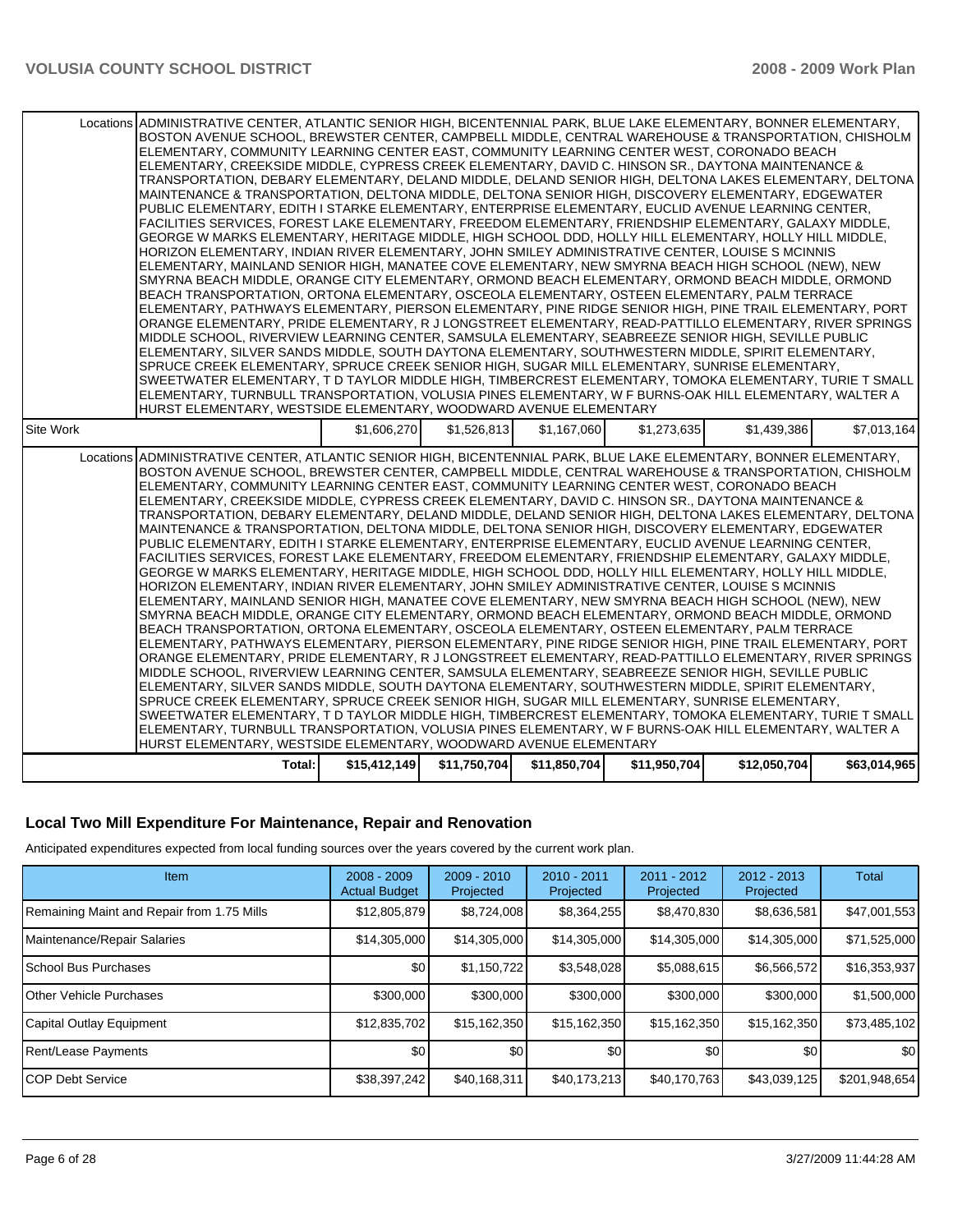| Rent/Lease Relocatables       | \$1,400,000  | \$1,200,000  | \$1,000,000  | \$900,000    | \$800,000    | \$5,300,000   |
|-------------------------------|--------------|--------------|--------------|--------------|--------------|---------------|
| <b>Environmental Problems</b> | \$0          | \$0          | \$0          | \$0          | \$0          | \$0           |
| ls.1011.14 Debt Service       | \$0          | \$0          | \$0          | \$0          | \$0          | \$0           |
| Special Facilities Account    | \$3,650,289  | \$3,759,798  | \$3,872,592  | \$3,988,770  | \$4,108,433  | \$19,379,882  |
| Portable Moves & Compliance   | \$714,000    | \$690,000    | \$640,000    | \$590,000    | \$540,000    | \$3,174,000   |
| General Fund Application      | \$2,600,000  | \$0          | \$0          | \$0          | \$0          | \$2,600,000   |
| Local Expenditure Totals:     | \$87,008,112 | \$85,460,189 | \$87,365,438 | \$88,976,328 | \$93,458,061 | \$442,268,128 |

## **Revenue**

#### **2 Mill Revenue Source**

Schedule of Estimated Capital Outlay Revenue from each currently approved source which is estimated to be available for expenditures on the projects included in the tentative district facilities work program. All amounts are NET after considering carryover balances, interest earned, new COP's, 1011.14 and 1011.15 loans, etc. Districts cannot use 2-Mill funds for salaries except for those explicitly associated with maintenance/repair projects. (1011.71 (5), F.S.)

| Item                                                                            | Fund | $2008 - 2009$<br><b>Actual Value</b> | $2009 - 2010$<br>Projected | $2010 - 2011$<br>Projected | 2011 - 2012<br>Projected | $2012 - 2013$<br>Projected | Total             |
|---------------------------------------------------------------------------------|------|--------------------------------------|----------------------------|----------------------------|--------------------------|----------------------------|-------------------|
| (1) Non-exempt property<br>assessed valuation                                   |      | \$41,430,924,888                     | \$41,505,731,963           | \$43,801,655,222           | \$46,925,176,389         | \$50,521,030,796           | \$224,184,519,258 |
| (2) The Millege projected for<br>discretionary capital outlay per<br>ls.1011.71 |      | 1.69                                 | 1.69 <sup>°</sup>          | 1.61                       | 1.54                     | 1.47                       |                   |
| (3) Full value of the 2-Mill<br>discretionary capital outlay per<br>ls.1011.71  |      | \$68,878,913                         | \$69,003,279               | \$72,820,252               | \$78,013,106             | \$83,991,214               | \$372,706,764     |
| (4) Value of the portion of the 2-<br>Mills ACTUALLY levied                     | 370  | \$66,438,631                         | \$66,440,300               | \$67,119,466               | \$68,473,217             | \$70,504,625               | \$338,976,239     |
| $(5)$ Difference of lines $(3)$ and $(4)$                                       |      | \$2,440,282                          | \$2,562,979                | \$5,700,786                | \$9,539,889              | \$13,486,589               | \$33,730,525      |

## **PECO Revenue Source**

The figure in the row designated "PECO Maintenance" will be subtracted from funds available for new construction because PECO maintenance dollars cannot be used for new construction.

| Item                                 | Fund | $2008 - 2009$<br><b>Actual Budget</b> | $2009 - 2010$<br>Projected | $2010 - 2011$<br>Projected | $2011 - 2012$<br>Projected | $2012 - 2013$<br>Projected | Total        |
|--------------------------------------|------|---------------------------------------|----------------------------|----------------------------|----------------------------|----------------------------|--------------|
| <b>IPECO New Construction</b>        | 340  | \$1,442,930                           | \$٥١                       | \$399.878                  | \$1,086,845                | \$423.460                  | \$3,353,113  |
| <b>PECO Maintenance Expenditures</b> |      | \$2,606,270                           | \$3,026,696                | \$3,486,449                | \$3,479,874                | \$3,414,123                | \$16,013,412 |
|                                      |      | \$4,049,200                           | \$3,026,696                | \$3,886,327                | \$4,566,719                | \$3,837,583                | \$19,366,525 |

#### **CO & DS Revenue Source**

Revenue from Capital Outlay and Debt Service funds.

| Item                                      | Fund  | $2008 - 2009$<br><b>Actual Budget</b> | $2009 - 2010$<br>Projected | $2010 - 2011$<br>Projected | 2011 - 2012<br>Projected | $2012 - 2013$<br>Projected | Total       |
|-------------------------------------------|-------|---------------------------------------|----------------------------|----------------------------|--------------------------|----------------------------|-------------|
| ICO & DS Cash Flow-through<br>Distributed | 360 I | \$395.223                             | \$395.223                  | \$395,223                  | \$395.223                | \$395,223                  | \$1.976.115 |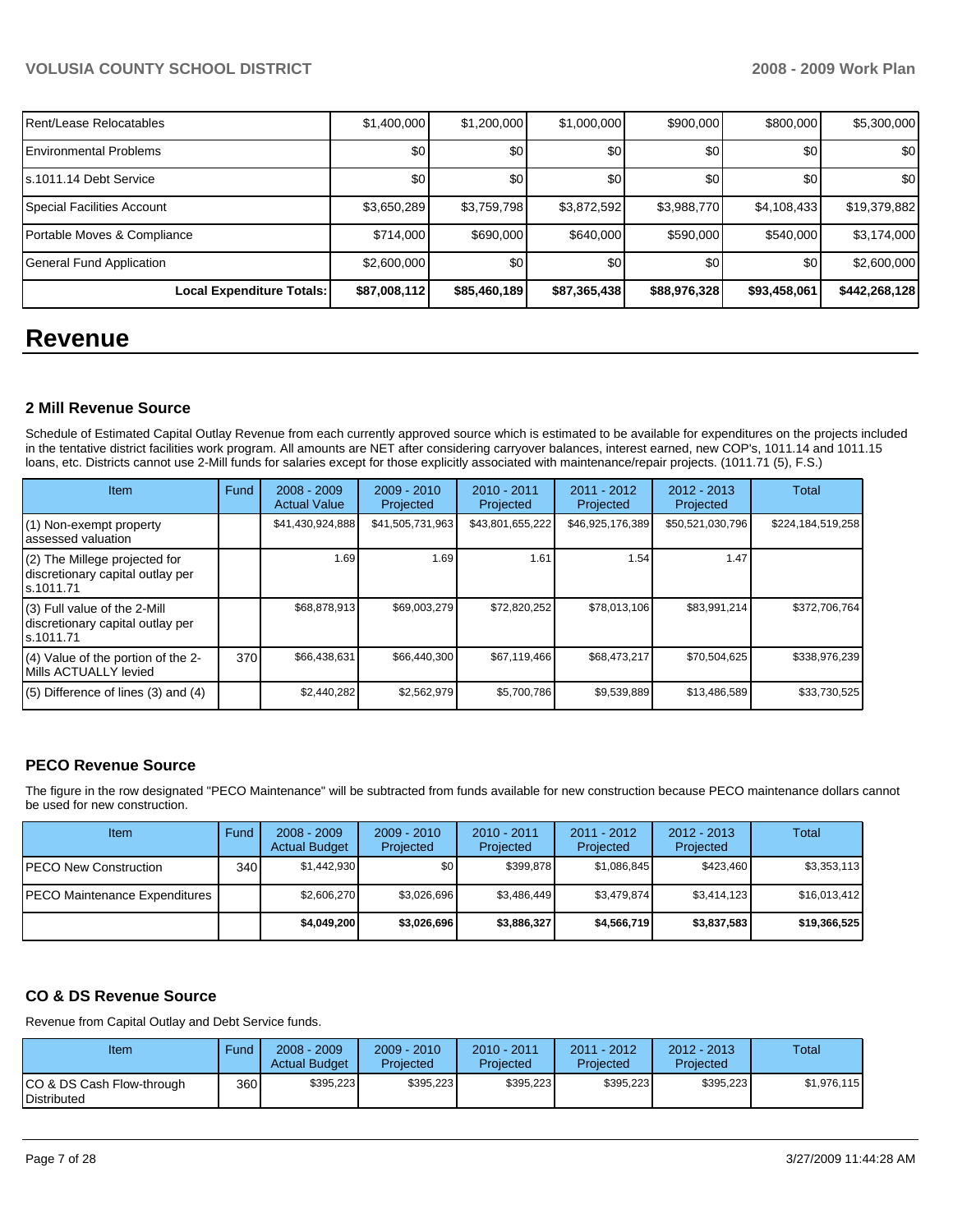| ICO & DS Interest on<br>Undistributed CO | 360 | \$55,481  | \$55,481  | \$55,481  | \$55,481  | \$55,481  | \$277,405   |
|------------------------------------------|-----|-----------|-----------|-----------|-----------|-----------|-------------|
|                                          |     | \$450,704 | \$450,704 | \$450,704 | \$450,704 | \$450,704 | \$2,253,520 |

#### **Fair Share Revenue Source**

All legally binding commitments for proportionate fair-share mitigation for impacts on public school facilities must be included in the 5-year district work program.

Nothing reported for this section.

#### **Sales Surtax Referendum**

Specific information about any referendum for a 1-cent or ½-cent surtax referendum during the previous year.

Did the school district hold a surtax referendum during the past fiscal year 2007 - 2008? No

### **Additional Revenue Source**

Any additional revenue sources

| Item                                                                                                   | $2008 - 2009$<br><b>Actual Value</b> | 2009 - 2010<br>Projected | $2010 - 2011$<br>Projected | 2011 - 2012<br>Projected | $2012 - 2013$<br>Projected | <b>Total</b>  |
|--------------------------------------------------------------------------------------------------------|--------------------------------------|--------------------------|----------------------------|--------------------------|----------------------------|---------------|
| Proceeds from a s.1011.14/15 F.S. Loans                                                                | \$0                                  | \$0                      | \$0                        | \$0                      | \$0                        | \$0           |
| District Bonds - Voted local bond<br>referendum proceeds per s.9, Art VII<br><b>State Constitution</b> | \$0                                  | \$0                      | \$0                        | \$0                      | \$0                        | \$0           |
| Proceeds from Special Act Bonds                                                                        | \$0                                  | \$0                      | \$0                        | \$0                      | \$0                        | \$0           |
| Estimated Revenue from CO & DS Bond<br>Sale                                                            | \$0                                  | \$0                      | \$0                        | \$0                      | \$0                        | \$0           |
| Proceeds from Voted Capital<br>Improvements millage                                                    | \$0                                  | \$0                      | \$0                        | \$0                      | \$0                        | \$0           |
| Other Revenue for Other Capital Projects                                                               | \$0                                  | \$0                      | \$0                        | \$0                      | \$0                        | \$0           |
| Proceeds from 1/2 cent sales surtax<br>authorized by school board                                      | \$33,948,264                         | \$34,966,712             | \$36,015,713               | \$37,096,184             | \$38,209,070               | \$180,235,943 |
| Proceeds from local governmental<br>infrastructure sales surtax                                        | \$0                                  | \$0                      | \$0                        | \$0                      | \$0                        | \$0           |
| Proceeds from Certificates of<br>Participation (COP's) Sale                                            | \$0                                  | \$24,870,000             | \$0                        | \$0                      | \$39,500,000               | \$64,370,000  |
| Classrooms First Bond proceeds amount<br>authorized in FY 1997-98                                      | \$0                                  | \$0                      | \$0                        | \$0                      | \$0                        | \$0           |
| <b>Classrooms for Kids</b>                                                                             | \$0                                  | \$0                      | \$0                        | \$0                      | \$0                        | \$0           |
| <b>District Equity Recognition</b>                                                                     | \$0                                  | \$0                      | \$0                        | \$0                      | \$0                        | \$0           |
| <b>Federal Grants</b>                                                                                  | \$0                                  | \$0                      | \$0                        | \$0                      | \$0                        | \$0           |
| Proportionate share mitigation (actual<br>cash revenue only, not in kind donations)                    | \$0                                  | \$0                      | \$0                        | \$0                      | \$0                        | \$0           |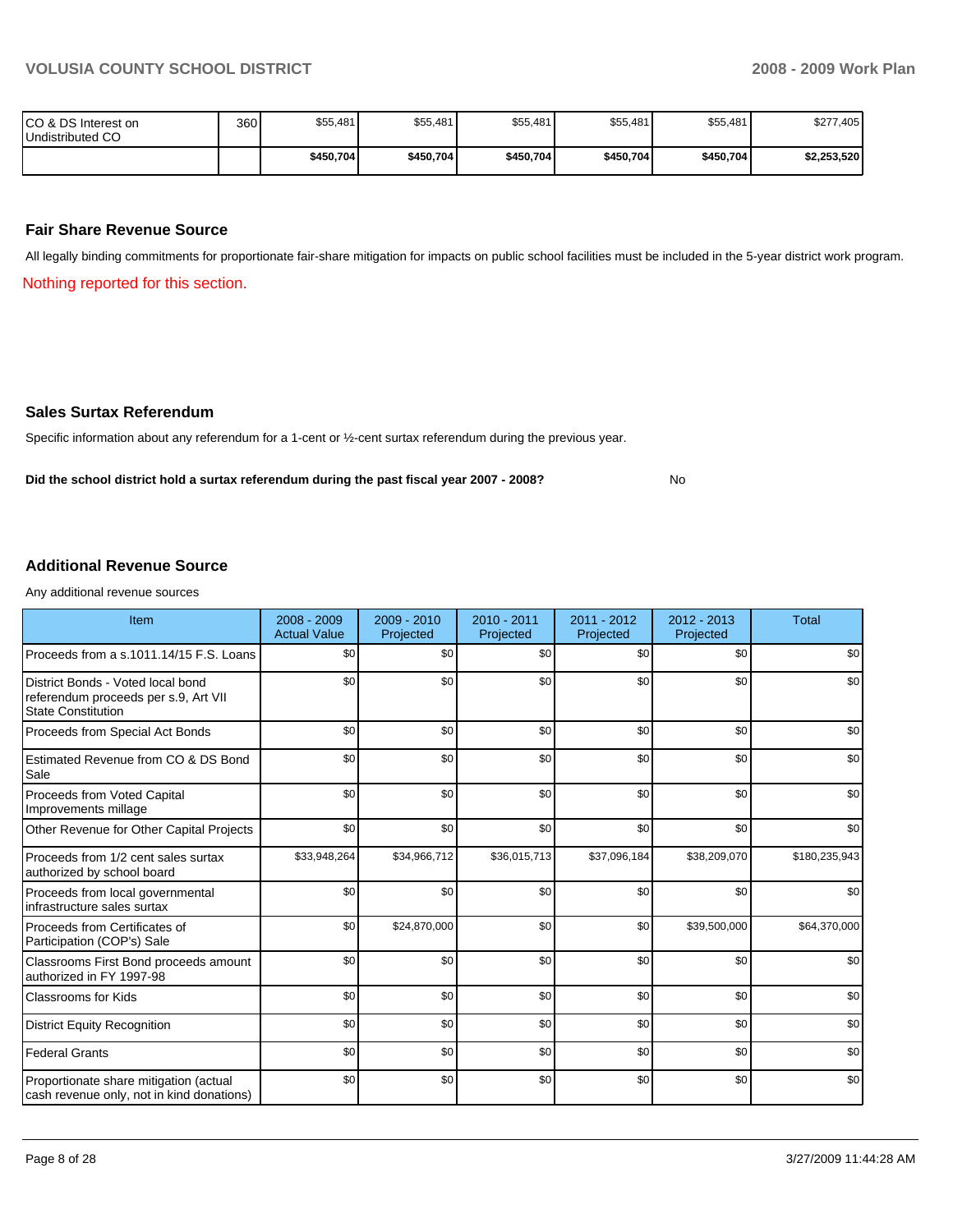| Impact fees received                                                         | \$5,884,000    | \$7,060,800      | \$8,237,600    | \$9,414,400    | \$10,591,200   | \$41,188,000     |
|------------------------------------------------------------------------------|----------------|------------------|----------------|----------------|----------------|------------------|
| l Private donations                                                          | \$0            | \$0 <sub>1</sub> | \$0            | \$0            | \$0            | \$0              |
| Grants from local governments or not-for-<br>profit organizations            | \$0            | \$0 <sub>1</sub> | \$0            | \$0            | \$0            | \$0 <sub>1</sub> |
| Interest, Including Profit On Investment                                     | \$6,500,000    | \$4,200,000      | \$4,200,000    | \$4,200,000    | \$4,200,000    | \$23,300,000     |
| Revenue from Bonds pledging proceeds<br>from 1 cent or 1/2 cent Sales Surtax | \$0            | \$0 <sub>1</sub> | \$0            | \$0            | \$0            | \$0 <sub>1</sub> |
| l Fund Balance Carried Forward                                               | \$71,436,578   | \$0              | \$0            | \$0            | \$0            | \$71,436,578     |
| <b>Obligated Fund Balance Carried Forward</b>                                | \$0            | \$0              | \$0            | \$0            | (\$31,017,805) | (\$31,017,805)   |
| Special Facilities Account                                                   | \$0            | \$0              | \$0            | \$0            | \$0            | \$0              |
| One Cent - 1/2 Cent Sales Surtax Debt<br>Service                             | (\$13,240,012) | (\$13,239,859)   | (\$13,238,772) | (\$13,239,448) | (\$13,241,465) | (\$66, 199, 556) |
| Various for recon.                                                           | \$464,025      | \$482,356        | \$487,717      | \$486,310      | \$528,688      | \$2,449,096      |
| <b>Subtotal</b>                                                              | \$104,992,855  | \$58,340,009     | \$35,702,258   | \$37,957,446   | \$48,769,688   | \$285,762,256    |

## **Total Revenue Summary**

| <b>Item Name</b>                                              | $2008 - 2009$<br><b>Budget</b> | $2009 - 2010$<br>Projected | $2010 - 2011$<br>Projected | $2011 - 2012$<br>Projected | $2012 - 2013$<br>Projected | <b>Five Year Total</b> |
|---------------------------------------------------------------|--------------------------------|----------------------------|----------------------------|----------------------------|----------------------------|------------------------|
| Local 1.75 Mill Discretionary Capital<br>Outlay Revenue       | \$66,438,631                   | \$66,440,300               | \$67,119,466               | \$68,473,217               | \$70,504,625               | \$338,976,239          |
| IPECO and 1.75 Mill Maint and Other 1.75<br>Mill Expenditures | (\$87,008,112)                 | (\$85,460,189)             | (S87, 365, 438)            | (\$88,976,328)             | (S93, 458, 061)            | (\$442,268,128)        |
| IPECO Maintenance Revenue                                     | \$2,606.270                    | \$3.026.696                | \$3,486,449                | \$3.479.874                | \$3.414.123                | \$16,013,412           |
| <b>Available 2 Mill for New Construction</b>                  | (\$20,569,481)                 | (\$19,019,889)             | (\$20, 245, 972)           | (\$20,503,111)             | $($ \$22,953,436)          | ( \$103, 291, 889)     |

| <b>Item Name</b>                     | $2008 - 2009$<br><b>Budget</b> | $2009 - 2010$<br>Projected | $2010 - 2011$<br>Projected | 2011 - 2012<br>Projected | $2012 - 2013$<br>Projected | <b>Five Year Total</b> |
|--------------------------------------|--------------------------------|----------------------------|----------------------------|--------------------------|----------------------------|------------------------|
| ICO & DS Revenue                     | \$450,704                      | \$450,704                  | \$450.704                  | \$450,704                | \$450,704                  | \$2,253,520            |
| <b>PECO New Construction Revenue</b> | \$1,442,930                    | \$0                        | \$399,878                  | \$1,086,845              | \$423,460                  | \$3,353,113            |
| Other/Additional Revenue             | \$104,992,855                  | \$58,340,009               | \$35,702,258               | \$37,957,446             | \$48,769,688               | \$285,762,256          |
| <b>Total Additional Revenuel</b>     | \$106,886,489                  | \$58,790,713               | \$36,552,840               | \$39,494,995             | \$49,643,852               | \$291,368,889          |
| Total Available Revenue              | \$86,317,008                   | \$39,770,824               | \$16,306,868               | \$18,991,884             | \$26,690,416               | \$188,077,000          |

## **Project Schedules**

### **Capacity Project Schedules**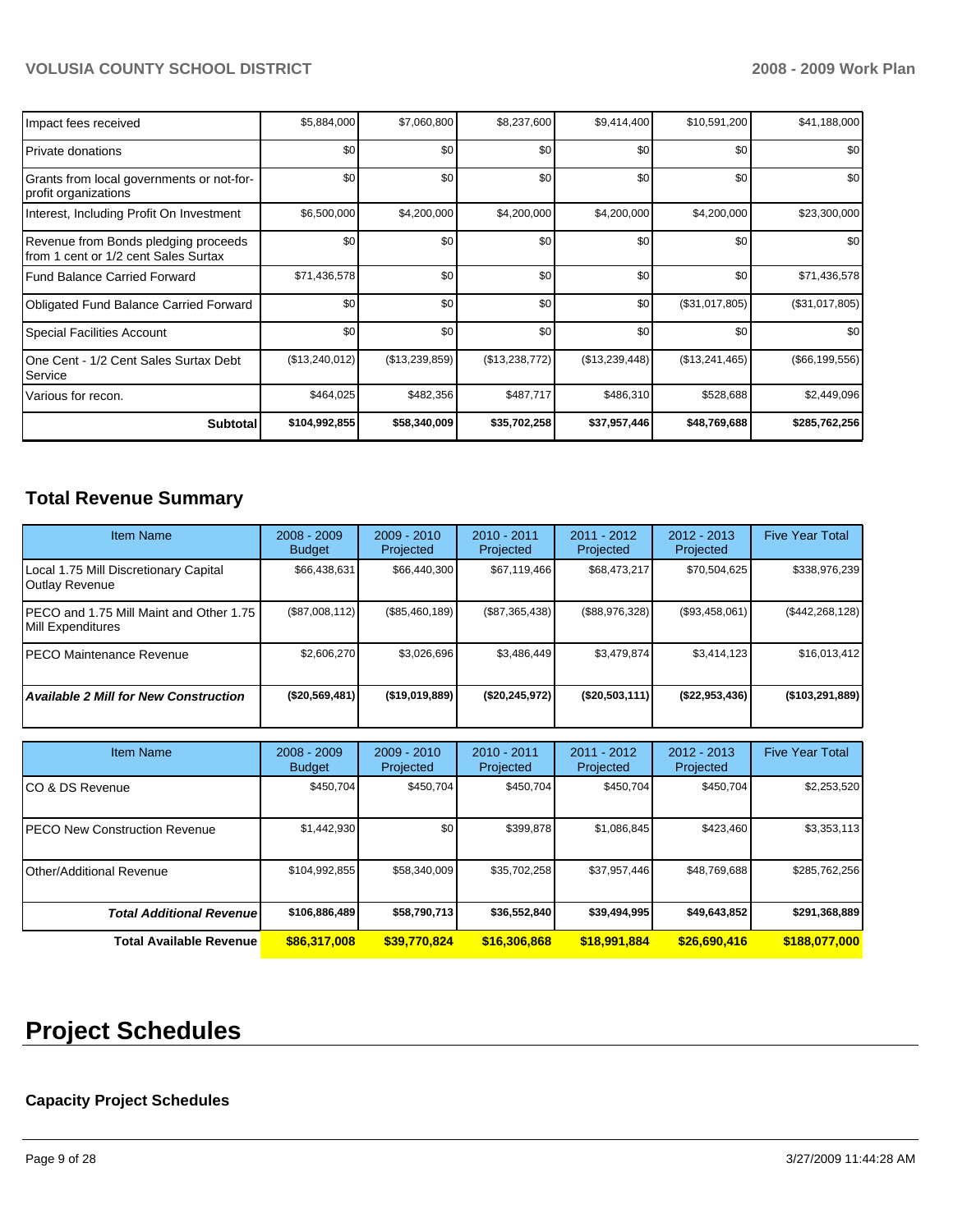A schedule of capital outlay projects necessary to ensure the availability of satisfactory classrooms for the projected student enrollment in K-12 programs.

| <b>Project Description</b> | Location                                 |                          | 2008 - 2009  | 2009 - 2010 | 2010 - 2011  | 2011 - 2012 | 2012 - 2013  | Total            | Funded |
|----------------------------|------------------------------------------|--------------------------|--------------|-------------|--------------|-------------|--------------|------------------|--------|
| New Elementary "D"         | Location not<br>specified                | Planned<br>Cost:         | \$0          | \$0         | \$22,000,000 | \$2,400,000 | \$0          | \$24,400,000 Yes |        |
|                            |                                          |                          |              |             |              |             |              |                  |        |
|                            |                                          | <b>Student Stations:</b> | 0            | $\mathbf 0$ | 735          | 0           | 0            | 735              |        |
|                            |                                          | Total Classrooms:        | 0            | $\mathbf 0$ | 39           | 0           | 0            | 39               |        |
|                            |                                          | Gross Sq Ft:             | $\pmb{0}$    | $\mathbf 0$ | 92,469       | $\mathbf 0$ | $\mathbf 0$  | 92,469           |        |
| New Elementary "A"         | Location not<br>specified                | Planned<br>Cost:         | \$0          | \$0         | \$0          | \$0         | \$1,210,000  | \$1,210,000 Yes  |        |
|                            |                                          | <b>Student Stations:</b> | $\pmb{0}$    | $\mathbf 0$ | $\mathbf 0$  | $\mathbf 0$ | $\mathbf 0$  | $\mathbf{0}$     |        |
|                            |                                          | <b>Total Classrooms:</b> | $\pmb{0}$    | $\mathbf 0$ | $\pmb{0}$    | 0           | $\mathbf 0$  | $\mathbf{0}$     |        |
|                            |                                          | Gross Sq Ft:             | $\mathbf 0$  | $\Omega$    | $\mathbf 0$  | 0           | 92,469       | 92,469           |        |
| New Elementary "Z"         | Location not<br>specified                | Planned<br>Cost:         | \$19,040,000 | \$1,890,000 | \$0          | \$0         | \$0          | \$20,930,000 Yes |        |
|                            |                                          | <b>Student Stations:</b> | 735          | 0           | 0            | 0           | 0            | 735              |        |
|                            |                                          | Total Classrooms:        | 39           | $\mathbf 0$ | 0            | $\mathbf 0$ | 0            | 39               |        |
|                            |                                          | Gross Sq Ft:             | 92,469       | $\mathbf 0$ | $\mathbf 0$  | $\mathbf 0$ | $\mathbf 0$  | 92,469           |        |
| New Middle "FF"            | Location not<br>specified                | Planned<br>Cost:         | \$0          | \$0         | \$1,800,000  | \$0         | \$39,500,000 | \$41,300,000 Yes |        |
|                            |                                          | <b>Student Stations:</b> | $\pmb{0}$    | $\pmb{0}$   | $\pmb{0}$    | 0           | 1,346        | 1,346            |        |
|                            |                                          | <b>Total Classrooms:</b> | 0            | $\mathbf 0$ | $\mathbf 0$  | 0           | 58           | 58               |        |
|                            |                                          | Gross Sq Ft:             | $\pmb{0}$    | $\mathbf 0$ | 0            | $\mathbf 0$ | 192,909      | 192,909          |        |
| New Middle "HH"            | Location not<br>specified                | Planned<br>Cost:         | \$0          | \$0         | \$0          | \$1,800,000 | \$0          | \$1,800,000 Yes  |        |
|                            |                                          | <b>Student Stations:</b> | $\pmb{0}$    | 0           | $\pmb{0}$    | 0           | $\mathbf 0$  | $\mathbf 0$      |        |
|                            |                                          | Total Classrooms:        | $\pmb{0}$    | 0           | 0            | $\mathbf 0$ | $\mathbf 0$  | $\mathbf 0$      |        |
|                            |                                          | Gross Sq Ft:             | $\pmb{0}$    | $\mathbf 0$ | $\pmb{0}$    | 192,909     | $\mathbf 0$  | 192,909          |        |
| 9 Classroom Addition       | <b>INDIAN RIVER</b><br><b>ELEMENTARY</b> | Planned<br>Cost:         | \$3,238,000  | \$180,000   | \$0          | \$0         | \$0          | \$3,418,000 Yes  |        |
|                            |                                          | <b>Student Stations:</b> | 226          | $\pmb{0}$   | $\pmb{0}$    | $\mathbf 0$ | $\mathbf 0$  | 226              |        |
|                            |                                          | Total Classrooms:        | 11           | $\pmb{0}$   | $\pmb{0}$    | $\mathbf 0$ | $\mathbf 0$  | 11               |        |
|                            |                                          | Gross Sq Ft:             | 16,500       | $\pmb{0}$   | $\pmb{0}$    | $\pmb{0}$   | $\pmb{0}$    | 16,500           |        |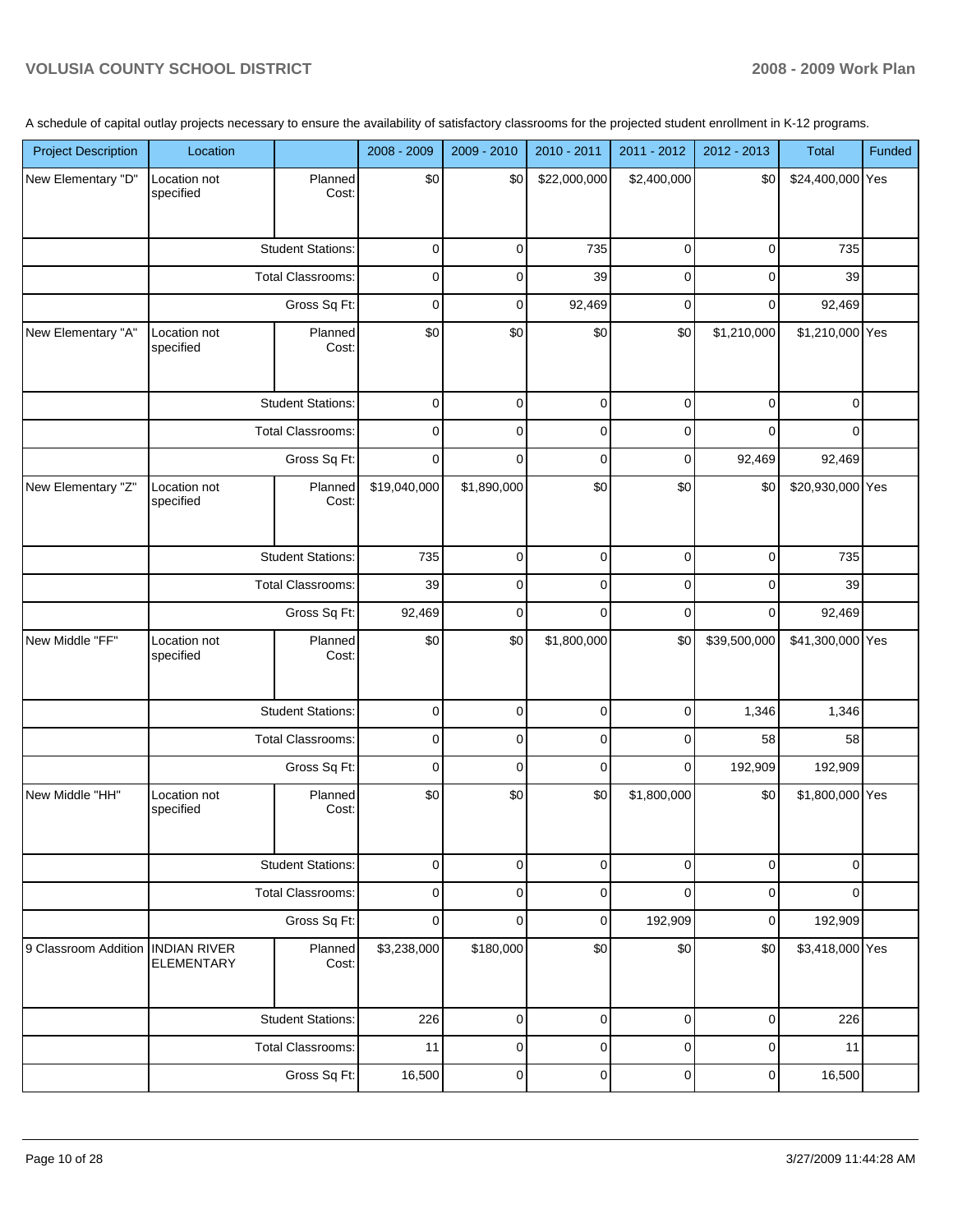| 9 Classroom Addition SUNRISE | <b>ELEMENTARY</b>                      | Planned<br>Cost:           | \$180,000   | \$2,700,000 | \$180,000    | \$0                                                              | \$0          | \$3,060,000 Yes |  |
|------------------------------|----------------------------------------|----------------------------|-------------|-------------|--------------|------------------------------------------------------------------|--------------|-----------------|--|
|                              |                                        | <b>Student Stations:</b>   | 0           | 182         | $\Omega$     | $\Omega$                                                         | $\Omega$     | 182             |  |
|                              | <b>Total Classrooms:</b>               |                            | 0           | 9           | 0            | 0                                                                | 0            | 9               |  |
|                              |                                        |                            |             |             |              |                                                                  |              |                 |  |
|                              |                                        | Gross Sq Ft:               | 0           | 14,000      | 0            | $\Omega$                                                         | 0            | 14,000          |  |
| <b>Classroom Addition</b>    | <b>ENTERPRISE</b><br><b>ELEMENTARY</b> | Planned<br>Cost:           | \$0         | \$0         | \$7,000,000  | \$500,000                                                        | \$0          | \$7,500,000 Yes |  |
|                              |                                        | <b>Student Stations:</b>   | 0           | $\Omega$    | 205          | $\Omega$                                                         | $\Omega$     | 205             |  |
|                              |                                        | <b>Total Classrooms:</b>   | 0           | 0           | 12           | $\Omega$                                                         | 0            | 12              |  |
|                              | Gross Sq Ft:                           |                            | 0           | $\Omega$    | 40,000       | $\Omega$                                                         | 0            | 40,000          |  |
| Additions                    | <b>WESTSIDE</b><br><b>ELEMENTARY</b>   | Planned<br>Cost:           | \$0         | \$0         | \$0          | \$1,007,000                                                      | \$80,000     | \$1,087,000 Yes |  |
|                              |                                        | <b>Student Stations:</b>   | 0           | $\Omega$    | $\Omega$     | 44                                                               | $\Omega$     | 44              |  |
|                              |                                        | <b>Total Classrooms:</b>   | 0           | $\Omega$    | $\Omega$     | $\overline{2}$                                                   | $\Omega$     | 2               |  |
|                              |                                        | Gross Sq Ft:               | 0           | $\Omega$    | $\Omega$     | 5,035                                                            | $\Omega$     | 5,035           |  |
| Additions                    | SOUTHWESTERN<br><b>MIDDLE</b>          | Planned<br>Cost:           | \$0         | \$0         | \$500,000    | \$5,000,000                                                      | \$500,000    | \$6,000,000 Yes |  |
|                              |                                        | <b>Student Stations:</b>   | 0           | $\Omega$    | $\mathbf{0}$ | 220                                                              | $\mathbf{0}$ | 220             |  |
|                              |                                        | Total Classrooms:          | 0           | $\Omega$    | $\Omega$     | 10                                                               | $\Omega$     | 10              |  |
|                              |                                        | Gross Sq Ft:               | $\mathsf 0$ | 0           | 0            | 25,000                                                           | 0            | 25,000          |  |
|                              |                                        | Planned Cost- \$22,458,000 |             |             |              | \$4.770,000 \$31.480,000 \$40.707,000 \$41.290,000 \$110.705,000 |              |                 |  |

| <b>Planned Cost:</b>     | \$22,458,000 | \$4,770,000 | \$31,480,000 |         |         |         |
|--------------------------|--------------|-------------|--------------|---------|---------|---------|
| <b>Student Stations:</b> | 961          | 182         | 940          | 264     | 1,346   | 3,693   |
| <b>Total Classrooms:</b> | 50           |             | 51           | 12      | 58      | 180     |
| Gross Sq Ft:             | 108.969      | 14.000      | 132.469      | 222,944 | 285,378 | 763,760 |

## **Other Project Schedules**

Major renovations, remodeling, and additions of capital outlay projects that do not add capacity to schools.

| <b>Project Description</b>             | Location                              | $2008 - 2009$<br><b>Actual Budget</b> | $2009 - 2010$<br>Projected | 2010 - 2011<br>Projected | $2011 - 2012$<br>Projected | $2012 - 2013$<br>Projected | Total           | Funded |
|----------------------------------------|---------------------------------------|---------------------------------------|----------------------------|--------------------------|----------------------------|----------------------------|-----------------|--------|
| New Elementary C<br>Halifax Plantation | Location not specified                | \$0                                   | \$0                        | \$0                      | \$0 <sub>1</sub>           | \$1,210,000                | \$1,210,000 Yes |        |
| Additions and remodeling               | <b>ICHISHOLM</b><br><b>ELEMENTARY</b> | \$0                                   | \$2,500,000                | \$400,000                | \$0                        | \$0                        | \$2,900,000 Yes |        |
| <b>IReroof Campus</b>                  | <b>IDELTONA SENIOR HIGH</b>           | \$0                                   | \$2,880,000                | \$0                      | \$0                        | \$0                        | \$2,880,000 Yes |        |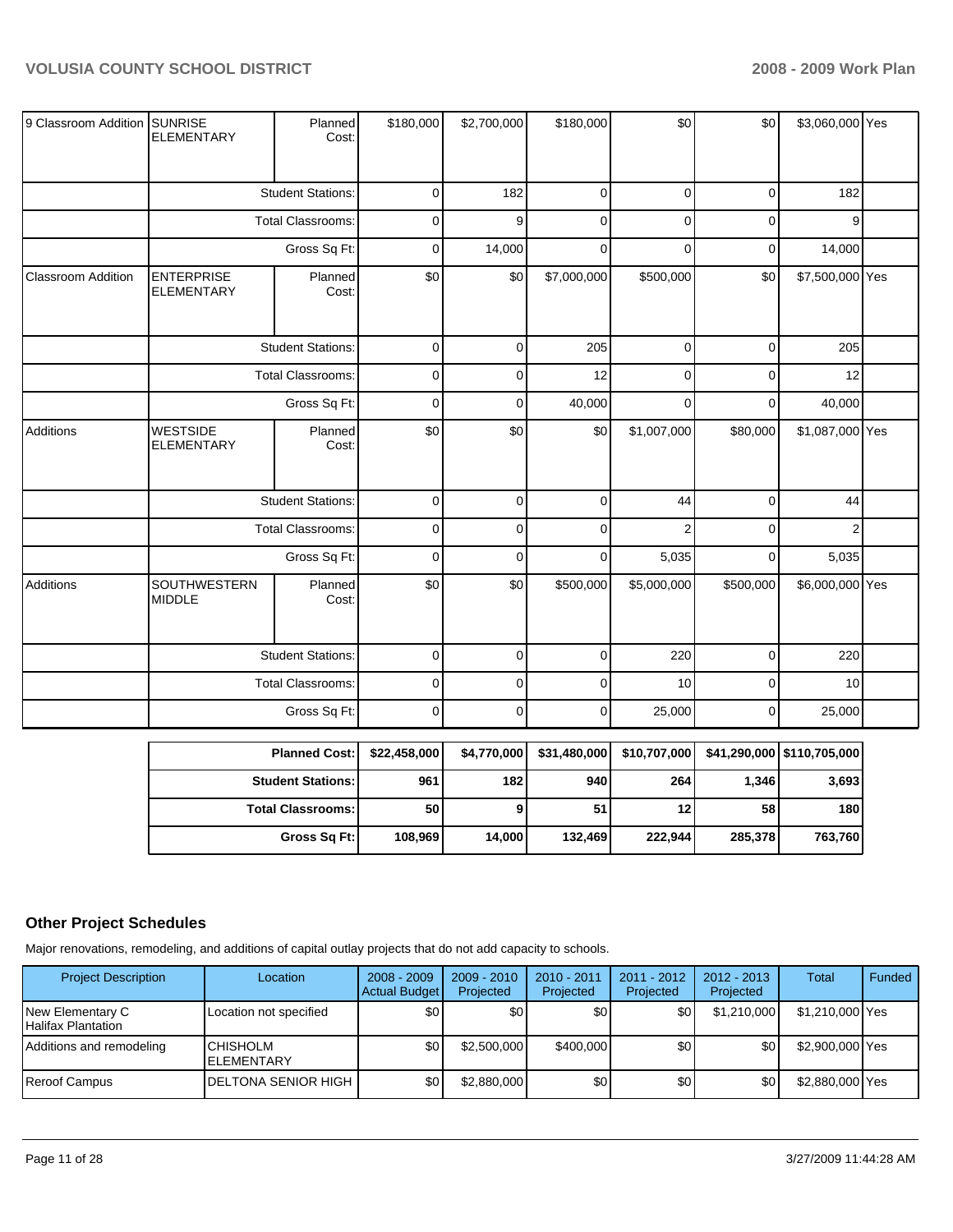| Chiller System<br>Bldg. 8 & 9                | <b>DELTONA LAKES</b><br><b>ELEMENTARY</b>  | \$922,000   | \$0          | \$0         | \$0 | \$0          | \$922,000 Yes    |  |
|----------------------------------------------|--------------------------------------------|-------------|--------------|-------------|-----|--------------|------------------|--|
| HCVA Bldg. 5                                 | PINE RIDGE SENIOR<br>HIGH                  | \$150,000   | \$1,500,000  | \$0         | \$0 | \$0          | \$1,650,000 Yes  |  |
| HVCA Campus-wide                             | <b>PINE TRAIL</b><br><b>ELEMENTARY</b>     | \$0         | \$5,200,000  | \$0         | \$0 | \$0          | \$5,200,000 Yes  |  |
| Renovate Bldg. 7 & 1st floor AC<br> system   | <b>SEABREEZE SENIOR</b><br><b>HIGH</b>     | \$900,000   | \$0          | \$0         | \$0 | \$0          | \$900,000 Yes    |  |
| Replacement School                           | <b>GEORGE W MARKS</b><br><b>ELEMENTARY</b> | \$0         | \$0          | \$1,580,000 | \$0 | \$22,300,000 | \$23,880,000 Yes |  |
| l Master Plan Phase 2                        | <b>ORMOND BEACH</b><br><b>MIDDLE</b>       | \$0         | \$24,870,000 | \$2,000,000 | \$0 | \$0          | \$26,870,000 Yes |  |
| HVAC Up-grade                                | <b>DISCOVERY</b><br><b>ELEMENTARY</b>      | \$4,100,000 | \$0          | \$0         | \$0 | \$0          | \$4,100,000 Yes  |  |
| Replacement Facility                         | EUCLID AVENUE<br>LEARNING CENTER           | \$300,000   | \$3,500,000  | \$350,000   | \$0 | \$0          | \$4,150,000 Yes  |  |
| Elementary "F" - Site Purchase               | Location not specified                     | \$2,100,000 | \$0          | \$0         | \$0 | \$0          | \$2,100,000 Yes  |  |
| <b>I</b> Doors and restroom<br>I renovations | NEW SMYRNA BEACH<br><b>MIDDLE</b>          | \$610,000   | \$0          | \$0         | \$0 | \$0          | \$610,000 Yes    |  |
|                                              |                                            | \$9,082,000 | \$40,450,000 | \$4,330,000 | \$0 | \$23,510,000 | \$77,372,000     |  |

#### **Additional Project Schedules**

Any projects that are not identified in the last approved educational plant survey.

Nothing reported for this section.

## **Non Funded Growth Management Project Schedules**

Schedule indicating which projects, due to planned development, that CANNOT be funded from current revenues projected over the next five years.

Nothing reported for this section.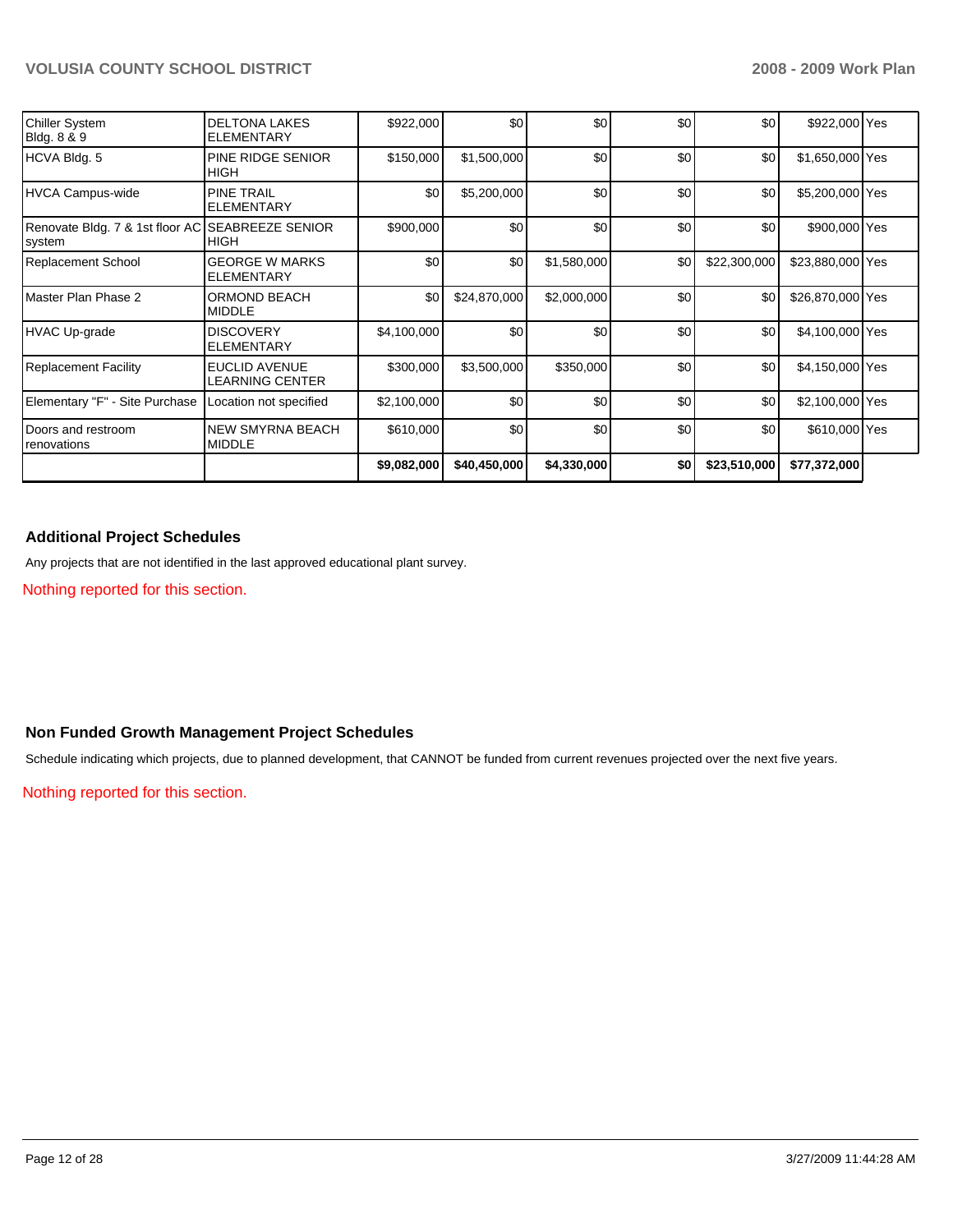## **Capacity Tracking**

| Location                                   | $2008 -$<br>2009 Satis.<br>Stu. Sta. | Actual<br>$2008 -$<br><b>2009 FISH</b><br>Capacity | Actual<br>$2007 -$<br>2008<br><b>COFTE</b> | # Class<br>Rooms | Actual<br>Average<br>$2008 -$<br>2009 Class<br><b>Size</b> | Actual<br>$2008 -$<br>2009<br><b>Utilization</b> | <b>New</b><br>Stu.<br>Capacity | <b>New</b><br>Rooms to<br>be<br>Added/Re<br>moved | Projected<br>$2012 -$<br>2013<br><b>COFTE</b> | Projected<br>$2012 -$<br>2013<br><b>Utilization</b> | Projected<br>$2012 -$<br>2013 Class<br><b>Size</b> |
|--------------------------------------------|--------------------------------------|----------------------------------------------------|--------------------------------------------|------------------|------------------------------------------------------------|--------------------------------------------------|--------------------------------|---------------------------------------------------|-----------------------------------------------|-----------------------------------------------------|----------------------------------------------------|
| <b>BONNER ELEMENTARY</b>                   | 551                                  | 551                                                | 365                                        | 29               | 13                                                         | 66.00 %                                          | $-551$                         | $-29$                                             | $\mathbf{0}$                                  | 0.00%                                               | $\mathbf 0$                                        |
| <b>BOSTON AVENUE</b><br><b>SCHOOL</b>      | 144                                  | 144                                                | 23                                         | 14               | $\overline{2}$                                             | 16.00 %                                          | $-144$                         | $-14$                                             | $\mathbf 0$                                   | 0.00%                                               | $\mathbf 0$                                        |
| <b>BLUE LAKE</b><br><b>ELEMENTARY</b>      | 703                                  | 703                                                | 586                                        | 37               | 16                                                         | 83.00 %                                          | $\Omega$                       | 0                                                 | 531                                           | 76.00 %                                             | 14                                                 |
| TOMOKA ELEMENTARY                          | 1,082                                | 1,082                                              | 817                                        | 56               | 15                                                         | 76.00 %                                          | $-186$                         | -9                                                | 725                                           | 81.00 %                                             | 15                                                 |
| <b>CAMPBELL MIDDLE</b>                     | 1,309                                | 1,178                                              | 776                                        | 57               | 14                                                         | 66.00 %                                          | $\mathbf 0$                    | $\mathbf 0$                                       | 757                                           | 64.00 %                                             | 13                                                 |
| <b>PATHWAYS</b><br><b>ELEMENTARY</b>       | 747                                  | 747                                                | 651                                        | 39               | 17                                                         | 87.00 %                                          | $\Omega$                       | $\Omega$                                          | 598                                           | 80.00 %                                             | 15                                                 |
| <b>PINE TRAIL</b><br>ELEMENTARY            | 951                                  | 951                                                | 785                                        | 49               | 16                                                         | 83.00 %                                          | $-88$                          | $-4$                                              | 709                                           | 82.00 %                                             | 16                                                 |
| HOLLY HILL MIDDLE                          | 1,102                                | 992                                                | 610                                        | 49               | 12                                                         | 61.00%                                           | $-992$                         | $-49$                                             | 846                                           | 0.00%                                               | $\mathbf 0$                                        |
| <b>CHISHOLM</b><br><b>ELEMENTARY</b>       | 591                                  | 591                                                | 382                                        | 31               | 12                                                         | 65.00 %                                          | $-66$                          | $-3$                                              | 345                                           | 66.00 %                                             | 12                                                 |
| ORMOND BEACH<br><b>ELEMENTARY</b>          | 392                                  | 392                                                | 344                                        | 20               | 17                                                         | 88.00 %                                          | $\Omega$                       | $\mathbf 0$                                       | 311                                           | 79.00 %                                             | 16                                                 |
| <b>CORONADO BEACH</b><br><b>ELEMENTARY</b> | 370                                  | 370                                                | 307                                        | 19               | 16                                                         | 83.00 %                                          | $-44$                          | $-2$                                              | 271                                           | 83.00 %                                             | 16                                                 |
| <b>DELAND SENIOR HIGH</b>                  | 4,217                                | 4,006                                              | 3,229                                      | 180              | 18                                                         | 81.00 %                                          | $-713$                         | $-30$                                             | 2,408                                         | 73.00 %                                             | 16                                                 |
| WOODWARD AVENUE<br><b>ELEMENTARY</b>       | 888                                  | 888                                                | 821                                        | 47               | 17                                                         | 92.00 %                                          | $-236$                         | $-10$                                             | 596                                           | 91.00 %                                             | 16                                                 |
| <b>DELAND MIDDLE</b>                       | 1,613                                | 1,452                                              | 1,574                                      | 69               | 23                                                         | 108.00 %                                         | $\Omega$                       | $\mathbf 0$                                       | 1,152                                         | 79.00 %                                             | 17                                                 |
| LOUISE S MCINNIS<br><b>ELEMENTARY</b>      | 647                                  | 647                                                | 452                                        | 33               | 14                                                         | 70.00 %                                          | $-110$                         | -5                                                | 408                                           | 76.00 %                                             | 15                                                 |
| <b>DELTONA MIDDLE</b>                      | 1,728                                | 1,555                                              | 1,463                                      | 73               | 20                                                         | 94.00 %                                          | $-198$                         | $-10$                                             | 1,136                                         | 84.00 %                                             | 18                                                 |
| <b>DELTONA LAKES</b><br><b>ELEMENTARY</b>  | 1,142                                | 1,142                                              | 977                                        | 60               | 16                                                         | 86.00 %                                          | -44                            | -2                                                | 782                                           | 71.00 %                                             | 13                                                 |
| <b>ENTERPRISE</b><br><b>ELEMENTARY</b>     | 771                                  | 771                                                | 660                                        | 39               | 17                                                         | 86.00 %                                          | $-132$                         | -6                                                | 598                                           | 94.00 %                                             | 18                                                 |
| <b>OSTEEN ELEMENTARY</b>                   | 764                                  | 764                                                | 744                                        | 41               | 18                                                         | 97.00 %                                          | $\Omega$                       | $\Omega$                                          | 620                                           | 81.00 %                                             | 15                                                 |
| EUCLID AVENUE<br><b>LEARNING CENTER</b>    | 162                                  | 162                                                | 87                                         | 14               | 6                                                          | 53.00 %                                          | 0                              | $\overline{0}$                                    | 58                                            | 36.00 %                                             | 4                                                  |
| <b>PALM TERRACE</b><br><b>ELEMENTARY</b>   | 942                                  | 942                                                | 519                                        | 50               | 10                                                         | 55.00 %                                          | $-132$                         | -6                                                | 688                                           | 85.00 %                                             | 16                                                 |
| <b>HOLLY HILL</b><br><b>ELEMENTARY</b>     | 679                                  | 679                                                | 575                                        | 35               | 16                                                         | 85.00 %                                          | 330                            | 15                                                | $\mathbf 0$                                   | 0.00%                                               | $\pmb{0}$                                          |
| <b>WALTER A HURST</b><br><b>ELEMENTARY</b> | 731                                  | 731                                                | 489                                        | 39               | 13                                                         | 67.00 %                                          | $-25$                          | $-2$                                              | 536                                           | 76.00 %                                             | 14                                                 |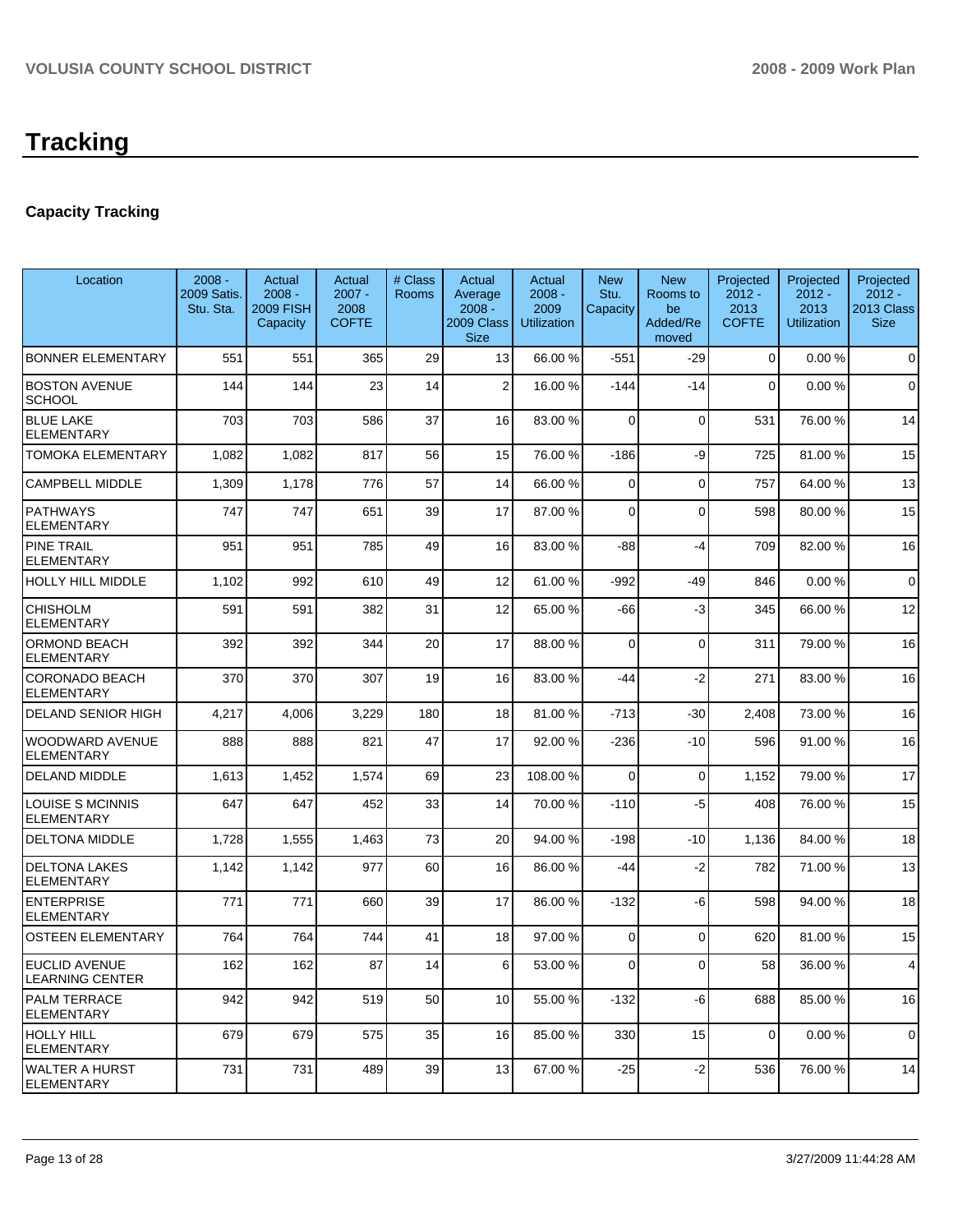| R J LONGSTREET<br><b>ELEMENTARY</b>          | 576   | 576   | 381   | 30          | 13             | 66.00 %  | $-110$         | $-5$        | 348      | 75.00 % | 14          |
|----------------------------------------------|-------|-------|-------|-------------|----------------|----------|----------------|-------------|----------|---------|-------------|
| <b>WESTSIDE</b><br>ELEMENTARY                | 579   | 579   | 456   | 31          | 15             | 79.00 %  | $-44$          | $-2$        | 407      | 76.00 % | 14          |
| <b>SILVER SANDS MIDDLE</b>                   | 1,441 | 1,297 | 1,273 | 62          | 21             | 98.00 %  | -66            | -3          | 1,086    | 88.00 % | 18          |
| <b>MAINLAND SENIOR</b><br><b>HIGH</b>        | 2,500 | 2,375 | 1,744 | 100         | 17             | 73.00 %  | 0              | $\Omega$    | 1,598    | 67.00 % | 16          |
| <b>HORIZON ELEMENTARY</b>                    | 945   | 945   | 890   | 48          | 19             | 94.00%   | $-220$         | $-10$       | 600      | 83.00 % | 16          |
| <b>GEORGE W MARKS</b><br><b>ELEMENTARY</b>   | 1,009 | 1,009 | 937   | 52          | 18             | 93.00 %  | $-198$         | -9          | 720      | 89.00 % | 17          |
| <b>INDIAN RIVER</b><br><b>ELEMENTARY</b>     | 722   | 722   | 681   | 37          | 18             | 94.00 %  | 226            | 11          | 724      | 76.00 % | 15          |
| <b>EDGEWATER PUBLIC</b><br><b>ELEMENTARY</b> | 773   | 773   | 652   | 42          | 16             | 84.00 %  | -44            | $-2$        | 587      | 81.00 % | 15          |
| NEW SMYRNA BEACH<br><b>MIDDLE</b>            | 1,570 | 1,413 | 1,378 | 66          | 21             | 98.00 %  | $-110$         | $-5$        | 1,163    | 89.00 % | 19          |
| W F BURNS-OAK HILL<br><b>ELEMENTARY</b>      | 316   | 316   | 225   | 16          | 14             | 71.00 %  | $-316$         | -16         | $\Omega$ | 0.00%   | $\mathbf 0$ |
| ORANGE CITY<br><b>ELEMENTARY</b>             | 775   | 775   | 636   | 41          | 16             | 82.00 %  | -88            | $-4$        | 580      | 84.00 % | 16          |
| <b>ORMOND BEACH</b><br><b>MIDDLE</b>         | 1,669 | 1,502 | 909   | 72          | 13             | 61.00%   | $-251$         | $-13$       | 1,030    | 82.00 % | 17          |
| <b>ORTONA ELEMENTARY</b>                     | 330   | 330   | 306   | 17          | 18             | 93.00 %  | $\Omega$       | $\Omega$    | 290      | 88.00 % | 17          |
| <b>SPRUCE CREEK</b><br><b>SENIOR HIGH</b>    | 3,133 | 2,976 | 2,628 | 130         | 20             | 88.00 %  | $-238$         | $-10$       | 2,122    | 78.00 % | 18          |
| <b>SPRUCE CREEK</b><br><b>ELEMENTARY</b>     | 889   | 889   | 664   | 46          | 14             | 75.00 %  | -66            | $-3$        | 614      | 75.00 % | 14          |
| <b>SUGAR MILL</b><br><b>ELEMENTARY</b>       | 791   | 791   | 725   | 41          | 18             | 92.00 %  | -80            | $-4$        | 644      | 91.00 % | 17          |
| IOSCEOLA<br>ELEMENTARY                       | 555   | 555   | 438   | 29          | 15             | 79.00 %  | -66            | $-3$        | 409      | 84.00 % | 16          |
| <b>PIERSON ELEMENTARY</b>                    | 694   | 694   | 497   | 35          | 14             | 72.00 %  | $-694$         | $-35$       | 550      | 0.00%   | $\mathbf 0$ |
| PORT ORANGE<br><b>ELEMENTARY</b>             | 438   | 438   | 398   | 23          | 17             | 91.00 %  | $-22$          | $-1$        | 361      | 87.00 % | 16          |
| <b>ATLANTIC SENIOR HIGH</b>                  | 1,850 | 1,758 | 1,280 | 79          | 16             | 73.00 %  | $-324$         | $-13$       | 1,000    | 70.00 % | 15          |
| <b>SWEETWATER</b><br><b>ELEMENTARY</b>       | 543   | 543   | 554   | 29          | 19             | 102.00 % | 182            | 9           | 655      | 90.00 % | 17          |
| <b>READ-PATTILLO</b><br>ELEMENTARY           | 573   | 573   | 484   | 30          | 16             | 84.00 %  | -44            | $-2$        | 437      | 83.00 % | 16          |
| <b>RIVERVIEW LEARNING</b><br><b>CENTER</b>   | 63    | 63    | 74    | 10          | $\overline{7}$ | 118.00 % | $\overline{0}$ | $\mathbf 0$ | 54       | 86.00 % | 5           |
| <b>SAMSULA ELEMENTARY</b>                    | 156   | 156   | 213   | 8           | 27             | 136.00%  | $-156$         | -8          | $\Omega$ | 0.00%   | $\mathbf 0$ |
| <b>SEABREEZE SENIOR</b><br>HIGH              | 1,833 | 1,741 | 1,856 | 76          | 24             | 107.00 % | 0              | 0           | 1,655    | 95.00 % | 22          |
| SEVILLE PUBLIC<br><b>ELEMENTARY</b>          | 0     | 0     | 110   | $\mathbf 0$ | $\mathbf 0$    | 0.00%    | 0              | $\Omega$    | 0        | 0.00%   | 0           |
| <b>TURIE T SMALL</b><br><b>ELEMENTARY</b>    | 664   | 664   | 487   | 34          | 14             | 73.00 %  | $-222$         | $-10$       | 430      | 97.00 % | 18          |
| SOUTH DAYTONA<br><b>ELEMENTARY</b>           | 978   | 978   | 733   | 51          | 14             | 75.00 %  | 0              | $\mathbf 0$ | 669      | 68.00 % | 13          |
| <b>SOUTHWESTERN</b><br>MIDDLE                | 1,065 | 959   | 719   | 46          | 16             | 75.00 %  | -88            | $-4$        | 663      | 76.00 % | 16          |
| EDITH I STARKE<br><b>ELEMENTARY</b>          | 573   | 573   | 425   | 30          | 14             | 74.00 %  | $-573$         | $-30$       | 0        | 0.00%   | $\mathbf 0$ |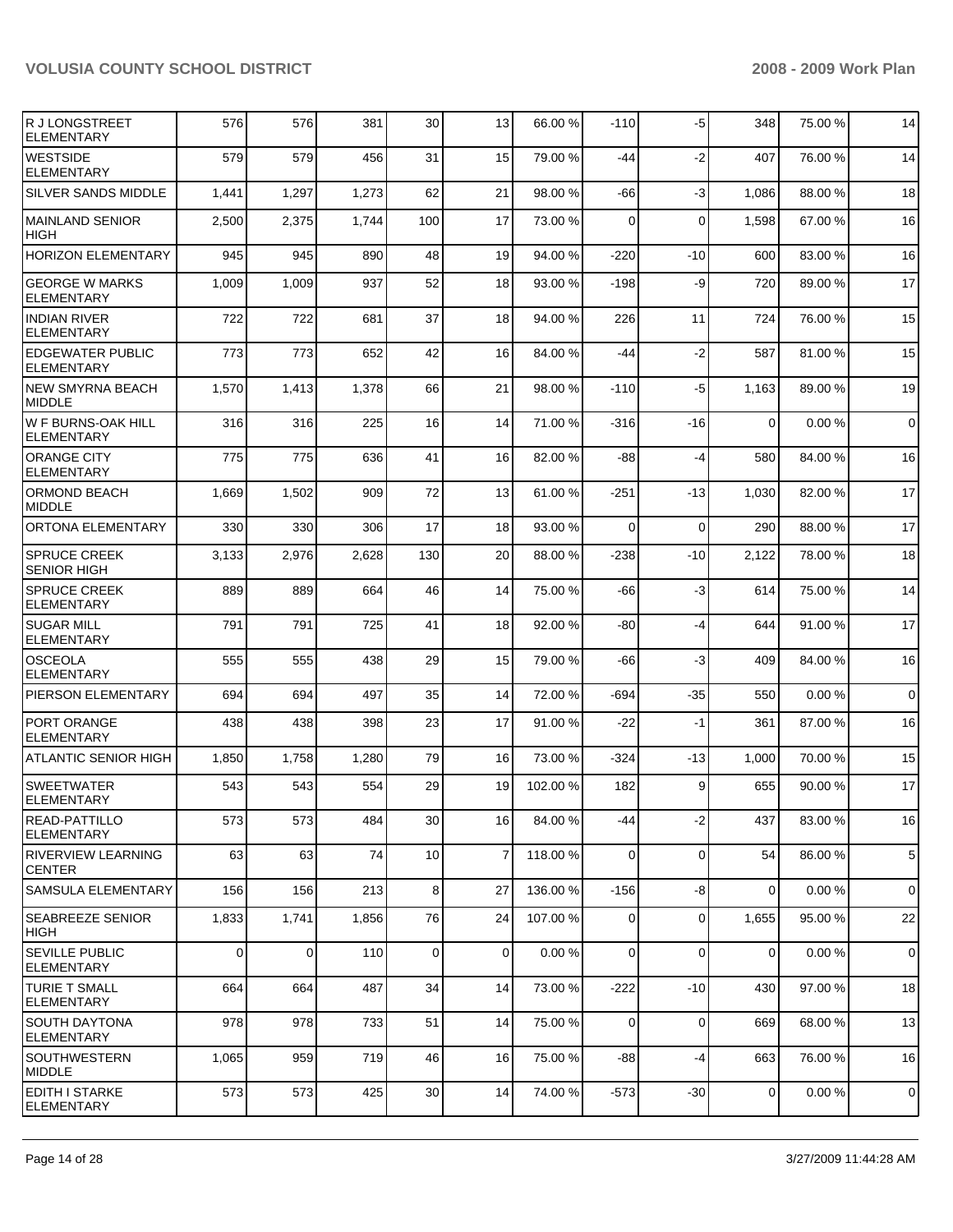| T D TAYLOR MIDDLE<br><b>HIGH</b>                | 1,450    | 1,305          | 922         | 59          | 16             | 71.00 %  | 0            | $\Omega$       | 896         | 69.00 %  | 15             |
|-------------------------------------------------|----------|----------------|-------------|-------------|----------------|----------|--------------|----------------|-------------|----------|----------------|
| <b>DISCOVERY</b><br><b>ELEMENTARY</b>           | 845      | 845            | 852         | 44          | 19             | 101.00 % | $-182$       | -9             | 754         | 114.00 % | 22             |
| DELTONA SENIOR HIGH                             | 3,491    | 3,316          | 2,774       | 146         | 19             | 84.00 %  | $-950$       | $-40$          | 1,740       | 74.00 %  | 16             |
| <b>TIMBERCREST</b><br><b>ELEMENTARY</b>         | 1,058    | 1,058          | 935         | 54          | 17             | 88.00 %  | $-220$       | $-10$          | 728         | 87.00 %  | 17             |
| <b>GALAXY MIDDLE</b>                            | 1,978    | 1,780          | 1,754       | 85          | 21             | 99.00 %  | $-178$       | -9             | 1,220       | 76.00 %  | 16             |
| <b>SUNRISE ELEMENTARY</b>                       | 871      | 871            | 936         | 45          | 21             | 107.00 % | $-180$       | -8             | 656         | 95.00 %  | 18             |
| <b>VOLUSIA PINES</b><br>ELEMENTARY              | 695      | 695            | 706         | 35          | 20             | 102.00%  | 0            | $\mathbf 0$    | 595         | 86.00 %  | 17             |
| PINE RIDGE SENIOR<br><b>HIGH</b>                | 2,653    | 2,520          | 2,256       | 113         | 20             | 90.00 %  | $-375$       | $-15$          | 1,643       | 77.00 %  | 17             |
| <b>FOREST LAKE</b><br><b>ELEMENTARY</b>         | 677      | 677            | 717         | 36          | 20             | 106.00 % | 66           | $\overline{2}$ | 637         | 86.00 %  | 17             |
| <b>ADMINISTRATIVE</b><br><b>CENTER</b>          | $\Omega$ | $\Omega$       | $\Omega$    | $\mathbf 0$ | $\mathbf 0$    | 0.00%    | $\mathbf 0$  | $\mathbf 0$    | $\mathbf 0$ | 0.00%    | $\overline{0}$ |
| <b>FRIENDSHIP</b><br><b>ELEMENTARY</b>          | 766      | 766            | 740         | 40          | 19             | 97.00 %  | $-238$       | $-11$          | 480         | 91.00 %  | 17             |
| <b>DEBARY ELEMENTARY</b>                        | 791      | 791            | 772         | 41          | 19             | 98.00 %  | 28           | $\overline{2}$ | 707         | 86.00 %  | 16             |
| <b>HERITAGE MIDDLE</b>                          | 1,630    | 1,467          | 1,427       | 69          | 21             | 97.00 %  | $-158$       | -8             | 1,217       | 93.00 %  | 20             |
| <b>FREEDOM</b><br><b>ELEMENTARY</b>             | 782      | 782            | 787         | 41          | 19             | 101.00 % | 0            | $\mathbf 0$    | 707         | 90.00 %  | 17             |
| <b>CREEKSIDE MIDDLE</b>                         | 1,257    | 1,131          | 1,191       | 53          | 22             | 105.00 % | $\mathbf 0$  | $\mathbf 0$    | 1,082       | 96.00 %  | 20             |
| <b>FACILITIES SERVICES</b>                      | $\Omega$ | $\Omega$       | $\Omega$    | $\mathbf 0$ | $\overline{0}$ | 0.00%    | $\mathbf 0$  | $\mathbf 0$    | $\Omega$    | 0.00%    | $\overline{0}$ |
| <b>COMMUNITY LEARNING</b><br><b>CENTER WEST</b> | 150      | 150            | 101         | 15          | $\overline{7}$ | 67.00 %  | 0            | $\Omega$       | 96          | 64.00 %  | 6              |
| <b>SPIRIT ELEMENTARY</b>                        | 988      | 988            | 877         | 51          | 17             | 89.00 %  | $\mathbf 0$  | $\mathbf 0$    | 704         | 71.00 %  | 14             |
| DAVID C. HINSON SR.                             | 1,190    | 1,071          | 1,054       | 53          | 20             | 98.00 %  | $\mathbf 0$  | $\Omega$       | 1,105       | 103.00 % | 21             |
| <b>MANATEE COVE</b><br><b>ELEMENTARY</b>        | 818      | 818            | 795         | 43          | 18             | 97.00 %  | $\mathbf 0$  | $\mathbf 0$    | 750         | 92.00 %  | 17             |
| <b>CYPRESS CREEK</b><br><b>ELEMENTARY</b>       | 742      | $\Omega$       | 630         | 41          | 15             | 0.00%    | 0            | $\mathbf 0$    | 672         | 0.00%    | 16             |
| <b>RIVER SPRINGS</b><br>MIDDLE SCHOOL           | 1,436    | $\Omega$       | $\Omega$    | 66          | $\mathbf{0}$   | 0.00%    | $\Omega$     | $\Omega$       | 1,200       | 0.00%    | 18             |
| <b>HIGH SCHOOL DDD</b>                          | 2,839    | $\overline{0}$ | $\mathbf 0$ | 134         | $\overline{0}$ | 0.00%    | $\mathbf 0$  | $\mathbf 0$    | 1,828       | 0.00%    | 14             |
| <b>NEW SMYRNA BEACH</b><br>HIGH SCHOOL (NEW)    | 2,391    | 2,271          | 1,903       | 101         | 19             | 84.00 %  | $\mathbf 0$  | $\mathbf 0$    | 1,743       | 77.00 %  | 17             |
| <b>PRIDE ELEMENTARY</b>                         | 761      | $\overline{0}$ | $\mathbf 0$ | 42          | $\overline{0}$ | 0.00%    | $\mathbf{0}$ | $\Omega$       | 655         | 0.00%    | 16             |
| COMMUNITY LEARNING<br><b>CENTER EAST</b>        | 185      | 185            | 89          | 8           | 11             | 48.00 %  | $\mathbf 0$  | $\Omega$       | 81          | 44.00 %  | $10$           |
|                                                 | 80,673   | 71,890         | 62,200      | 3,806       | 16             | 86.52 %  | $-9,330$     | $-444$         | 55,367      | 88.50 %  | 16             |

The COFTE Projected Total (55,367) for 2012 - 2013 must match the Official Forecasted COFTE Total (58,999) for 2012 - 2013 before this section can be completed. In the event that the COFTE Projected Total does not match the Official forecasted COFTE, then the Balanced Projected COFTE Table should be used to balance COFTE.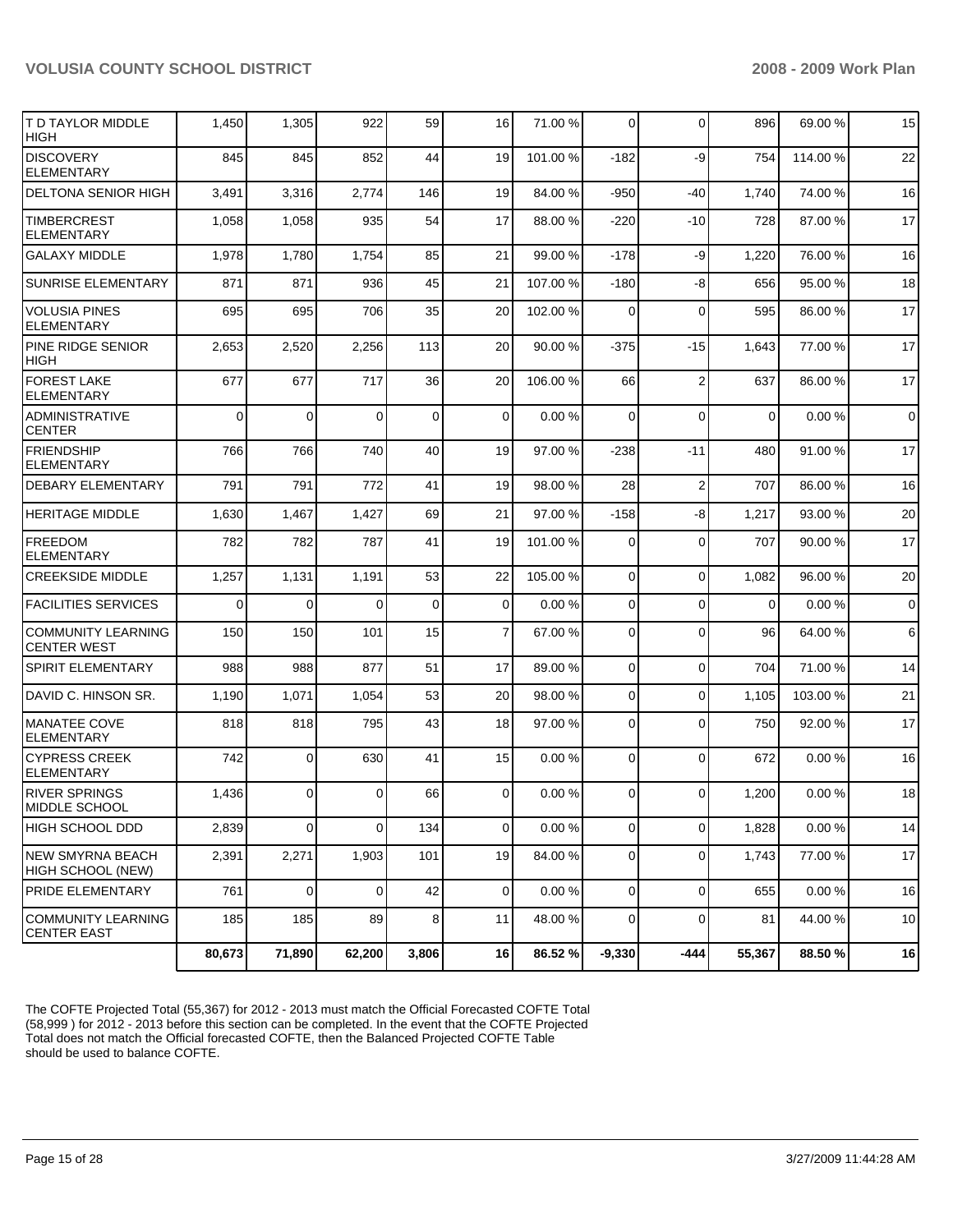|                                 | 58,999 |  |  |  |  |  |  |
|---------------------------------|--------|--|--|--|--|--|--|
| High (9-12)                     | 16,751 |  |  |  |  |  |  |
| Middle (4-8)                    | 22,450 |  |  |  |  |  |  |
| Elementary (PK-3)               | 19,798 |  |  |  |  |  |  |
| Projected COFTE for 2012 - 2013 |        |  |  |  |  |  |  |

| <b>Grade Level Type</b> | <b>Balanced Projected</b><br>COFTE for 2012 - 2013 |
|-------------------------|----------------------------------------------------|
| Elementary (PK-3)       | 2,805                                              |
| Middle (4-8)            | 340                                                |
| High (9-12)             | 48                                                 |
|                         | 58,999                                             |

## **Relocatable Replacement**

Number of relocatable classrooms clearly identified and scheduled for replacement in the school board adopted financially feasible 5-year district work program.

| Location                           | 2008 - 2009 | $2009 - 2010$  | 2010 - 2011    | 2011 - 2012    | $2012 - 2013$ | Year 5 Total            |
|------------------------------------|-------------|----------------|----------------|----------------|---------------|-------------------------|
| <b>TOMOKA ELEMENTARY</b>           | 0           | 3              | 6              | 0              | $\Omega$      | $\overline{9}$          |
| PINE TRAIL ELEMENTARY              | $\mathbf 0$ | $\Omega$       | $\Omega$       | 4              | $\Omega$      | $\overline{4}$          |
| HOLLY HILL MIDDLE                  | $\Omega$    | $\Omega$       | 12             | $\mathbf 0$    | $\Omega$      | 12                      |
| <b>CHISHOLM ELEMENTARY</b>         | $\Omega$    | $\Omega$       | 3              | $\Omega$       | $\Omega$      | 3 <sup>1</sup>          |
| CORONADO BEACH ELEMENTARY          | 0           | $\Omega$       | $\overline{2}$ | $\Omega$       | $\Omega$      | $\overline{2}$          |
| <b>DELAND SENIOR HIGH</b>          | $\Omega$    | $\Omega$       | 12             | 18             | $\Omega$      | 30                      |
| <b>WOODWARD AVENUE ELEMENTARY</b>  | 0           | $\Omega$       | 10             | $\mathbf 0$    | $\mathbf 0$   | 10                      |
| LOUISE S MCINNIS ELEMENTARY        | $\Omega$    | $\overline{2}$ | 3              | $\mathbf 0$    | $\Omega$      | $\sqrt{5}$              |
| <b>DELTONA MIDDLE</b>              | $\Omega$    | 5              | 5              | $\Omega$       | $\Omega$      | 10 <sup>1</sup>         |
| <b>DELTONA LAKES ELEMENTARY</b>    | 0           | $\overline{2}$ | 0              | 0              | $\Omega$      | $\mathbf{2}$            |
| ENTERPRISE ELEMENTARY              | $\Omega$    | $\Omega$       | 6              | 0              | $\Omega$      | 6 <sup>1</sup>          |
| EUCLID AVENUE LEARNING CENTER      | 0           | $\mathbf 0$    | 5              | 0              | 0             | $5\vert$                |
| PALM TERRACE ELEMENTARY            | 0           | 3              | 3              | 0              | 0             | $6 \,$                  |
| HOLLY HILL ELEMENTARY              | $\Omega$    | $\Omega$       | $\Omega$       | $\overline{7}$ | $\Omega$      | $\overline{7}$          |
| <b>WALTER A HURST ELEMENTARY</b>   | $\Omega$    | 6              | $\Omega$       | $\mathbf 0$    | $\Omega$      | $\,6$                   |
| R J LONGSTREET ELEMENTARY          | $\Omega$    | 5              | $\Omega$       | $\Omega$       | $\Omega$      | 5 <sup>1</sup>          |
| <b>WESTSIDE ELEMENTARY</b>         | $\mathbf 0$ | 3              | $\Omega$       | $\mathbf 0$    | 0             | $\overline{\mathbf{3}}$ |
| <b>SILVER SANDS MIDDLE</b>         | $\Omega$    | $\Omega$       | 3              | $\Omega$       | $\Omega$      | 3 <sup>1</sup>          |
| <b>HORIZON ELEMENTARY</b>          | $\Omega$    | 5              | 5              | $\Omega$       | $\Omega$      | 10                      |
| <b>GEORGE W MARKS ELEMENTARY</b>   | 0           | 9              | 9              | 0              | 9             | 27                      |
| <b>EDGEWATER PUBLIC ELEMENTARY</b> | $\mathbf 0$ | 3              | $\Omega$       | 0              | $\mathbf 0$   | 3 <sup>1</sup>          |
| NEW SMYRNA BEACH MIDDLE            | $\mathbf 0$ | $\Omega$       | $\Omega$       | 5              | 0             | 5 <sup>1</sup>          |
| W F BURNS-OAK HILL ELEMENTARY      | $\Omega$    | 5              | $\Omega$       | 0              | $\Omega$      | 5 <sup>1</sup>          |
| <b>ORANGE CITY ELEMENTARY</b>      | $\Omega$    | $\overline{2}$ |                | $\Omega$       | $\Omega$      | 4                       |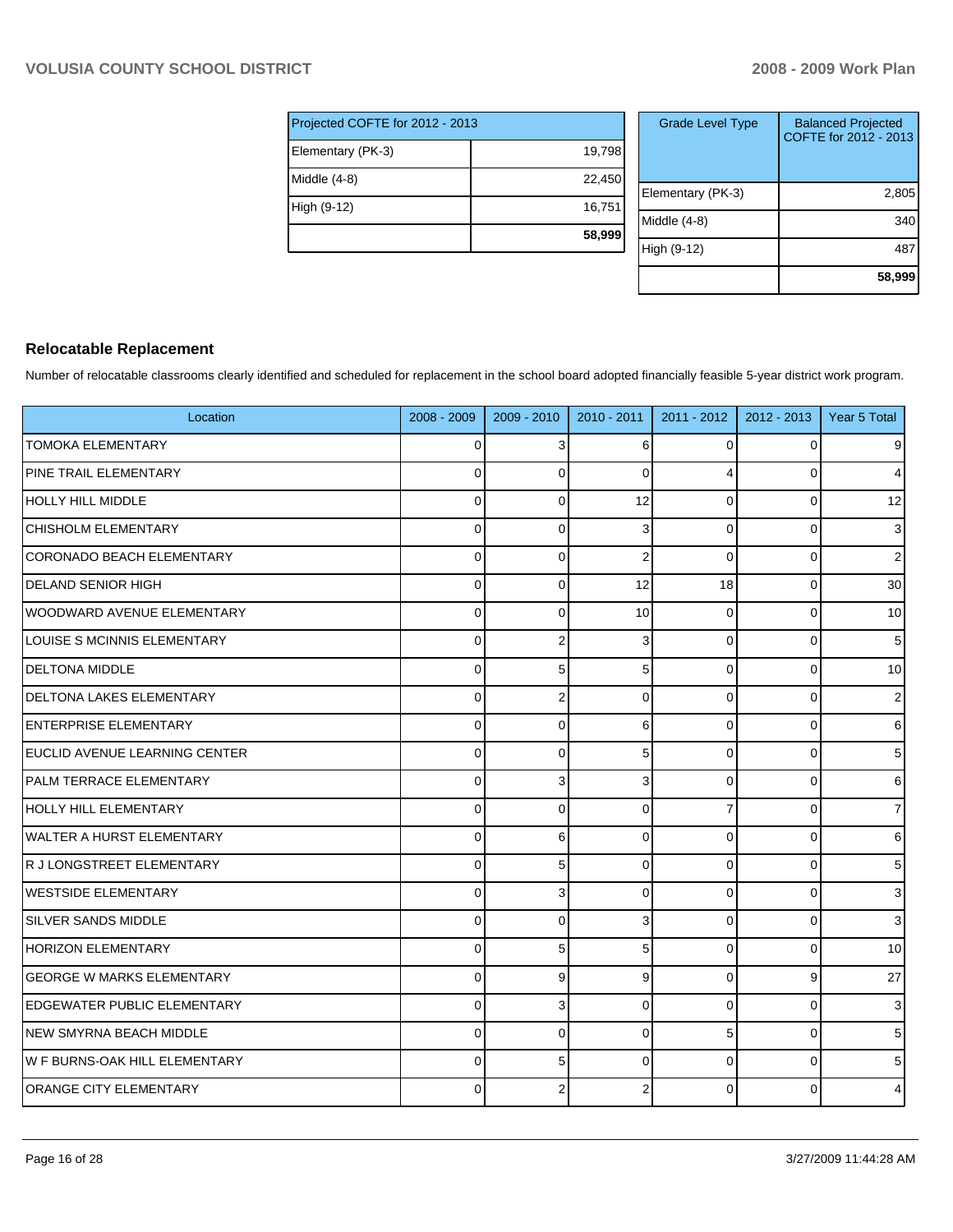| <b>ORMOND BEACH MIDDLE</b>             | $\mathbf 0$ | 11             | $\overline{2}$ | $\Omega$       | $\Omega$ | 13             |
|----------------------------------------|-------------|----------------|----------------|----------------|----------|----------------|
| <b>ISPRUCE CREEK SENIOR HIGH</b>       | $\mathbf 0$ | 5              | 5              | $\Omega$       | 0        | 10             |
| SPRUCE CREEK ELEMENTARY                | $\mathbf 0$ | 3              | $\Omega$       | $\Omega$       | 0        | 3              |
| <b>SUGAR MILL ELEMENTARY</b>           | $\Omega$    | $\overline{2}$ | $\overline{2}$ | $\Omega$       | $\Omega$ | 4              |
| IOSCEOLA ELEMENTARY                    | $\mathbf 0$ | $\Omega$       | 3              | $\Omega$       | 0        | 3              |
| <b>PIERSON ELEMENTARY</b>              | $\mathbf 0$ | 0              | $\Omega$       | 19             | 0        | 19             |
| PORT ORANGE ELEMENTARY                 | $\mathbf 0$ | $\mathbf 0$    |                | $\Omega$       | $\Omega$ |                |
| IATLANTIC SENIOR HIGH                  | $\mathbf 0$ | 0              | 7              | $6 \mid$       | 0        | 13             |
| READ-PATTILLO ELEMENTARY               | $\mathbf 0$ | 0              | $\Omega$       | $\overline{2}$ | 0        | 2              |
| <b>TURIE T SMALL ELEMENTARY</b>        | $\mathbf 0$ | 5              | 5              | $\Omega$       | $\Omega$ | 10             |
| SOUTHWESTERN MIDDLE                    | $\mathbf 0$ | $\mathbf 0$    | $\overline{2}$ | $\overline{2}$ | $\Omega$ | 4              |
| EDITH I STARKE ELEMENTARY              | $\mathbf 0$ | 0              | 6              | $\overline{0}$ | 0        | 6              |
| <b>DISCOVERY ELEMENTARY</b>            | $\mathbf 0$ | 0              | $\mathbf 0$    | 4              | 5        | 9              |
| <b>DELTONA SENIOR HIGH</b>             | $\mathbf 0$ | 0              | 40             | $\Omega$       | $\Omega$ | 40             |
| TIMBERCREST ELEMENTARY                 | $\Omega$    | $\Omega$       | $\overline{2}$ | $\Omega$       | 8        | 10             |
| lGALAXY MIDDLE                         | $\mathbf 0$ | 3              | 3              | 3              | 0        | 9              |
| <b>SUNRISE ELEMENTARY</b>              | $\mathbf 0$ | $\overline{0}$ | $\Omega$       | 17             | $\Omega$ | 17             |
| PINE RIDGE SENIOR HIGH                 | $\mathbf 0$ | 0              | 15             | $\Omega$       | $\Omega$ | 15             |
| FOREST LAKE ELEMENTARY                 | $\mathbf 0$ | 0              | 7              | 0              | 0        | $\overline{7}$ |
| <b>FRIENDSHIP ELEMENTARY</b>           | $\mathbf 0$ | $\mathbf 0$    | 10             | $\Omega$       | 0        | 10             |
| <b>DEBARY ELEMENTARY</b>               | $\mathbf 0$ | 10             | $\mathbf 0$    | $\overline{0}$ | 0        | 10             |
| <b>HERITAGE MIDDLE</b>                 | $\Omega$    | $\overline{2}$ | $\overline{2}$ | $\Omega$       | 4        | 8              |
| <b>Total Relocatable Replacements:</b> | $\bf{0}$    | 94             | 198            | 87             | 26       | 405            |

## **Charter Schools Tracking**

Information regarding the use of charter schools.

| Location-Type                       | # Relocatable<br>units or<br>permanent<br>classrooms | Owner              | Year Started or <b>I</b><br>Scheduled | <b>Student</b><br><b>Stations</b> | <b>Students</b><br>Enrolled | Years in<br>Contract | <b>Total Charter</b><br><b>Students</b><br>projected for<br>$2012 - 2013$ |
|-------------------------------------|------------------------------------------------------|--------------------|---------------------------------------|-----------------------------------|-----------------------------|----------------------|---------------------------------------------------------------------------|
| Easter Seal Daytona PK-3            |                                                      | 2 PRIVATE          | 2005                                  | 30                                | 21                          | 31                   | 21                                                                        |
| Easter Seal - DeLand PK-3           |                                                      | 2 PRIVATE          | 2005                                  | 30                                | <b>20</b>                   | 31                   | 20                                                                        |
| Milburn Academy                     |                                                      | <b>ILEASE RENT</b> | 2006                                  | 200                               | 168                         | 5                    | 171                                                                       |
| Reading Edge - Orange City<br>Elem. |                                                      | 7 <b>PRIVATE</b>   | 2001                                  | 225                               | 208                         | 10 <sup>1</sup>      | 212                                                                       |
| Chiles Academy                      |                                                      | 6 COMBINATION      | 2005                                  | 100                               | 36 <sup>1</sup>             | 5                    | 37                                                                        |
| Samsula Academy                     |                                                      | 13 PRIVATE         | 2008                                  | 258                               | 127                         | 3                    | 130                                                                       |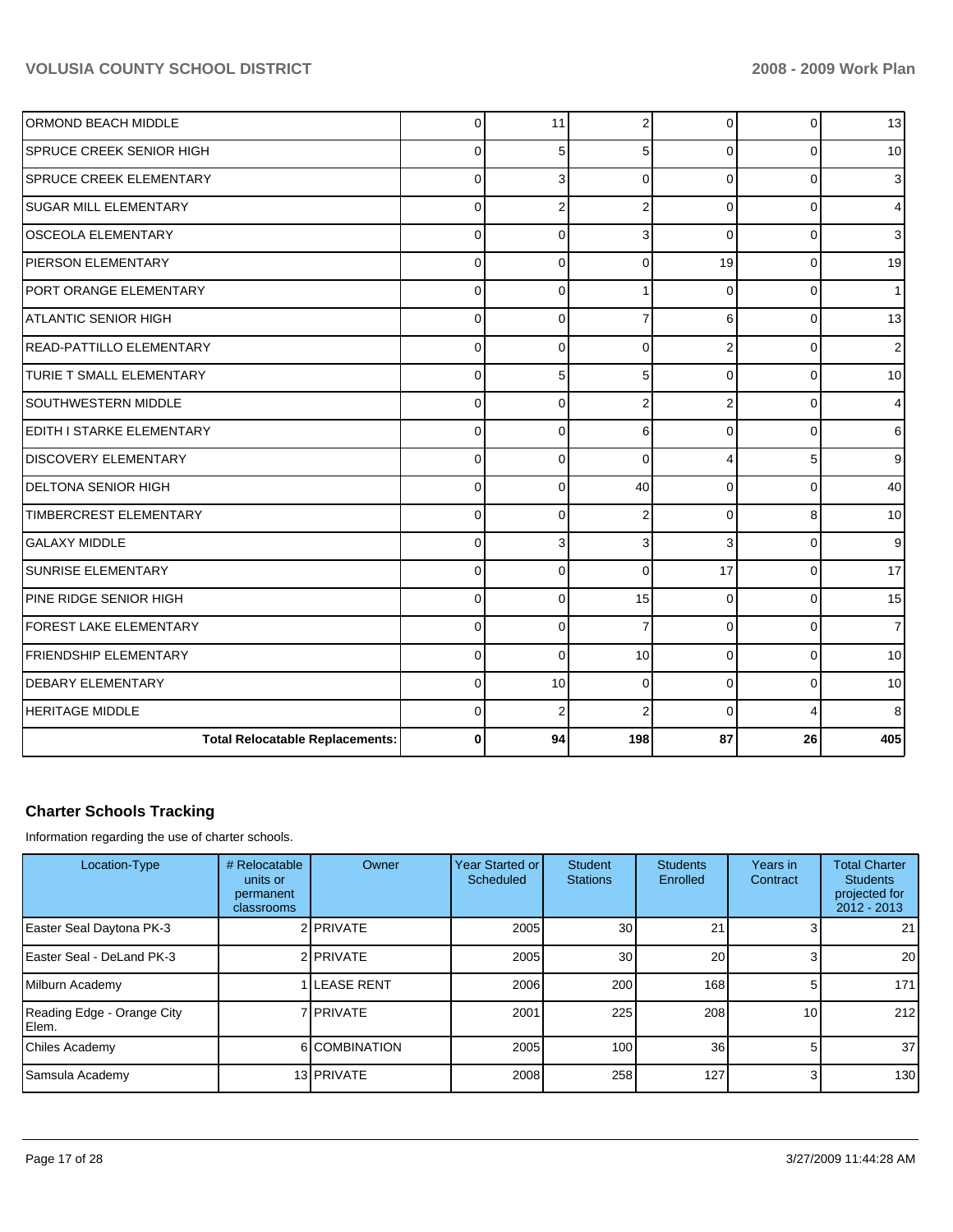| Boston Ave. Charter<br>$\sim$ $\sim$ $\sim$ $\sim$ |    | $I$ DDIVATE | 2008 | 120 | 86  | 88  |
|----------------------------------------------------|----|-------------|------|-----|-----|-----|
|                                                    | 43 |             |      | 963 | 666 | 679 |

### **Special Purpose Classrooms Tracking**

The number of classrooms that will be used for certain special purposes in the current year, by facility and type of classroom, that the district will, 1), not use for educational purposes, and 2), the co-teaching classrooms that are not open plan classrooms and will be used for educational purposes.

| School                                     | <b>School Type</b>                   | # of Elementary<br>K-3 Classrooms | # of Middle 4-8<br><b>Classrooms</b> | # of High 9-12<br><b>Classrooms</b> | # of ESE<br>Classrooms | # of Combo<br><b>Classrooms</b> | <b>Total</b><br><b>Classrooms</b> |
|--------------------------------------------|--------------------------------------|-----------------------------------|--------------------------------------|-------------------------------------|------------------------|---------------------------------|-----------------------------------|
|                                            | <b>Total Educational Classrooms:</b> | 0                                 | 0                                    | $\Omega$                            | 0                      | 0                               | $\Omega$                          |
| School                                     | <b>School Type</b>                   | # of Elementary                   | # of Middle 4-8                      | # of High 9-12                      | # of ESE               | # of Combo                      | <b>Total</b>                      |
|                                            |                                      | K-3 Classrooms                    | <b>Classrooms</b>                    | <b>Classrooms</b>                   | Classrooms             | <b>Classrooms</b>               | <b>Classrooms</b>                 |
| FREEDOM ELEMENTARY                         | Co-Teaching                          |                                   |                                      | $\Omega$                            | 0                      | $\Omega$                        | 2                                 |
| <b>CREEKSIDE MIDDLE</b>                    | Co-Teaching                          | 0                                 | 2                                    | $\Omega$                            | 0                      | $\Omega$                        | $\overline{2}$                    |
| READ-PATTILLO ELEMENTARY                   | Co-Teaching                          | $\Omega$                          |                                      | $\Omega$                            | 0                      | $\Omega$                        | $\mathbf{1}$                      |
| SEABREEZE SENIOR HIGH                      | Co-Teaching                          | 0                                 | 0                                    | 3                                   | 3                      | $\Omega$                        | 6                                 |
| <b>ATLANTIC SENIOR HIGH</b>                | Co-Teaching                          | 0                                 | $\Omega$                             | $\Omega$                            | 9                      | $\Omega$                        | 9                                 |
| SPRUCE CREEK SENIOR HIGH                   | Co-Teaching                          | 0                                 | $\overline{0}$                       | $\Omega$                            | 4                      | $\Omega$                        | 4                                 |
| <b>GEORGE W MARKS</b><br><b>ELEMENTARY</b> | Co-Teaching                          | 5                                 | $\Omega$                             | $\Omega$                            | 2                      | O                               | $\overline{7}$                    |
| <b>NEW SMYRNA BEACH MIDDLE</b>             | Co-Teaching                          | $\Omega$                          | 0                                    | $\Omega$                            | 4                      | $\Omega$                        | 4                                 |
| DAVID C. HINSON SR.                        | Co-Teaching                          | $\Omega$                          |                                      | $\Omega$                            |                        | $\Omega$                        | $\overline{2}$                    |
| MANATEE COVE ELEMENTARY                    | Co-Teaching                          |                                   |                                      | $\Omega$                            | 0                      | $\Omega$                        | 2                                 |
| <b>BLUE LAKE ELEMENTARY</b>                | Co-Teaching                          | $\Omega$                          | $\overline{0}$                       | $\Omega$                            |                        | $\overline{0}$                  | $\mathbf{1}$                      |
| FOREST LAKE ELEMENTARY                     | Co-Teaching                          | 0                                 | $\overline{0}$                       | $\Omega$                            | 4                      | $\Omega$                        | 4                                 |
| PINE RIDGE SENIOR HIGH                     | Co-Teaching                          | 0                                 | $\overline{0}$                       | $\Omega$                            | 5                      | $\Omega$                        | 5                                 |
| SOUTHWESTERN MIDDLE                        | Co-Teaching                          | $\Omega$                          | $\Omega$                             | $\Omega$                            |                        | $\Omega$                        | $\mathbf{1}$                      |
| EDITH I STARKE ELEMENTARY                  | Co-Teaching                          | 0                                 | 0                                    | $\Omega$                            | $\overline{2}$         | $\Omega$                        | 2                                 |
| <b>DELTONA SENIOR HIGH</b>                 | Co-Teaching                          | $\Omega$                          | 0                                    | $\overline{2}$                      | 7                      | $\Omega$                        | 9                                 |
| <b>WESTSIDE ELEMENTARY</b>                 | Co-Teaching                          | $\Omega$                          | 0                                    | $\Omega$                            | 1                      | $\Omega$                        | $\mathbf{1}$                      |
| <b>ENTERPRISE ELEMENTARY</b>               | Co-Teaching                          | 0                                 | $\overline{2}$                       | $\Omega$                            | 0                      | $\Omega$                        | $\overline{2}$                    |
| PALM TERRACE ELEMENTARY                    | Co-Teaching                          | 0                                 | $\Omega$                             | $\Omega$                            | $\overline{2}$         | $\Omega$                        | $\overline{2}$                    |
| <b>DELAND SENIOR HIGH</b>                  | Co-Teaching                          | 0                                 | 0                                    | $\Omega$                            | 8                      | 0                               | 8                                 |
| DELAND MIDDLE                              | Co-Teaching                          | $\Omega$                          | 0                                    | $\Omega$                            | $\overline{2}$         | $\Omega$                        | $\overline{2}$                    |
|                                            | <b>Total Co-Teaching Classrooms:</b> |                                   | 8                                    | 5                                   | 56                     | $\bf{0}$                        | 76                                |

#### **Infrastructure Tracking**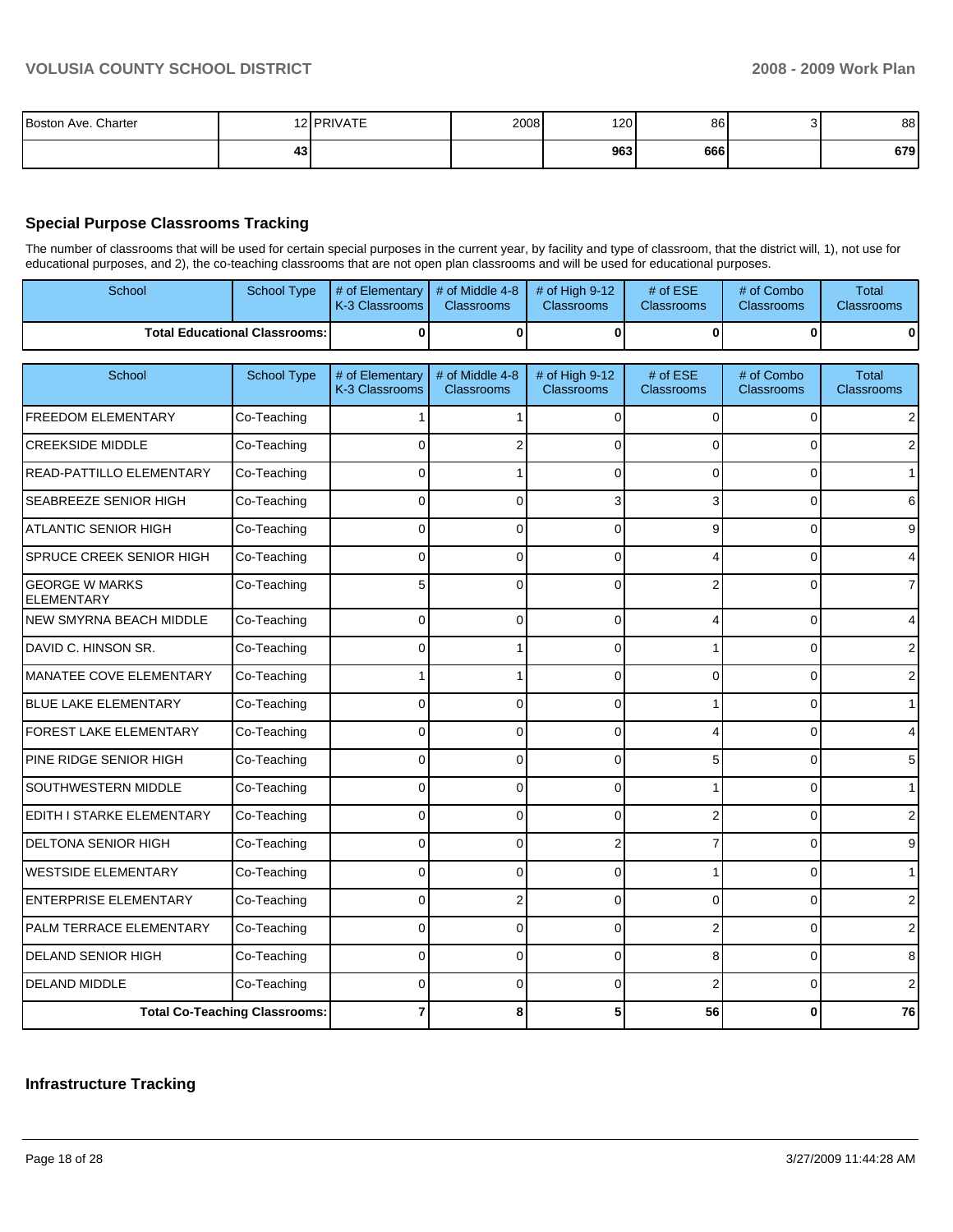**Necessary offsite infrastructure requirements resulting from expansions or new schools. This section should include infrastructure information related to capacity project schedules and other project schedules (Section 4).** 

New Elementary "Z", turn lane, intersection improvements and sidewalks. New Elementary "D", road extension, sidewalks and turn lanes, New Middle "FF" turn lanes, sidewalk and extension of utilities.

**Proposed location of planned facilities, whether those locations are consistent with the comprehensive plans of all affected local governments, and recommendations for infrastructure and other improvements to land adjacent to existing facilities. Provisions of 1013.33(12), (13) and (14) and 1013.36 must be addressed for new facilities planned within the 1st three years of the plan (Section 5).** 

New Elementary "Z" - Deland, Florida, New elenetary "D" - Deltona, Florida, New Middle School "FF" - Edgewater, Florida

**Consistent with Comp Plan?** Yes

#### **Net New Classrooms**

The number of classrooms, by grade level and type of construction, that were added during the last fiscal year.

| List the net new classrooms added in the 2007 - 2008 fiscal year.<br>year.                                                                              |                                                                        |                                   |                                |                        |                              |                            | List the net new classrooms to be added in the 2008 - 2009 fiscal |                        |
|---------------------------------------------------------------------------------------------------------------------------------------------------------|------------------------------------------------------------------------|-----------------------------------|--------------------------------|------------------------|------------------------------|----------------------------|-------------------------------------------------------------------|------------------------|
| "Classrooms" is defined as capacity carrying classrooms that are added to increase<br>capacity to enable the district to meet the Class Size Amendment. | Totals for fiscal year 2008 - 2009 should match totals in Section 15A. |                                   |                                |                        |                              |                            |                                                                   |                        |
| Location                                                                                                                                                | $2007 - 2008$ #<br>Permanent                                           | $2007 - 2008$ #<br><b>Modular</b> | $2007 - 2008$ #<br>Relocatable | $2007 - 2008$<br>Total | $2008 - 2009$ #<br>Permanent | $2008 - 2009$ #<br>Modular | $2008 - 2009$ #<br>Relocatable                                    | $2008 - 2009$<br>Total |
| Elementary (PK-3)                                                                                                                                       | 26                                                                     |                                   |                                | 26                     | 30                           |                            |                                                                   | 30 I                   |
| Middle (4-8)                                                                                                                                            | 80                                                                     |                                   |                                | 80                     | 20                           |                            |                                                                   | <b>20</b>              |
| High (9-12)                                                                                                                                             | 134                                                                    |                                   |                                | 134                    |                              |                            |                                                                   |                        |
|                                                                                                                                                         | 240                                                                    |                                   |                                | 240                    | 50                           |                            |                                                                   | 50                     |

#### **Relocatable Student Stations**

Number of students that will be educated in relocatable units, by school, in the current year, and the projected number of students for each of the years in the workplan.

| <b>Site</b>                   | 2008 - 2009 | $2009 - 2010$ | $2010 - 2011$ | $2011 - 2012$ | 2012 - 2013 | 5 Year Average |
|-------------------------------|-------------|---------------|---------------|---------------|-------------|----------------|
| <b>TOMOKA ELEMENTARY</b>      | 392         | 326           | 194           | 194           | 194         | 260            |
| ICAMPBELL MIDDLE              |             |               |               |               |             | $\overline{0}$ |
| <b>PATHWAYS ELEMENTARY</b>    | 22          | $\Omega$      |               | $\Omega$      |             | $\overline{4}$ |
| <b>IPINE TRAIL ELEMENTARY</b> | 165         | 165           | 165           | 77            | 77          | 130            |
| HOLLY HILL MIDDLE             | 132         | 132           |               | $\Omega$      |             | 53             |
| <b>CHISHOLM ELEMENTARY</b>    | 112         | 112           | 46            | 46            | 46          | 72             |
| <b>HERITAGE MIDDLE</b>        | 352         | 308           | 264           | 264           | 176         | 273            |
| <b>FREEDOM ELEMENTARY</b>     |             | $\Omega$      |               | $\Omega$      |             | $\overline{0}$ |
| <b>ICREEKSIDE MIDDLE</b>      |             |               |               | $\Omega$      |             | $\Omega$       |
| IREAD-PATTILLO ELEMENTARY     | 80          | 80            | 80            | 80            | 80          | 80             |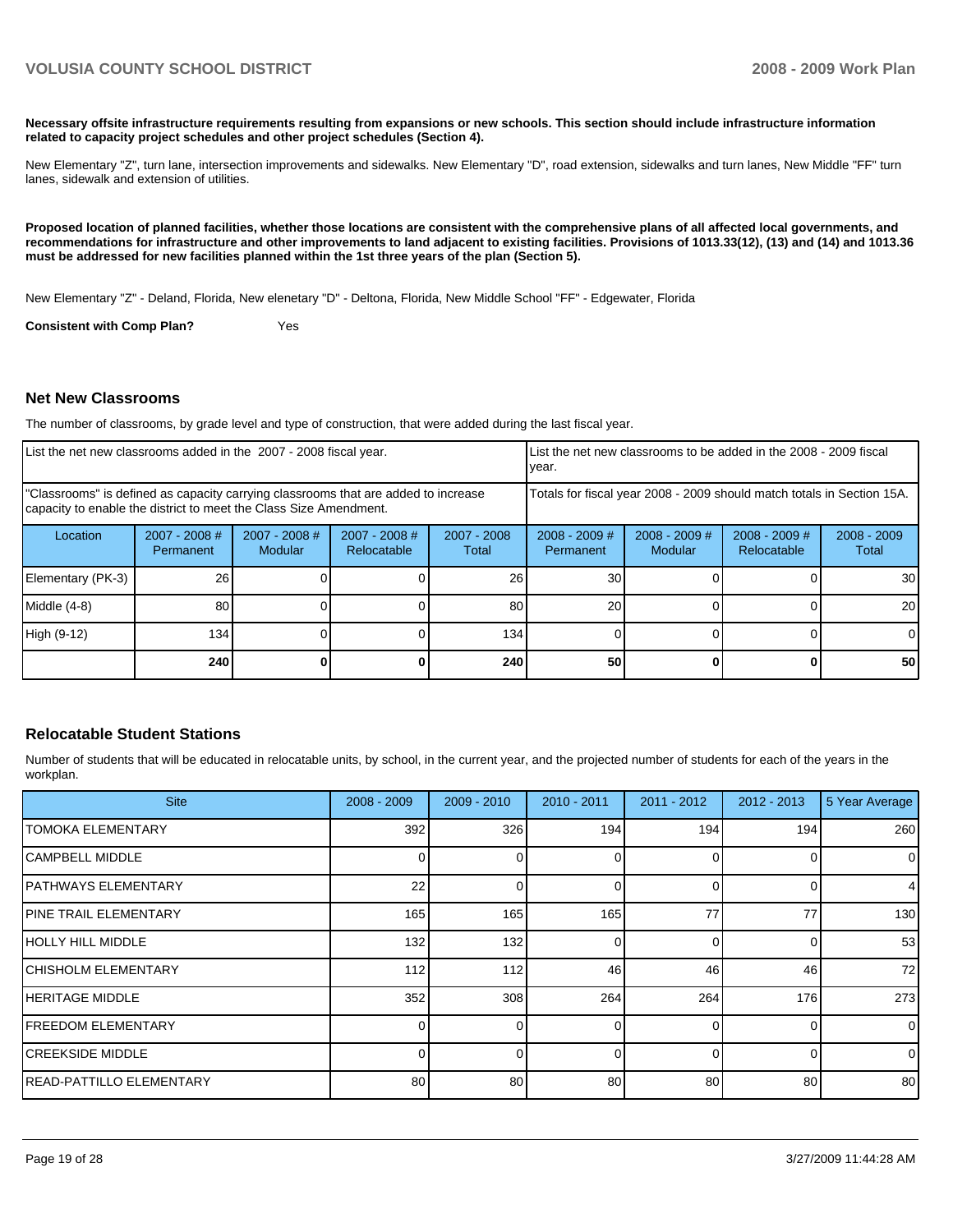| <b>RIVERVIEW LEARNING CENTER</b>   | $\overline{0}$ | 0           | $\mathbf 0$ | $\overline{0}$ | $\mathbf 0$ | $\overline{0}$ |
|------------------------------------|----------------|-------------|-------------|----------------|-------------|----------------|
| SAMSULA ELEMENTARY                 | 0              | 0           | 0           | 0              | 0           | $\overline{0}$ |
| <b>SEABREEZE SENIOR HIGH</b>       | 0              | 0           | $\mathbf 0$ | 0              | $\mathbf 0$ | $\overline{0}$ |
| <b>SEVILLE PUBLIC ELEMENTARY</b>   | 0              | $\mathbf 0$ | $\mathbf 0$ | $\Omega$       | $\Omega$    | $\overline{0}$ |
| TURIE T SMALL ELEMENTARY           | 212            | 102         | 80          | 80             | 80          | $111$          |
| <b>SUGAR MILL ELEMENTARY</b>       | 168            | 168         | 168         | 168            | 168         | 168            |
| <b>OSCEOLA ELEMENTARY</b>          | 106            | 58          | 58          | 58             | 58          | 68             |
| PIERSON ELEMENTARY                 | 318            | 230         | 0           | $\Omega$       | $\Omega$    | 110            |
| PORT ORANGE ELEMENTARY             | 94             | 94          | 94          | 94             | 94          | 94             |
| <b>ATLANTIC SENIOR HIGH</b>        | 327            | 327         | 196         | 49             | 49          | 190            |
| <b>SWEETWATER ELEMENTARY</b>       | 0              | 0           | 0           | $\Omega$       | 0           | $\mathbf 0$    |
| W F BURNS-OAK HILL ELEMENTARY      | 66             | 0           | 0           | $\Omega$       | $\Omega$    | 13             |
| <b>ORANGE CITY ELEMENTARY</b>      | 258            | 214         | 170         | 170            | 170         | 196            |
| ORMOND BEACH MIDDLE                | 235            | 57          | $\mathbf 0$ | $\Omega$       | $\Omega$    | 58             |
| <b>ORTONA ELEMENTARY</b>           | 76             | 76          | 76          | 76             | 76          | 76             |
| <b>SPRUCE CREEK SENIOR HIGH</b>    | 1,018          | 893         | 768         | 768            | 768         | 843            |
| <b>SPRUCE CREEK ELEMENTARY</b>     | 66             | 0           | $\mathbf 0$ | $\Omega$       | $\Omega$    | 13             |
| <b>HORIZON ELEMENTARY</b>          | 402            | 292         | 182         | 182            | 182         | 248            |
| <b>GEORGE W MARKS ELEMENTARY</b>   | 388            | 198         | $\Omega$    | $\Omega$       | $\Omega$    | 117            |
| <b>INDIAN RIVER ELEMENTARY</b>     | 176            | 176         | 176         | 176            | 176         | 176            |
| EDGEWATER PUBLIC ELEMENTARY        | 44             | 44          | $\Omega$    | $\Omega$       | $\Omega$    | 18             |
| <b>NEW SMYRNA BEACH MIDDLE</b>     | 328            | 328         | 328         | 218            | 218         | 284            |
| IDAVID C. HINSON SR.               | 0              | 0           | 0           | $\Omega$       | $\Omega$    | $\overline{0}$ |
| MANATEE COVE ELEMENTARY            | 44             | 44          | 44          | 44             | 44          | 44             |
| <b>BONNER ELEMENTARY</b>           | 0              | 0           | 0           | 0              | 0           | 0              |
| <b>BOSTON AVENUE SCHOOL</b>        | 0              | 0           | 0           | 0              | 0           | 0              |
| <b>BLUE LAKE ELEMENTARY</b>        | 0              | 0           | 0           | 0              | $\Omega$    | $\overline{0}$ |
| MAINLAND SENIOR HIGH               | 0              | 0           | 0           | 0              | 0           | $\overline{0}$ |
| RIVER SPRINGS MIDDLE SCHOOL        | 0              | 0           | 0           | 0              | $\Omega$    | $\overline{0}$ |
| IHIGH SCHOOL DDD                   | 0              | 0           | $\Omega$    | 0              | 0           | $\overline{0}$ |
| NEW SMYRNA BEACH HIGH SCHOOL (NEW) | 0              | 0           | 0           | 0              | 0           | $\overline{0}$ |
| <b>PRIDE ELEMENTARY</b>            | 0              | 0           | $\Omega$    | 0              | $\Omega$    | $\overline{0}$ |
| <b>FACILITIES SERVICES</b>         | 0              | 0           | 0           | 0              | $\Omega$    | $\overline{0}$ |
| <b>FRIENDSHIP ELEMENTARY</b>       | 238            | 150         | 150         | 18             | 18          | 115            |
| <b>DEBARY ELEMENTARY</b>           | 230            | 0           | 0           | 0              | 0           | 46             |
| COMMUNITY LEARNING CENTER WEST     | 0              | 0           | 0           | 0              | 0           | $\overline{0}$ |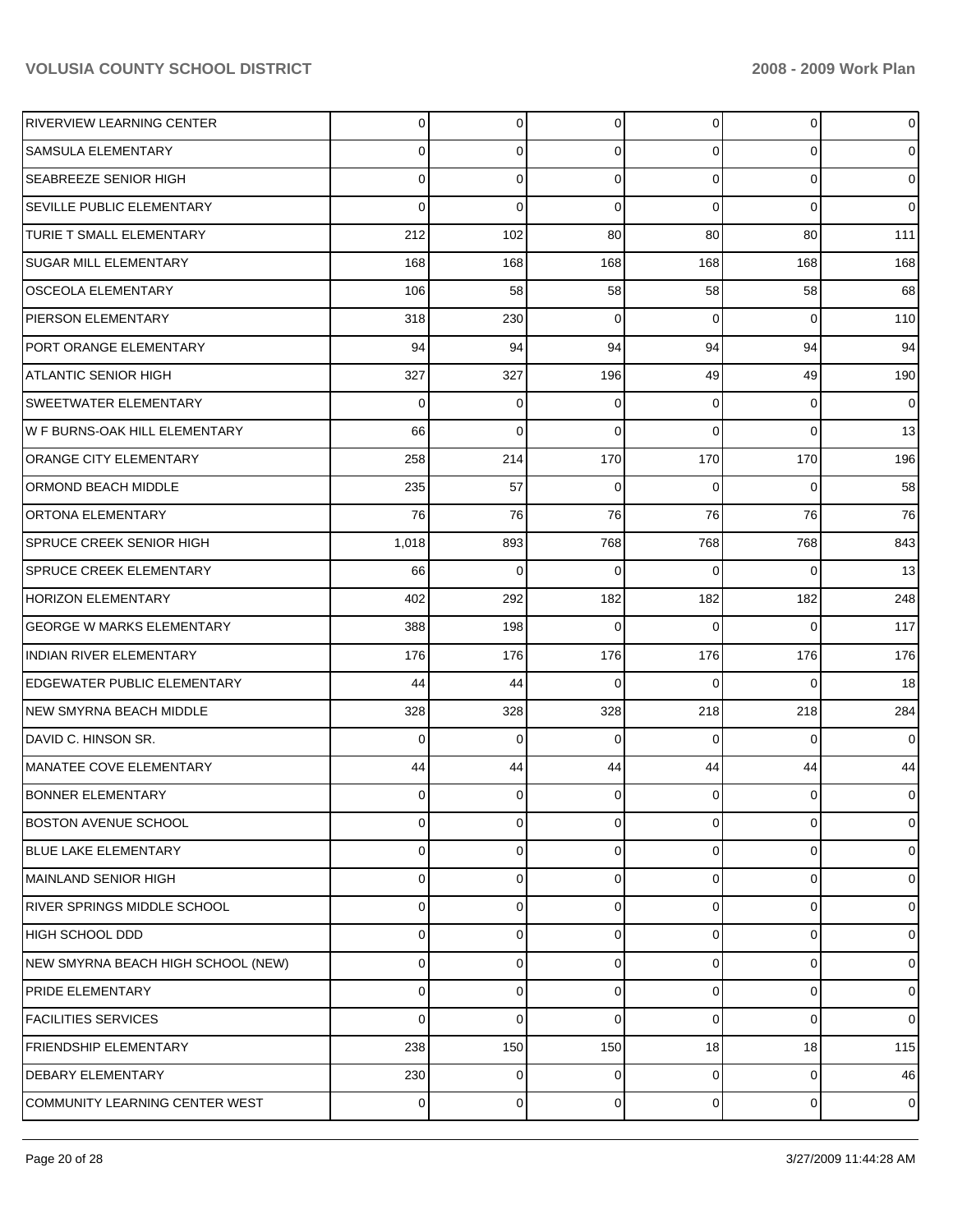| <b>SPIRIT ELEMENTARY</b>         | 220      | 220         | 220             | 220            | 220         | 220            |
|----------------------------------|----------|-------------|-----------------|----------------|-------------|----------------|
| <b>CYPRESS CREEK ELEMENTARY</b>  | $\Omega$ | 0           | $\Omega$        | 0              | $\Omega$    | $\overline{0}$ |
| <b>FOREST LAKE ELEMENTARY</b>    | 126      | $\Omega$    | $\Omega$        | $\Omega$       | $\Omega$    | 25             |
| <b>ADMINISTRATIVE CENTER</b>     | $\Omega$ | $\Omega$    | $\Omega$        | $\Omega$       | $\Omega$    | $\overline{0}$ |
| TIMBERCREST ELEMENTARY           | 336      | 336         | 292             | 292            | 116         | 274            |
| <b>GALAXY MIDDLE</b>             | 682      | 630         | 572             | 506            | 506         | 579            |
| <b>SUNRISE ELEMENTARY</b>        | 340      | 142         | 142             | $\Omega$       | $\Omega$    | 125            |
| <b>VOLUSIA PINES ELEMENTARY</b>  | 132      | 110         | 110             | 110            | 110         | 114            |
| PINE RIDGE SENIOR HIGH           | 820      | 820         | 495             | 495            | 495         | 625            |
| <b>SOUTHWESTERN MIDDLE</b>       | 374      | 367         | 367             | 323            | 323         | 351            |
| <b>EDITH I STARKE ELEMENTARY</b> | 116      | 116         | $\Omega$        | $\Omega$       | $\Omega$    | 46             |
| <b>T D TAYLOR MIDDLE HIGH</b>    | $\Omega$ | $\Omega$    | 0               | $\Omega$       | $\Omega$    | $\overline{0}$ |
| <b>DISCOVERY ELEMENTARY</b>      | 120      | 110         | $\Omega$        | $\Omega$       | $\Omega$    | 46             |
| <b>DELTONA SENIOR HIGH</b>       | 1,560    | 1,560       | 560             | 560            | 560         | 960            |
| <b>HOLLY HILL ELEMENTARY</b>     | 88       | 88          | 88              | $\Omega$       | $\Omega$    | 53             |
| <b>WALTER A HURST ELEMENTARY</b> | 76       | 76          | 0               | $\Omega$       | $\Omega$    | 30             |
| R J LONGSTREET ELEMENTARY        | 120      | 10          | 10 <sup>1</sup> | 10             | 10          | 32             |
| <b>WESTSIDE ELEMENTARY</b>       | 66       | 66          | 66              | 66             | 66          | 66             |
| <b>SILVER SANDS MIDDLE</b>       | 220      | 220         | 154             | 154            | 154         | 180            |
| <b>SOUTH DAYTONA ELEMENTARY</b>  | $\Omega$ | $\Omega$    | $\Omega$        | $\Omega$       | $\Omega$    | $\overline{0}$ |
| <b>DELTONA MIDDLE</b>            | 406      | 296         | 186             | 186            | 186         | 252            |
| <b>DELTONA LAKES ELEMENTARY</b>  | 216      | 172         | 172             | 172            | 172         | 181            |
| <b>ENTERPRISE ELEMENTARY</b>     | 282      | 282         | 150             | 150            | 150         | 203            |
| <b>OSTEEN ELEMENTARY</b>         | $\Omega$ | $\Omega$    | $\Omega$        | $\Omega$       | $\Omega$    | $\overline{0}$ |
| EUCLID AVENUE LEARNING CENTER    | 67       | 67          | $\Omega$        | $\Omega$       | $\Omega$    | 27             |
| PALM TERRACE ELEMENTARY          | 132      | 66          | $\overline{0}$  | $\overline{0}$ | $\mathbf 0$ | 40             |
| ORMOND BEACH ELEMENTARY          | 98       | 98          | 98              | 98             | 98          | 98             |
| CORONADO BEACH ELEMENTARY        | 88       | 88          | 44              | 44             | 44          | 62             |
| <b>DELAND SENIOR HIGH</b>        | 1,272    | 1,272       | 972             | 522            | 522         | 912            |
| WOODWARD AVENUE ELEMENTARY       | 258      | 258         | 54              | 54             | 54          | 136            |
| DELAND MIDDLE                    | 323      | 267         | 267             | 267            | 267         | 278            |
| LOUISE S MCINNIS ELEMENTARY      | 227      | 183         | 183             | 57             | 57          | 141            |
| COMMUNITY LEARNING CENTER EAST   | 0        | $\mathbf 0$ | $\overline{0}$  | $\mathbf 0$    | $\mathbf 0$ | $\overline{0}$ |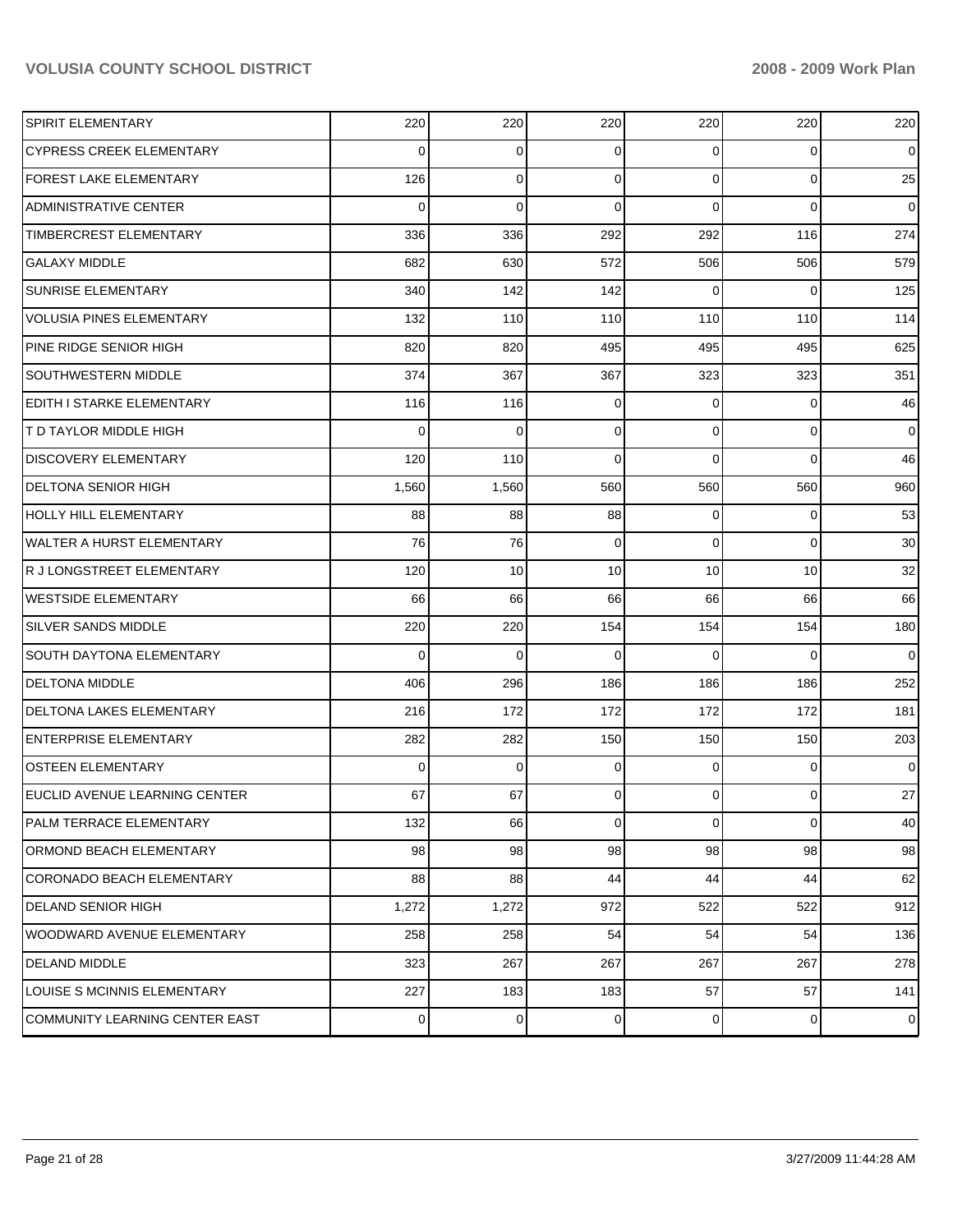| Totals for VOLUSIA COUNTY SCHOOL DISTRICT         |        |        |        |        |         |        |
|---------------------------------------------------|--------|--------|--------|--------|---------|--------|
| Total students in relocatables by year.           | 14.814 | 12.494 | 8,441  | 7,048  | 6,784   | 9.916  |
| Total number of COFTE students projected by year. | 60,923 | 59.868 | 59.018 | 58.748 | 58.9991 | 59.511 |
| Percent in relocatables by year.                  | 24 %   | 21%    | 14 %   | 12 %   | 11%     | 17 %   |

#### **Leased Facilities Tracking**

Exising leased facilities and plans for the acquisition of leased facilities, including the number of classrooms and student stations, as reported in the educational plant survey, that are planned in that location at the end of the five year workplan.

| Location                           | # of Leased<br>Classrooms 2008<br>2009 | <b>FISH Student</b><br><b>Stations</b> | Owner                | # of Leased<br>Classrooms 2012 -<br>2013 | <b>FISH Student</b><br><b>Stations</b> |
|------------------------------------|----------------------------------------|----------------------------------------|----------------------|------------------------------------------|----------------------------------------|
| <b>TOMOKA ELEMENTARY</b>           | 2                                      |                                        | 44 WilliamsScotsman  | $\overline{2}$                           | 44                                     |
| PATHWAYS ELEMENTARY                | 1                                      |                                        | 22 Williams Scotsman | $\Omega$                                 |                                        |
| PINE TRAIL ELEMENTARY              | $\mathbf{1}$                           |                                        | 22 Mobile Modular    | $\Omega$                                 |                                        |
| <b>HOLLY HILL MIDDLE</b>           | $\overline{0}$                         | $\Omega$                               |                      | $\Omega$                                 |                                        |
| <b>CHISHOLM ELEMENTARY</b>         | 0                                      | $\Omega$                               |                      | $\mathbf 0$                              |                                        |
| <b>HERITAGE MIDDLE</b>             | 5                                      |                                        | 110 WilliamsScotsman | $\mathbf 0$                              |                                        |
| SAMSULA ELEMENTARY                 | 0                                      | $\Omega$                               |                      | $\Omega$                                 |                                        |
| SEVILLE PUBLIC ELEMENTARY          | 0                                      | $\Omega$                               |                      | $\mathbf 0$                              |                                        |
| TURIE T SMALL ELEMENTARY           | $\overline{2}$                         |                                        | 88 WilliamsScotsman  | $\mathbf 0$                              |                                        |
| PORT ORANGE ELEMENTARY             | $\mathbf{1}$                           |                                        | 22 WilliamsScotsman  | 1                                        | 22                                     |
| SWEETWATER ELEMENTARY              | 0                                      | $\Omega$                               |                      | $\mathbf 0$                              | O                                      |
| W F BURNS-OAK HILL ELEMENTARY      | 3                                      |                                        | 66 Mobile Modular    | $\mathbf 0$                              |                                        |
| <b>ORANGE CITY ELEMENTARY</b>      | 0                                      | 44                                     |                      | $\mathbf 0$                              |                                        |
| ORTONA ELEMENTARY                  | $\overline{\mathbf{c}}$                |                                        | 44 Williamsscotsman  | $\Omega$                                 |                                        |
| SPRUCE CREEK SENIOR HIGH           | 8                                      |                                        | 200 WilliamsScotsman | 6                                        | 150                                    |
| <b>SPRUCE CREEK ELEMENTARY</b>     | 0                                      | $\Omega$                               |                      | $\mathbf 0$                              | $\Omega$                               |
| <b>HORIZON ELEMENTARY</b>          | 11                                     |                                        | 238 Mobile Modular   | 1                                        | 22                                     |
| <b>GEORGE W MARKS ELEMENTARY</b>   | 3                                      |                                        | 66 Mobile Modular    | $\mathbf 0$                              |                                        |
| <b>INDIAN RIVER ELEMENTARY</b>     | 4                                      |                                        | 88 Mobile Modular    | 6                                        | 132                                    |
| <b>EDGEWATER PUBLIC ELEMENTARY</b> | 1                                      |                                        | 22 WilliamsScotsman  | $\mathbf 0$                              |                                        |
| NEW SMYRNA BEACH MIDDLE            | 0                                      | 22                                     |                      | $\mathbf 0$                              |                                        |
| <b>FRIENDSHIP ELEMENTARY</b>       | 0                                      | $\Omega$                               |                      | $\mathbf 0$                              |                                        |
| <b>DEBARY ELEMENTARY</b>           | 0                                      | $\Omega$                               |                      | $\mathbf 0$                              |                                        |
| <b>FOREST LAKE ELEMENTARY</b>      | 4                                      |                                        | 72 Mobile Modular    | $\mathbf{0}$                             |                                        |
| TIMBERCREST ELEMENTARY             | $\overline{7}$                         |                                        | 150 WilliamsScotsman | $\mathbf 0$                              |                                        |
| <b>GALAXY MIDDLE</b>               | 7                                      |                                        | 154 WilliamsScotsman | $\Omega$                                 |                                        |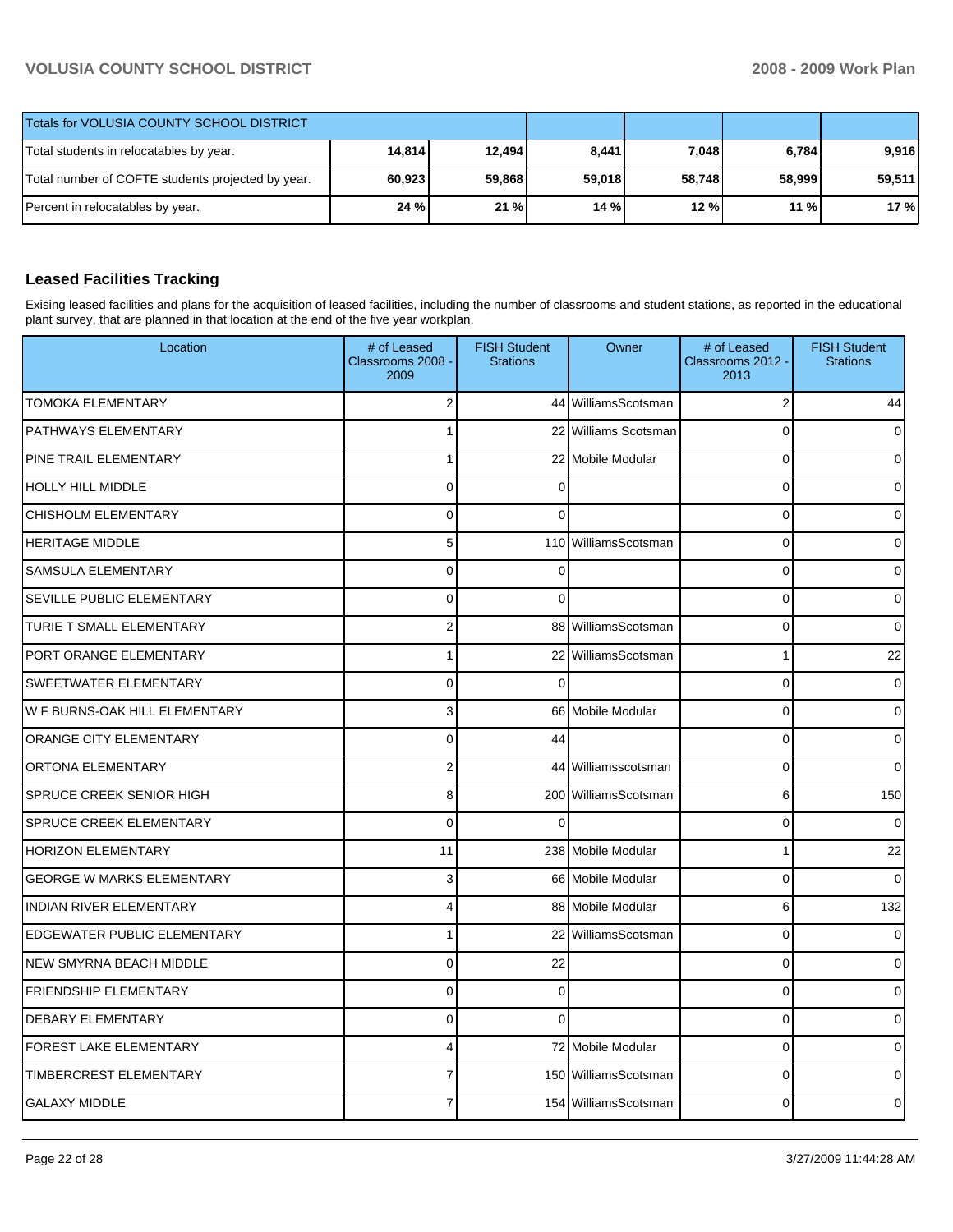| SUNRISE ELEMENTARY              | $\overline{2}$ |          | 44 WilliamsScotsman  | 0        | $\overline{0}$ |
|---------------------------------|----------------|----------|----------------------|----------|----------------|
| <b>VOLUSIA PINES ELEMENTARY</b> | 3              |          | 66 WilliamsScotsman  | 3        | 66             |
| PINE RIDGE SENIOR HIGH          | 25             |          | 625 WilliamsScotsman | 10       | 250            |
| <b>SOUTHWESTERN MIDDLE</b>      | $\overline{c}$ |          | 44 WilliamsScotsman  | 0        | 0              |
| DISCOVERY ELEMENTARY            |                |          | 18 WilliamsScotsman  | 0        | $\Omega$       |
| <b>DELTONA SENIOR HIGH</b>      | 38             |          | 950 Resun            | 0        | 0              |
| <b>HOLLY HILL ELEMENTARY</b>    |                |          | 22 WilliamsScotsman  | 0        | 0              |
| <b>SOUTH DAYTONA ELEMENTARY</b> | $\mathbf 0$    | $\Omega$ |                      | 0        | 0              |
| <b>DELTONA MIDDLE</b>           | 3              |          | 66 Williams Scotsman | 0        | 0              |
| DELTONA LAKES ELEMENTARY        | 7              |          | 150 WilliamsScotsman | 0        | 0              |
| <b>ENTERPRISE ELEMENTARY</b>    |                |          | 22 WilliamsScotsman  | 0        | $\Omega$       |
| EUCLID AVENUE LEARNING CENTER   |                |          | 15 WilliamsScotsman  | 0        | 0              |
| PALM TERRACE ELEMENTARY         | $\mathbf 0$    | ∩        |                      | 0        | $\Omega$       |
| ORMOND BEACH ELEMENTARY         |                |          | 22 WilliamsScotsman  | 1        | 22             |
| <b>DELAND SENIOR HIGH</b>       | 36             |          | 830 WillioamsScotsma | 0        | 0              |
| WOODWARD AVENUE ELEMENTARY      | $\sqrt{5}$     |          | 110 Mobiile Modular  | 0        | $\Omega$       |
| LOUISE S MCINNIS ELEMENTARY     | $\sqrt{5}$     |          | 110 Mobile Modular   | 0        | 0              |
| <b>BONNER ELEMENTARY</b>        | $\mathbf 0$    |          |                      | 0        | $\Omega$       |
| <b>BOSTON AVENUE SCHOOL</b>     | $\mathbf 0$    | 0        |                      | 0        | 0              |
| <b>BLUE LAKE ELEMENTARY</b>     | 0              | 0        |                      | 0        | $\Omega$       |
| <b>CAMPBELL MIDDLE</b>          | $\mathbf 0$    | 0        |                      | 0        | 0              |
| <b>DELAND MIDDLE</b>            | $\mathbf 0$    | 0        |                      | 0        | $\Omega$       |
| <b>OSTEEN ELEMENTARY</b>        | $\mathbf{0}$   | 0        |                      | 0        | 0              |
| WALTER A HURST ELEMENTARY       | $\mathbf 0$    | 0        |                      | 0        | $\Omega$       |
| R J LONGSTREET ELEMENTARY       | $\overline{0}$ | $\Omega$ |                      | $\Omega$ | 0              |
| <b>WESTSIDE ELEMENTARY</b>      | $\mathbf 0$    | $\Omega$ |                      | 0        | $\Omega$       |
| <b>SILVER SANDS MIDDLE</b>      | $\mathbf 0$    | $\Omega$ |                      | $\Omega$ | $\Omega$       |
| MAINLAND SENIOR HIGH            | $\mathbf 0$    | $\Omega$ |                      | 0        | $\Omega$       |
| ORMOND BEACH MIDDLE             | 10             |          | 213 Mobile Modular   | 0        | $\Omega$       |
| <b>SUGAR MILL ELEMENTARY</b>    | $\mathbf{0}$   | 0        |                      | 0        | $\Omega$       |
| <b>OSCEOLA ELEMENTARY</b>       | $\mathbf 0$    | $\Omega$ |                      | 0        | $\Omega$       |
| PIERSON ELEMENTARY              | $\mathbf 0$    | 0        |                      | 0        | $\Omega$       |
| <b>ATLANTIC SENIOR HIGH</b>     | $\mathbf 0$    | $\Omega$ |                      | 0        | $\Omega$       |
| <b>READ-PATTILLO ELEMENTARY</b> | $\mathbf 0$    | 0        |                      | 0        | 0              |
| RIVERVIEW LEARNING CENTER       | $\pmb{0}$      | 0        |                      | 0        | $\overline{0}$ |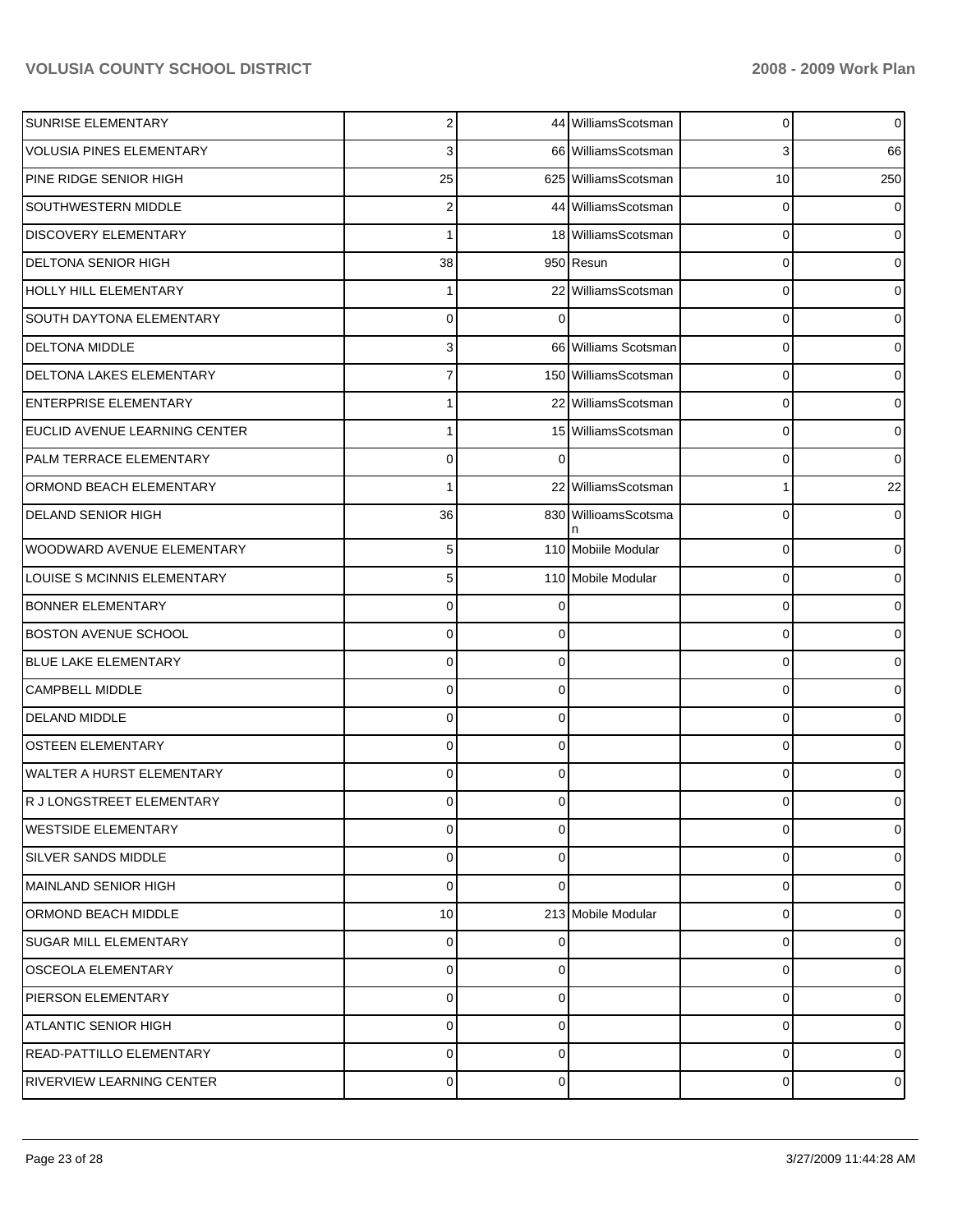| <b>SEABREEZE SENIOR HIGH</b>       |          | O        | r        | 0              |
|------------------------------------|----------|----------|----------|----------------|
| <b>IEDITH I STARKE ELEMENTARY</b>  | C        | $\Omega$ | 0        | 01             |
| IT D TAYLOR MIDDLE HIGH            | 0        | 0        | 0        | 0              |
| <b>ADMINISTRATIVE CENTER</b>       | 0        | $\Omega$ | 0        | 01             |
| <b>FREEDOM ELEMENTARY</b>          | 0        | 0        | 0        | 01             |
| <b>ICREEKSIDE MIDDLE</b>           | ∩        | 0        | 0        | 0              |
| <b>FACILITIES SERVICES</b>         | $\Omega$ | 0        | $\Omega$ | 0              |
| COMMUNITY LEARNING CENTER WEST     | C        | $\Omega$ | 0        | Οl             |
| SPIRIT ELEMENTARY                  | C        | O        | $\Omega$ | $\Omega$       |
| DAVID C. HINSON SR.                | C        | ∩        | $\Omega$ | 0              |
| MANATEE COVE ELEMENTARY            | C        | ∩        | 0        | 01             |
| <b>CYPRESS CREEK ELEMENTARY</b>    | C        | 0        | 0        | $\overline{0}$ |
| IRIVER SPRINGS MIDDLE SCHOOL       | C        | O        | 0        | 0              |
| HIGH SCHOOL DDD                    | C        | $\Omega$ | 0        | 01             |
| NEW SMYRNA BEACH HIGH SCHOOL (NEW) | 0        | 0        | 0        | 0              |
| <b>PRIDE ELEMENTARY</b>            | ∩        | 0        | 0        | 01             |
| COMMUNITY LEARNING CENTER EAST     | $\Omega$ | $\Omega$ | $\Omega$ | 01             |
|                                    | 203      | 4,781    | 30       | 708            |

#### **Failed Standard Relocatable Tracking**

Relocatable units currently reported by school, from FISH, and the number of relocatable units identified as 'Failed Standards'.

Nothing reported for this section.

## **Planning**

#### **Class Size Reduction Planning**

**Plans approved by the school board that reduce the need for permanent student stations such as acceptable school capacity levels, redistricting, busing, year-round schools, charter schools, magnet schools, public-private partnerships, multitrack scheduling, grade level organization, block scheduling, or other alternatives.** 

The District has begun planning for redistricting in several areas of the county and has in the five year capital program plans for changing the grade organization at one existing school and constructing a new K-8 school.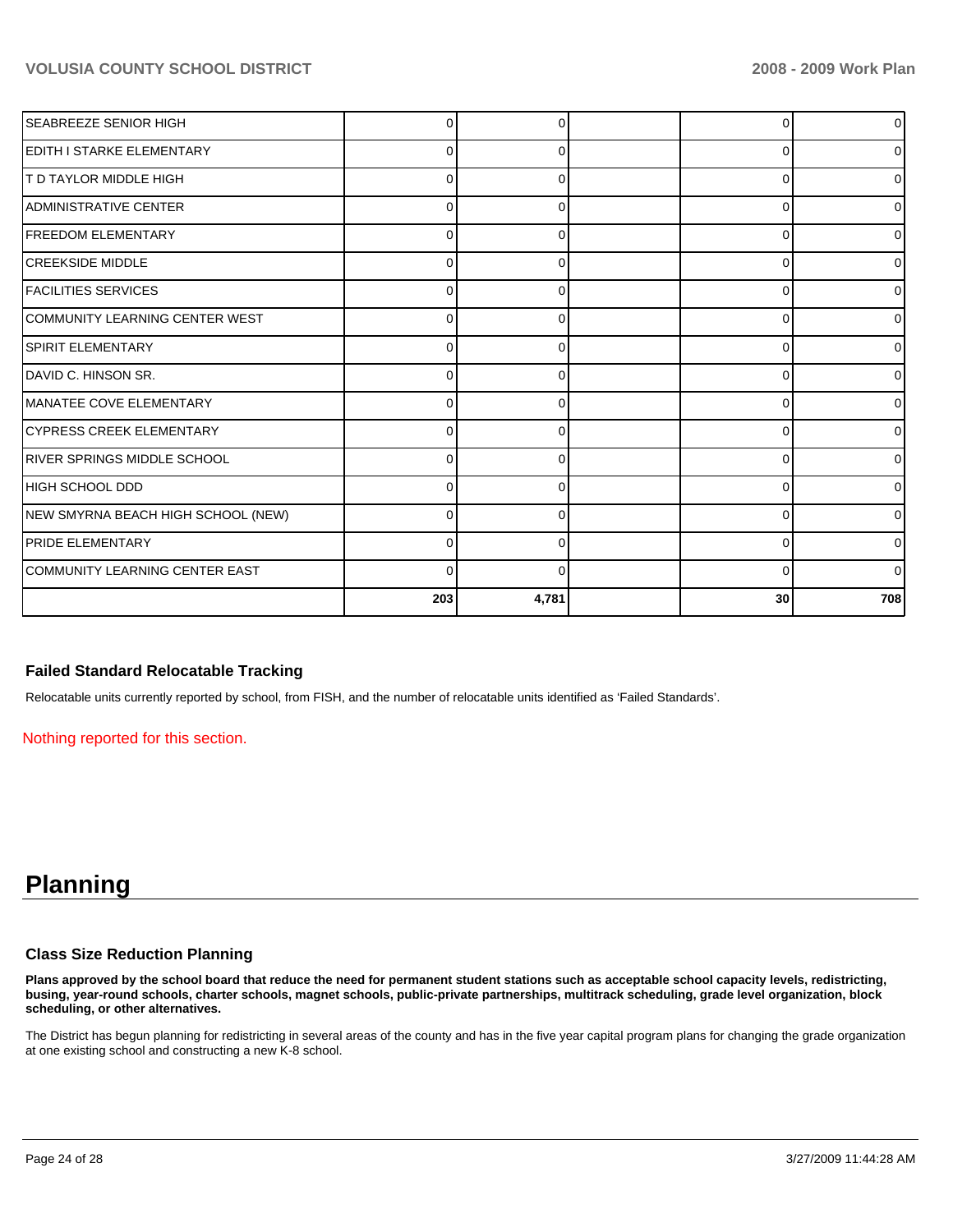#### **School Closure Planning**

#### **Plans for the closure of any school, including plans for disposition of the facility or usage of facility space, and anticipated revenues.**

The District has closed four (4) schools for the 2008-09 SY and plans to close 3 more in the coming years. Of the Four closed schools 2 have been deeded to charter schools, one will be leased to a charter and one sold with an anticipated revenue of \$250,000. The future use of the other facilities is yet to be determined.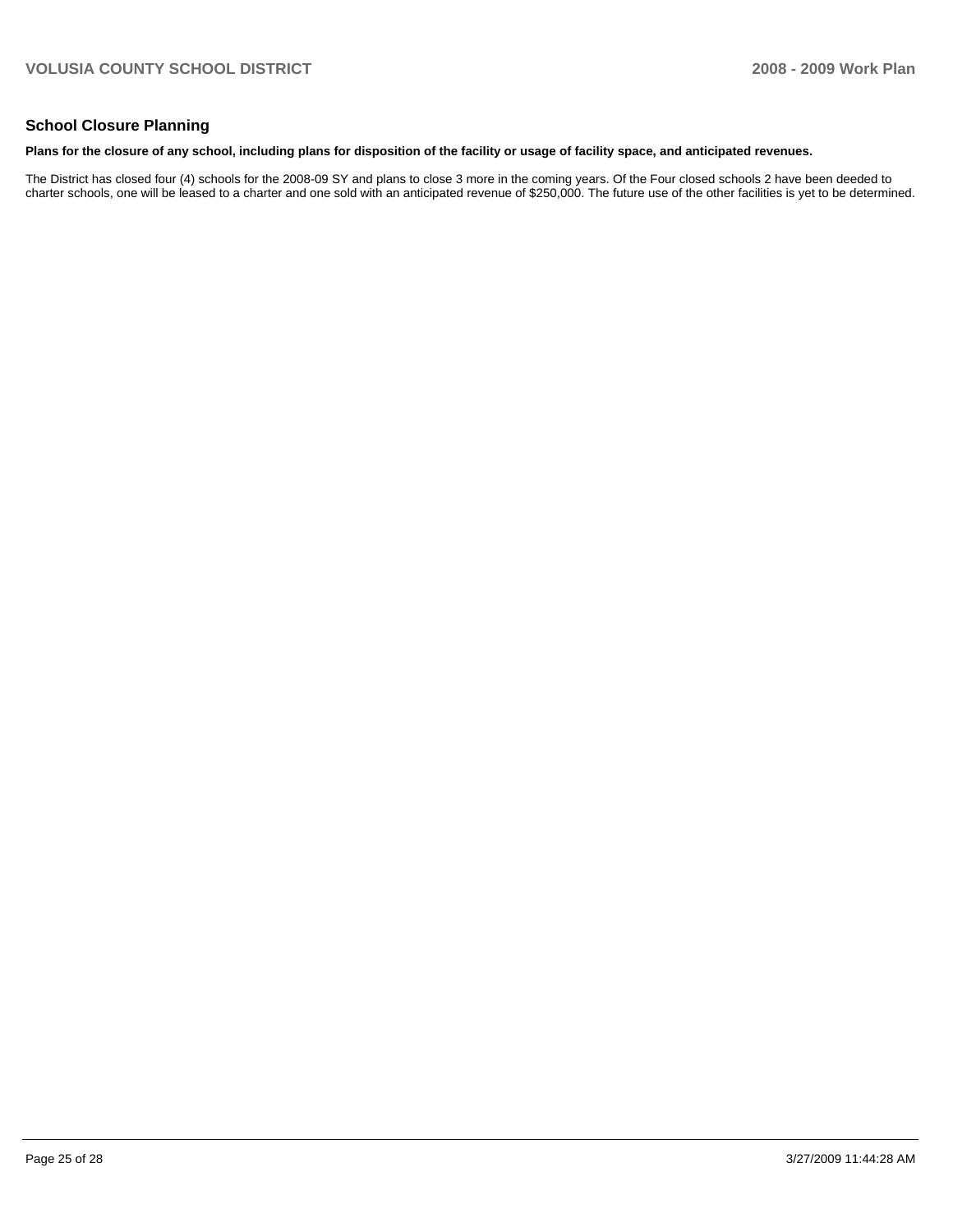# **Long Range Planning**

#### **Ten-Year Maintenance**

District projects and locations regarding the projected need for major renovation, repair, and maintenance projects within the district in years 6-10 beyond the projects plans detailed in the five years covered by the work plan.

| Project                            | 2012 - 2013 / 2017 - 2018<br><b>Projected Cost</b> |
|------------------------------------|----------------------------------------------------|
| Fire Alarm Replacements            | \$8,000,000                                        |
| Fire Code Up-grades                | \$6,500,000                                        |
| Intercom Replacement               | \$5,250,000                                        |
| <b>IAQ Corrections/remediation</b> | \$6,500,000                                        |
| <b>Technology Up-grades</b>        | \$11,000,000                                       |
| Reroofing                          | \$10,000,000                                       |
| Safety-to-Life Corrections         | \$7,500,000                                        |
| <b>HVAC Upgrades</b>               | \$18,000,000                                       |
|                                    | \$72,750,000                                       |

#### **Ten-Year Capacity**

Schedule of capital outlay projects projected to ensure the availability of satisfactory student stations for the projected student enrollment in K-12 programs for the future 5 years beyond the 5-year district facilities work program.

| Project        | Location, Community, Quadrant or other<br>general location | 2012 - 2013 / 2017 - 2018<br><b>Projected Cost</b> |
|----------------|------------------------------------------------------------|----------------------------------------------------|
| New Elementary | <b>SE Volusia</b>                                          | \$1,000,000                                        |
| New Middle     | <b>SW Volusia</b>                                          | \$1,000,000                                        |
| New Middle     | <b>SE Volusia</b>                                          | \$1,000,000                                        |
| New High       | <b>SW Volusia</b>                                          | \$1,000,000                                        |
| New Elementary | W Volusia                                                  | \$1,000,000                                        |
|                |                                                            | \$5,000,000                                        |

#### **Ten-Year Planned Utilization**

Schedule of planned capital outlay projects identifying the standard grade groupings, capacities, and planned utilization rates of future educational facilities of the district for both permanent and relocatable facilities.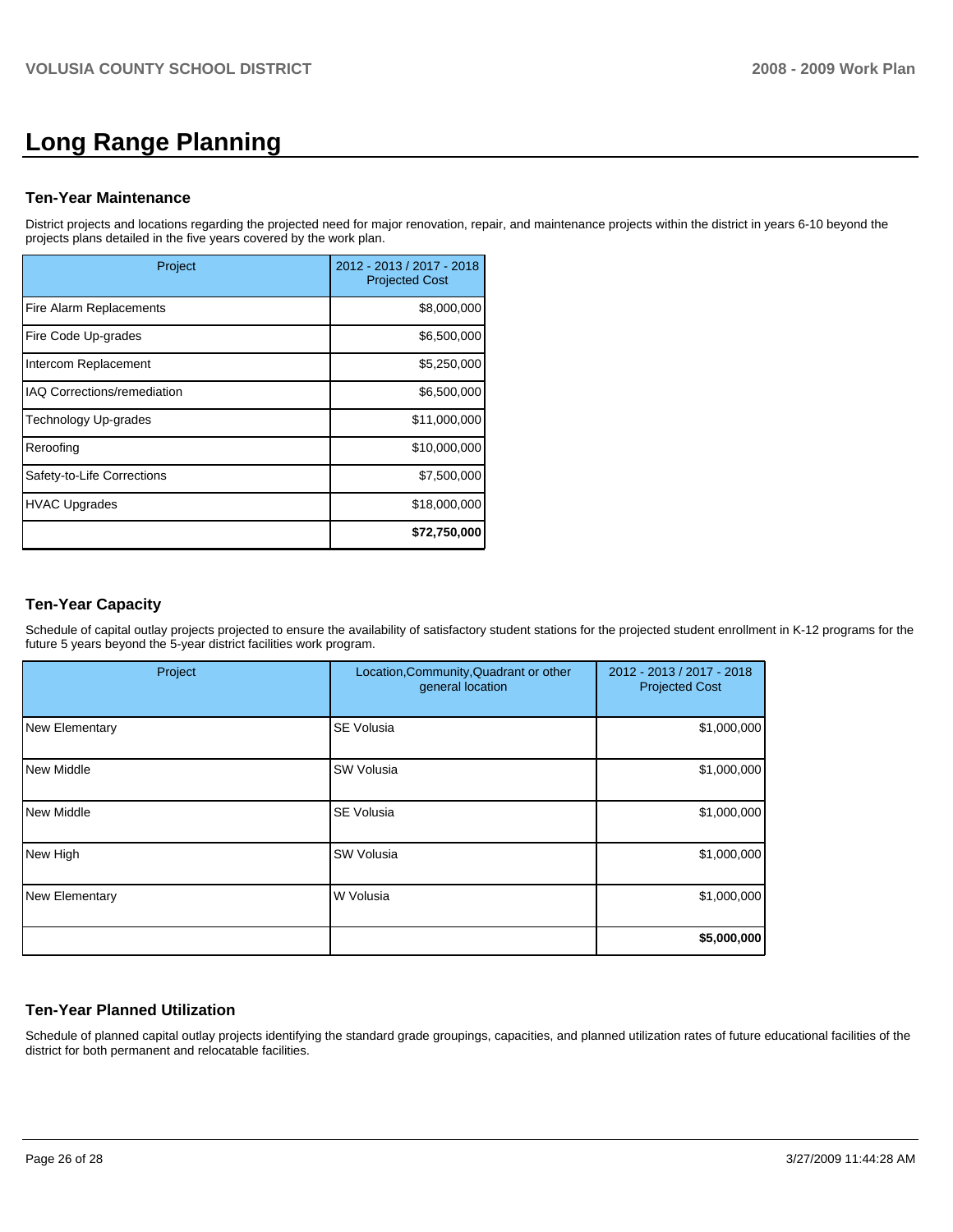| Grade Level Projections         | <b>FISH</b><br>Student<br><b>Stations</b> | <b>Actual 2007 -</b><br><b>2008 FISH</b><br>Capacity | Actual<br>$2007 -$<br>2008<br><b>COFTE</b> | Actual 2007 - 2008<br><b>Utilization</b> | Actual 2008 - 2009 / 2017 - 2018 new<br>Student Capacity to be added/removed | Projected 2017<br>2018 COFTE | Projected 2017 -<br>2018 Utilization |
|---------------------------------|-------------------------------------------|------------------------------------------------------|--------------------------------------------|------------------------------------------|------------------------------------------------------------------------------|------------------------------|--------------------------------------|
| Elementary - District<br>Totals | 35,380                                    | 35,380                                               | 29,105.49                                  | 82.26 %                                  | $-1.727$                                                                     | 33,837                       | 100.55 %                             |
| Middle - District Totals        | 17,775                                    | 15,997                                               | 14.128.11                                  | 88.32 %                                  | $-632$                                                                       | 14.103                       | 91.79 %                              |
| High - District Totals          | 23.750                                    | 22.489                                               | 18.593.01                                  | 82.68 %                                  | $-2.600$                                                                     | 16.107                       | 80.98 %                              |
| Other - ESE, etc                | 5.740                                     | 704                                                  | 373.69                                     | 53.13 %                                  | $-144$                                                                       | 350                          | 62.50 %                              |
|                                 | 82,645                                    | 74,570                                               | 62.200.30                                  | 83.41 %                                  | $-5,103$                                                                     | 64,397                       | 92.70 %                              |

#### **Ten-Year Infrastructure Planning**

**Proposed Location of Planned New, Remodeled, or New Additions to Facilities in 06 thru 10 out years (Section 28).** 

New Elementary in SW Volusia, New Elementary in W Volusia, New Elementary in SE Volusia, New Middle School in SW Volusia, New Middle School in SE Volusia, New High School in W Volusia

Plans for closure of any school, including plans for disposition of the facility or usage of facility space, and anticipated revenues in the 06 thru 10 out **years (Section 29).** 

NONE Identified

#### **Twenty-Year Maintenance**

District projects and locations regarding the projected need for major renovation, repair, and maintenance projects within the district in years 11-20 beyond the projects plans detailed in the five years covered by the work plan.

| Project                    | 2017 - 2018 / 2027 - 2028 Projected Cost |
|----------------------------|------------------------------------------|
| Fire Alarm Replacements    | \$12,000,000                             |
| Intercom Replacements      | \$11,000,000                             |
| HVAC Upgrades              | \$17,000,000                             |
| Site Improvements          | \$8,000,000                              |
| Technology Upgrades        | \$15,000,000                             |
| <b>Electrical Upgrades</b> | \$15,000,000                             |
| Reroofing                  | \$20,000,000                             |
|                            | \$98,000,000                             |

#### **Twenty-Year Capacity**

Schedule of capital outlay projects projected to ensure the availability of satisfactory student stations for the projected student enrollment in K-12 programs for the future 11-20 years beyond the 5-year district facilities work program.